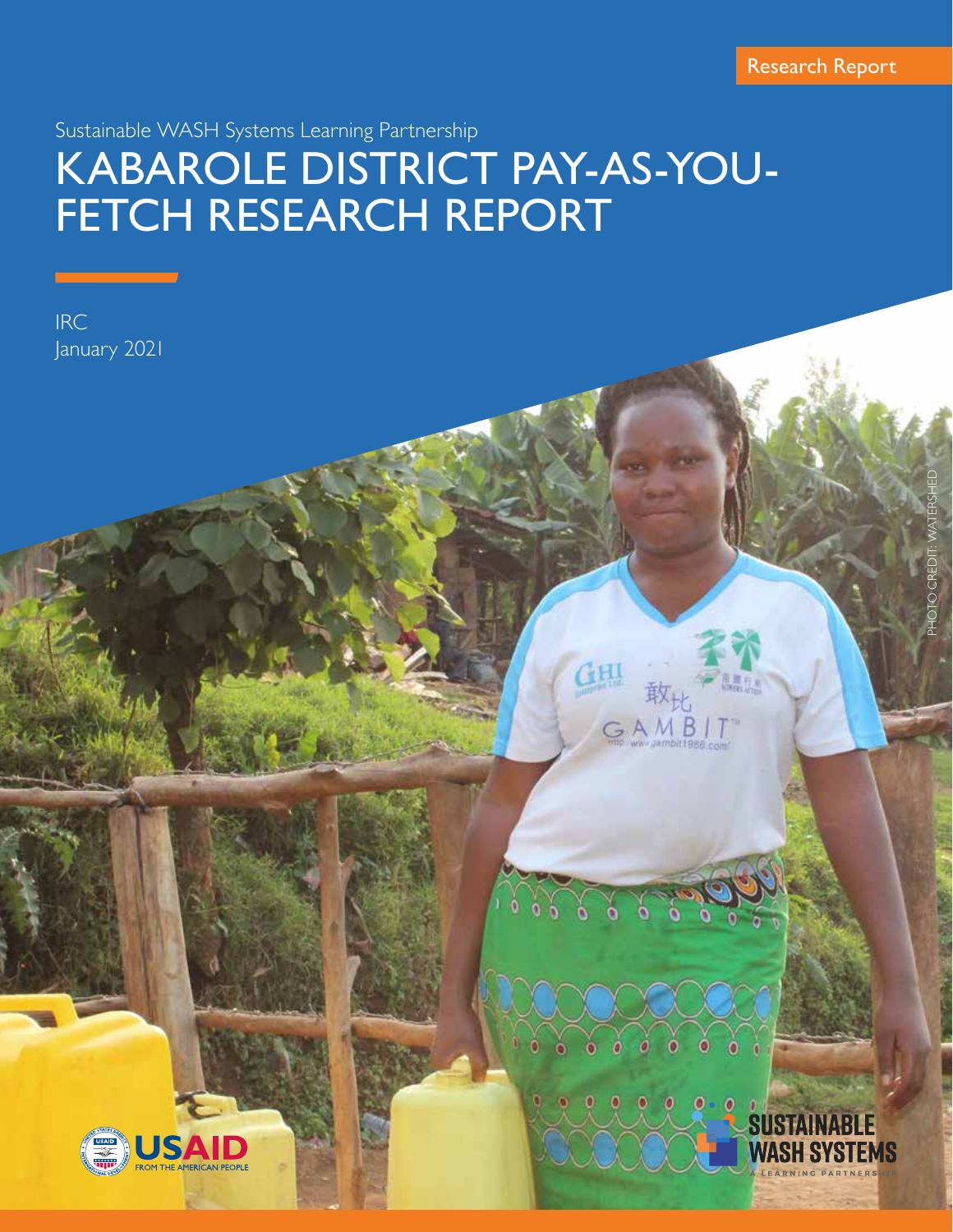**Prepared by:** Peter Magara, IRC

**Reviewed by:** Florence Anobe (IRC Uganda), Jeske Verhoeven (IRC), and Caleb Cord and Karl Linden (University of Colorado at Boulder).

**Front cover:** A water user at Burungu borehole in Karambi Kabarole District, Uganda. Photo credit: IRC.

**About the Sustainable WASH Systems Learning Partnership:** The Sustainable WASH Systems Learning Partnership is a global United States Agency for International Development (USAID) cooperative agreement to identify locally-driven solutions to the challenge of developing robust local systems capable of sustaining water, sanitation, and hygiene (WASH) service delivery. This report is made possible by the generous support of the American people through USAID under the terms of the Cooperative Agreement AID-OAA-A-16-00075. The contents are the responsibility of the Sustainable WASH Systems Learning Partnership and do not necessarily reflect the views of USAID or the United States Government. For more information, visit [www.globalwaters.org/SWS,](http://www.globalwaters.org/SWS) or contact Elizabeth Jordan [\(EJordan@usaid.gov\)](mailto:EJordan@usaid.gov).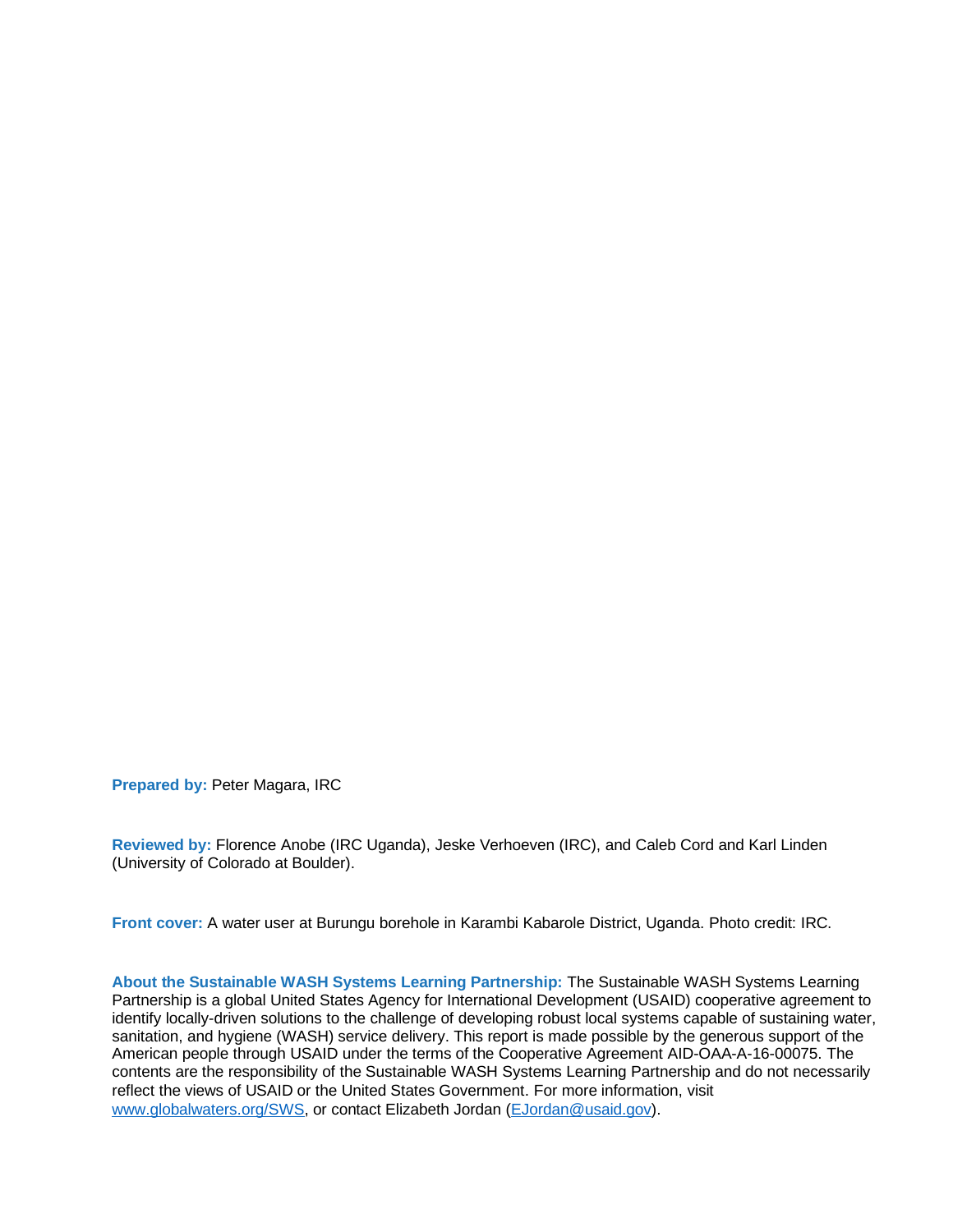### **Table of Contents**

| Annex 4: Focus Group Discussion Guide: Water and Sanitation Committees 51 |  |
|---------------------------------------------------------------------------|--|
|                                                                           |  |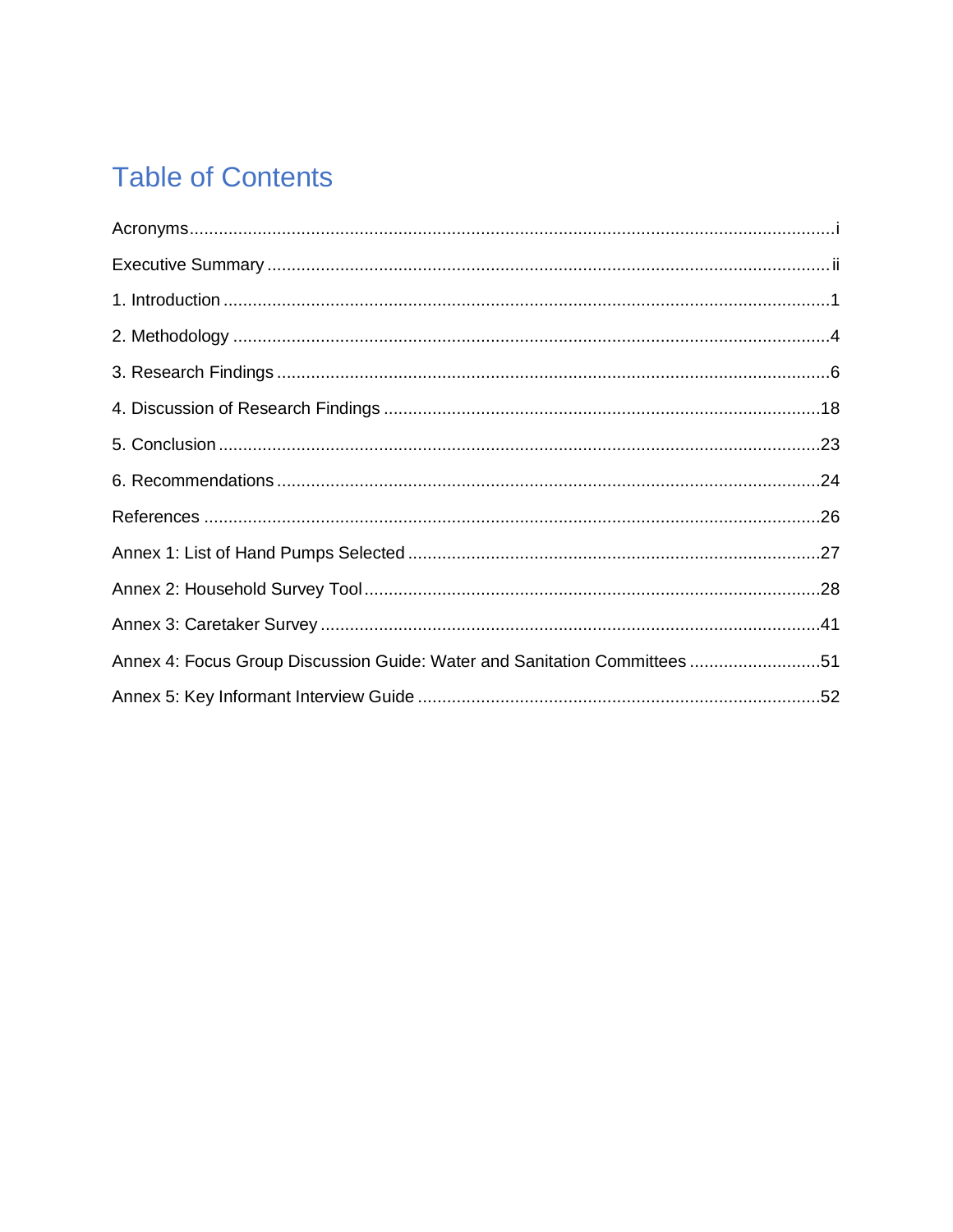### Acronyms

| BH           | <b>Borehole</b>                                    |
|--------------|----------------------------------------------------|
| <b>CDO</b>   | <b>Community Development Officer</b>               |
| <b>DWO</b>   | <b>District Water Office</b>                       |
| <b>DWTT</b>  | <b>District WASH Task Team</b>                     |
| <b>FGD</b>   | <b>Focus Group Discussion</b>                      |
| HA           | <b>Health Assistant</b>                            |
| HH           | Household                                          |
| <b>HPMA</b>  | Hand Pump Mechanic Association                     |
| <b>MWE</b>   | Ministry of Water and Environment                  |
| <b>PAYF</b>  | Pay-As-You-Fetch                                   |
| <b>SWS</b>   | Sustainable WASH Systems Learning Partnership      |
| <b>UGX</b>   | Ugandan shilling                                   |
| <b>USAID</b> | United States Agency for International Development |
| <b>VSLA</b>  | Village Savings and Loan Association               |
| <b>WSC</b>   | <b>Water and Sanitation Committee</b>              |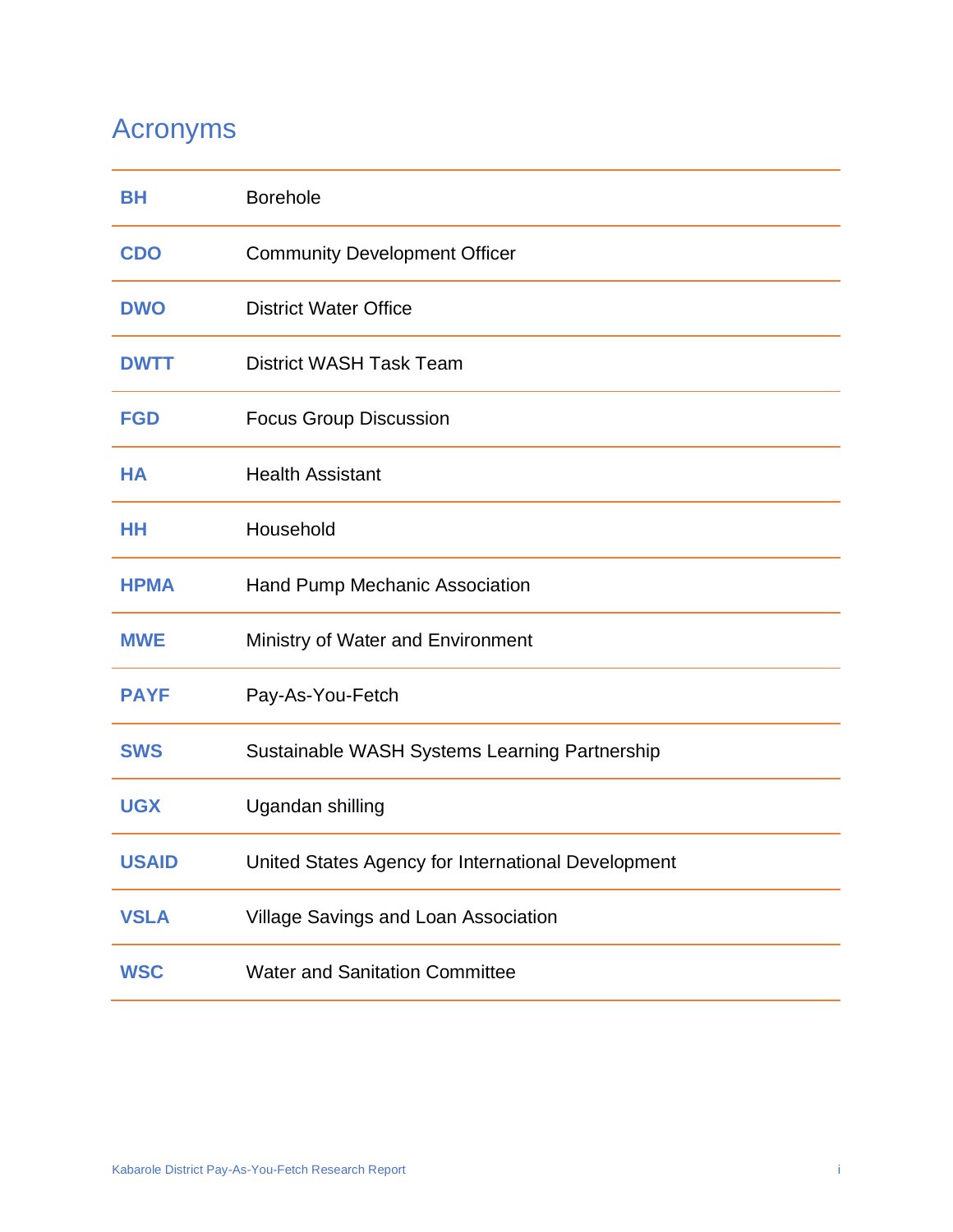### Executive Summary

IRC Uganda commissioned a research study to investigate whether the Pay-As-You-Fetch (PAYF) model incentivizes preventive maintenance of hand pumps in Kabarole<sup>1</sup> and Bunyangabu Districts in Uganda. The study investigated the factors leading to success or failure of the PAYF tariff collection model in the 16 communities where it was introduced in 2016 by IRC Uganda and Kabarole district local government. It also assessed if the PAYF model leads to any exclusion from water services in communities where the PAYF model is implemented. The study was conducted in 2019 under the Sustainable WASH Systems (SWS) Learning Partnership that IRC is implementing in partnership with the University of Colorado at Boulder with funding from the United States Agency for International Development (USAID). The hypothesis is that increasing community-level contributions through improved tariff collection and use of the funds for preventive maintenance of hand pumps can create more sustainable water services.

The study consisted of both quantitative and qualitative data collection techniques. The qualitative techniques included document review, focus group discussions with Water and Sanitation Committees (WSCs), and key informant interviews with local government staff at the district and sub-county level and caretakers at 16 PAYF pilot hand pumps. The quantitative techniques included a survey of 486 households in both PAYF and non-PAYF communities. A comparative analysis was then conducted on the following parameters: water supply, payment for water, affordability, exclusion, and preventive maintenance. The study also examined institutional support mechanism for PAYF.

PAYF is a method for pre-payment of water where a caretaker or an operator of a hand pump collects money from users per unit<sup>2</sup> of water they collect. The revenue collected is used to maintain water systems and ensure water supply is reliable. The tariff set in the target communities ranged from 50 to 100 Ugandan shillings (UGX) (less than \$0.1) per 20-liter container. The motivation for piloting the PAYF model was to adapt an effective tariff collection system that enables WSCs to maintain a cash flow to ensure preventive and corrective maintenance to improve reliability of water services. The main difference between PAYF and traditional community-based management was the addition of the tariff collection system and routine preventive maintenance services provided by the Hand Pump Mechanic Association (HPMA). The process of introducing the model was guided by:

- securing buy-in from the District WASH Task Team (DWTT)<sup>3</sup> on value addition of the model,
- conducting feasibility and technical assessments for hand pumps in target communities,

<sup>1</sup> At the time of the PAYF pilot in 2015–2016, Bunyangabu District was still a county in Kabarole District.

 $2$  The unit of measure used is normally a 20-liter jerry can of water.

<sup>&</sup>lt;sup>3</sup> The DWTT steers implementation of the Kabarole District WASH Master Plan for Kabarole District.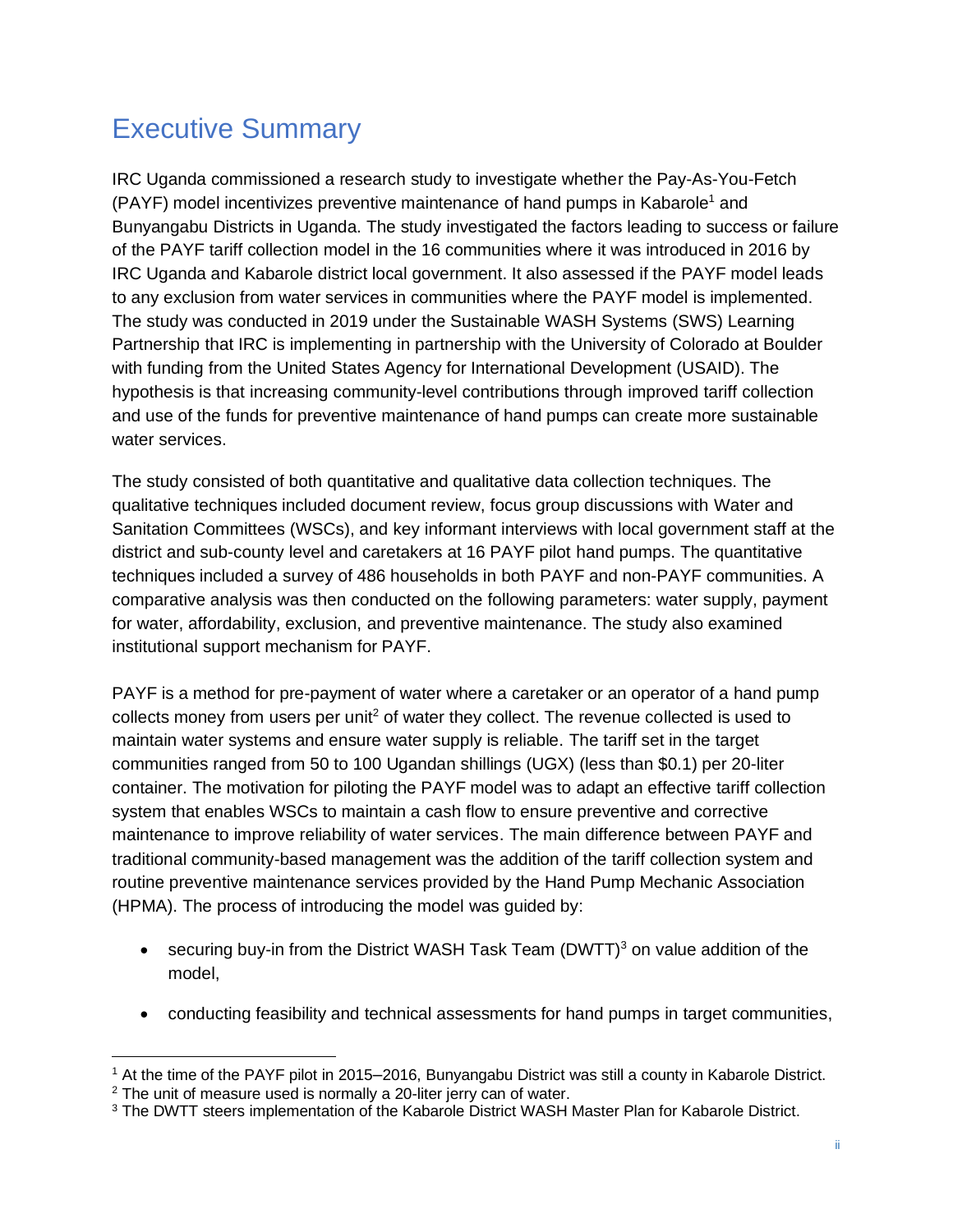- mobilizing communities and re-orientating relevant actors (WSCs, caretakers, water users, and political leaders) on their roles in implementing the model,
- tariff setting with target communities,
- rehabilitating and modifying hand pumps,
- training WSCs in basic financial management and supporting them to establish recordkeeping and accountability mechanisms,
- and orienting the HPMA on their preventive maintenance role.

#### Key Findings

**Implementation of PAYF** — Only 5 out of the 16 communities where the PAYF model was introduced have subsequently implemented the approach. In these communities, users have continued to pay for water and receive support from WSCs and the HPMA to ensure that their water point remains functional. Sub-county technical staff have also been proactive in conducting monitoring visits to provide technical support to these communities.

The implementation of the PAYF model did not incentivize preventive maintenance as had been envisaged during design of the pilot. WSCs and HPMA had not (yet) adopted a system for ensuring that preventive maintenance is consistently performed. Of the five communities that have continued to pay for water, only three have an ongoing relationship with the HPMA for preventive maintenance. The others receive support only when a breakdown occurs. However, there is no mechanism for monitoring response time of hand pump mechanics, tracking preventive maintenance visits, or alerting them.

The implementation of the PAYF model was negatively affected by challenges with the community-based management approach, including: political influence discouraging users from paying, lack of transparency of WSCs, and dissatisfaction of water users with the performance of WSCs. Further, a lack of accountability in handling water user fees affected users' willingness to pay. WSCs identified several incidents where water user funds could not be accounted for after the transition of caretakers. Safe custody of funds was also a major concern that demotivated users whose committees had no bank accounts.

While the district council was committed to supporting implementation of the model, this did not extend to political structures at the local level. The willingness of water users to pay continues to be easily influenced by politicians at the local and national level.

**Set up of PAYF** — The community mobilization and set up of the relevant structures when introducing the PAYF model followed a consultative and participatory process that involved all relevant actors. The process focused on ensuring that target communities were sensitized on management of their hand pumps using PAYF. Local leaders, including area councilors and sub-county political and technical leaders, embraced the model from the start. On the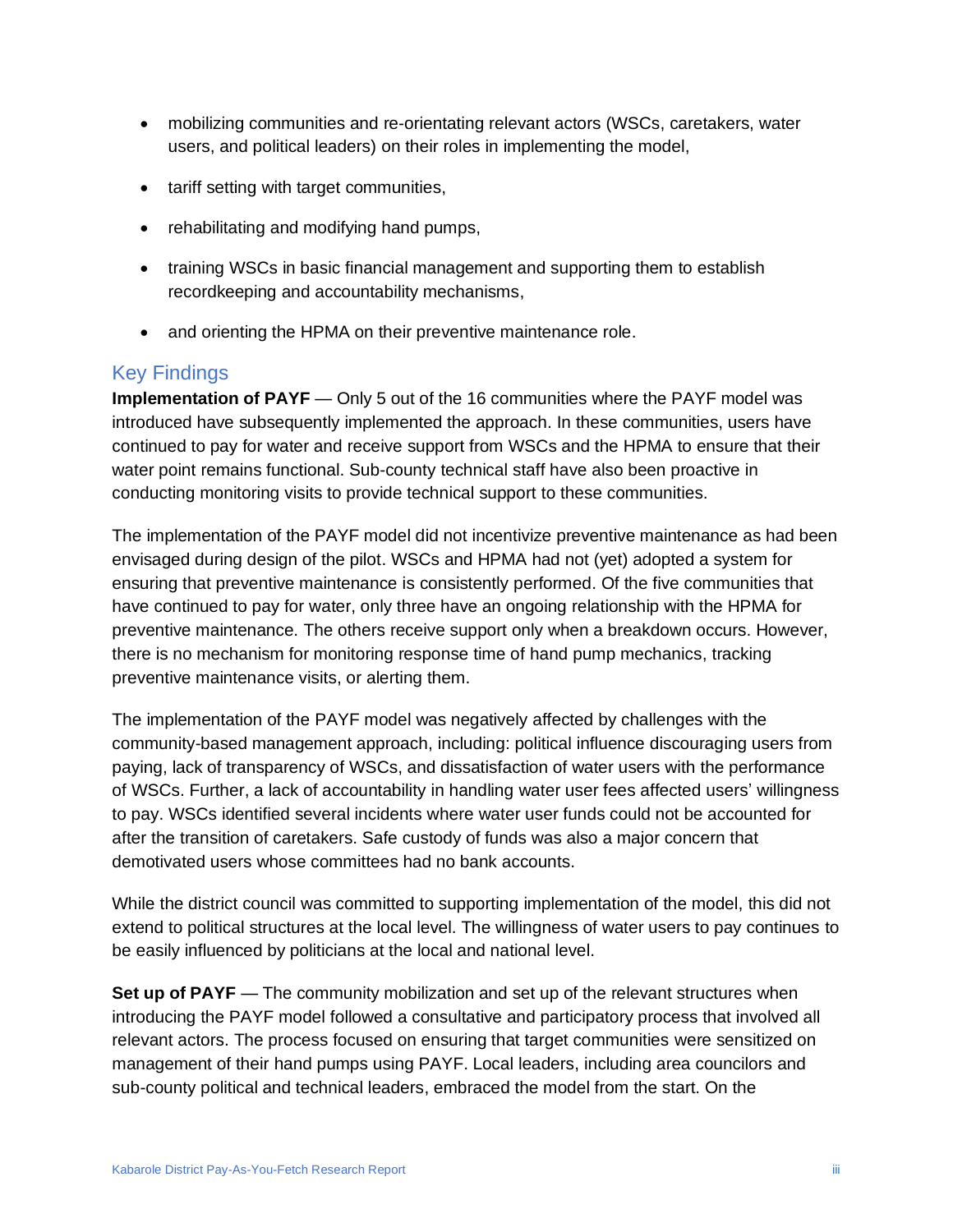community side, WSCs were reoriented to their roles and new committees were selected for hand pumps that had been out of service. Extension staff, mainly Community Development Officers (CDOs) and Health Assistants (HAs), carried out the community mobilization and sensitization process on management, including: introduction to the model, tariff setting, and roles of the WSC, caretaker, and HPMA, among other topics.

Financial management, routine repairs, servicing, and post-rehabilitation support to communities faced a number of challenges. Payment per jerry can of water was completely new in some areas. Entry and engagement processes were not adequate to get communities fully onboard. Though post-rehabilitation support had been planned for, it was left to the CDOs and there was no mechanism for accountability to ensure it happened.

The district and sub-county staff felt that the meters installed at the hand pumps were not appropriate. There was also no drive at the water point level (for WSCs and caretakers) to put the meters to effective use. The meters were the first line of accountability at the hand pumps, so the failure to appropriately use them compromised the approach. Lessons from other prepayment models for water show that the functionality of pre-paid meters is a critical factor in the success of the model.

Review of similar pre-payment models shows that upgrading the technology to include pre-paid water meters with an automated water dispensing system and a monitoring dashboard is effective in addressing some of the challenges. Strong political buy-in and a continuous community engagement process are also critical to enabling uptake of the pre-payment system.

#### Recommendations

Options to strengthen implementation of the PAYF model in Kabarole include:

- The district local government should develop accountability mechanisms that track preventive maintenance visits and response time by the HPMA to requests from the WSCs. These should be tracked by extension staff and corrective actions followed up by the DWTT.
- Extension staff should conduct water quality monitoring at the PAYF hand pumps to verify quality of water delivered, follow up on satisfaction of the users with the service, and report corrective actions to the DWTT since these factors have a significant impact on the willingness to pay. This can be integrated in the biannual monitoring process financed through the conditional grant.
- Extension staff should improve tracking of revenue and expenses by caretakers and the WSC as they conduct quarterly monitoring visits.
- The PAYF guidelines should be revised to include how vulnerable households can access water at PAYF hand pumps to ensure they are not excluded.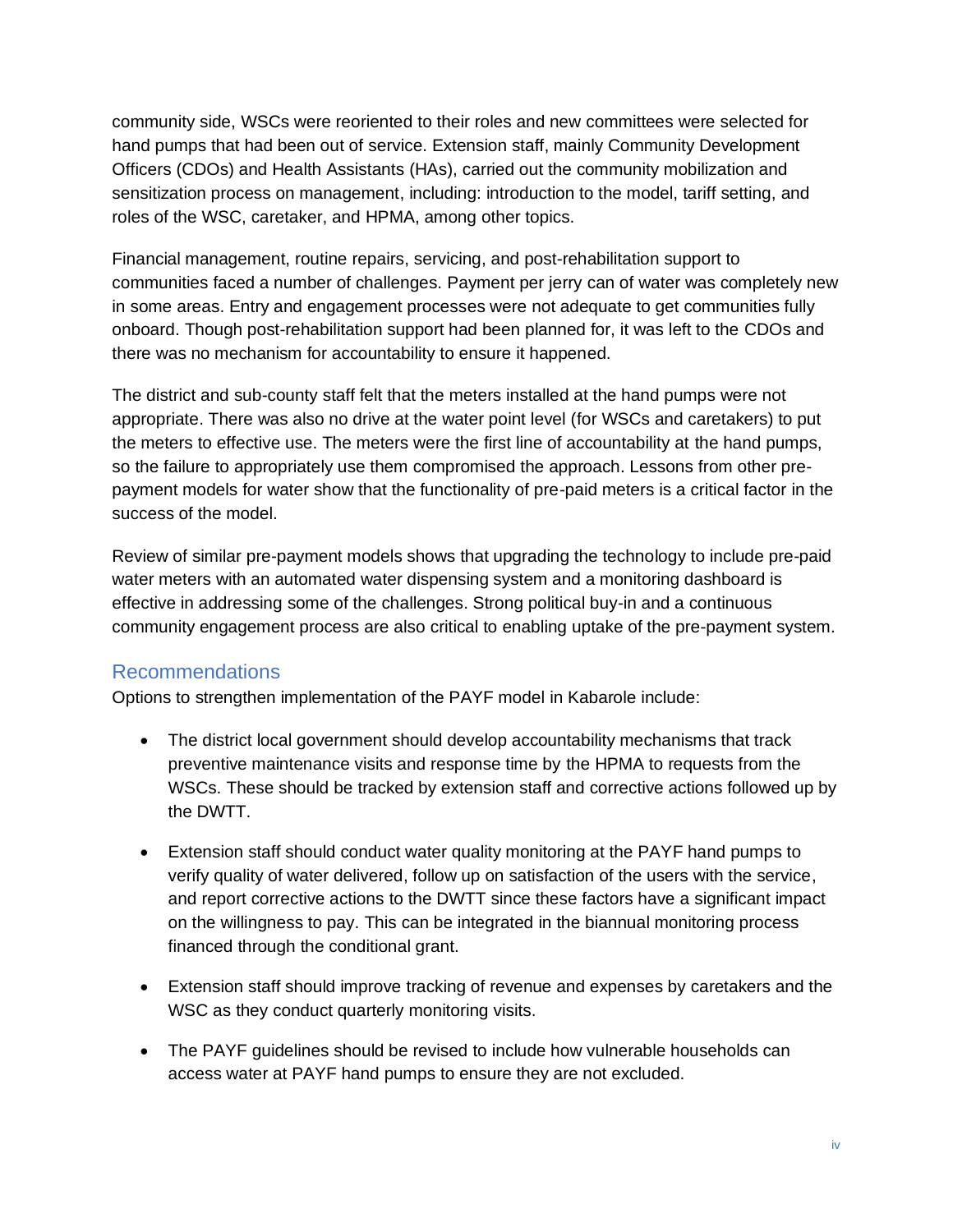- The district local government and development partners should explore upgrading the technology to include pre-paid water meters with an automated water dispensing system, along with a monitoring dashboard. This will be more effective in addressing prevailing challenges such as managing finances, scheduling maintenance, and ensuring that users pay for water.
- The District Council should consider local legislation through bylaws on water user payment. This will enable the district to operationalize the revised national guidelines for operation and maintenance (O&M) (2019) that require households to pay either a flat monthly tariff or per volume of water they use.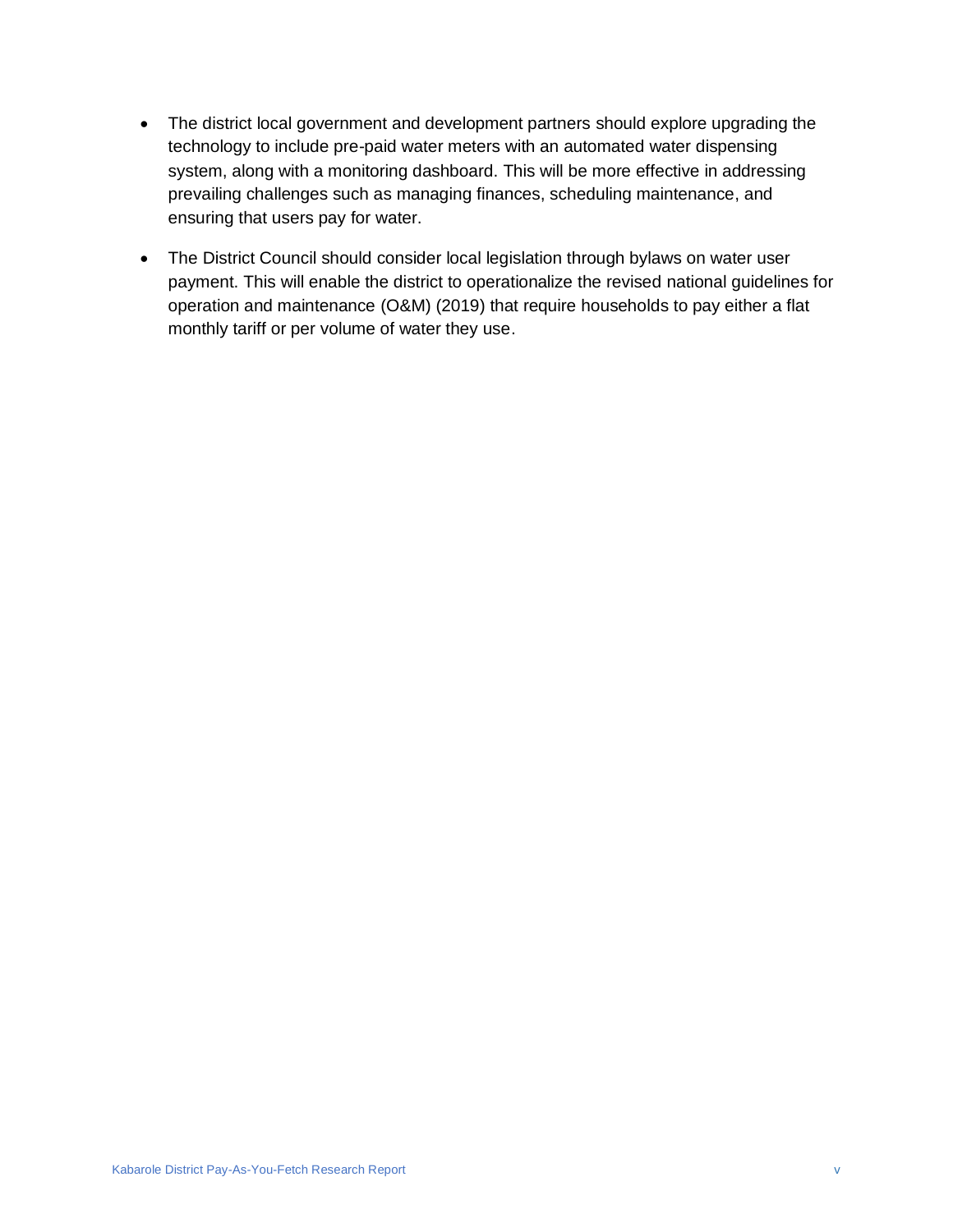### 1. Introduction

The Sustainable WASH Systems (SWS) Learning Partnership in Uganda focuses on improving rural decentralized water supply service delivery through better understanding and influencing local WASH systems. By working collaboratively with national, district, and sub-district governments, as well as with local Hand Pump Mechanics Associations (HPMAs), SWS strengthens the water service delivery system in Kabarole District through systems approaches that include components of collective action and network strengthening, innovations in rural water maintenance, capacity building, and support to district and national government and other relevant stakeholders.

IRC has worked in Uganda since 2005. This long-term engagement in Uganda and in Kabarole District has been influential in establishing the Kabarole District WASH Task Team (DWTT). IRC has also been influential in their support for and capacity building of the Kabarole HPMA and the development of the Kabarole District WASH Master Plan 2018–2030. The DWTT provides a platform for learning and coordination of WASH issues and is steering the implementation of the Master Plan. Based on these roles, the DWTT was critical in prioritizing the learning agenda for Kabarole District WASH stakeholders. Priority areas for SWS from 2018 to 2019 were political engagement, strengthening local government capacity, and community engagement. In line with this mandate, the DWTT identified Pay-As-You-Fetch (PAYF) as a potential strategy for improving maintenance of water systems after the model had shown promising results in Kamwenge District and a few communities in Kabarole District where it was piloted by IRC Uganda and the District Water Office, with support from Water Loo Foundation, in 2016. However, a comprehensive assessment on implementation of the model had not yet been conducted to document experiences and lessons. Based on this need, IRC Uganda commissioned an action research study to generate evidence and lessons on the PAYF model.

#### 1.1 Purpose of the Study

The study sought to answer the learning question: How can the PAYF model be strengthened to improve preventive maintenance and mitigate exclusion to rural WASH services?

In line with this learning question, the primary objectives of the research were to:

- 1. Determine whether the PAYF model, as implemented in Kabarole District, incentivizes preventive maintenance services and the capacity of operators to generate, manage, and apply revenue from sales toward operation and maintenance (O&M) costs, with a focus on cost recovery and tariff systems.
- 2. Identify what worked and did not work in implementation of the PAYF model.
- 3. Identify who is excluded from accessing water services and how such impacts might be mitigated.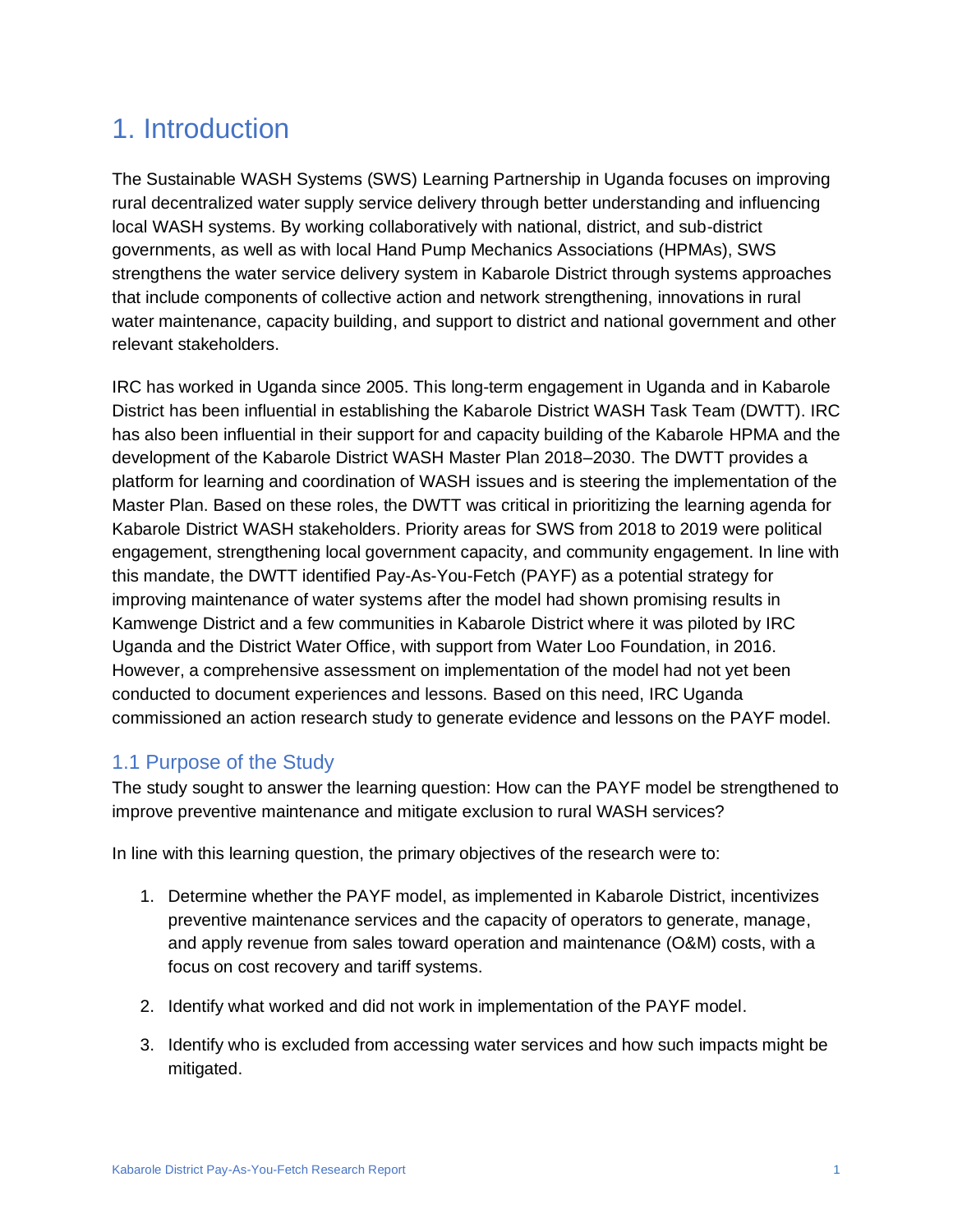#### 1.2 Background to the Study

Access to reliable water services in Kabarole District remains a daunting challenge. Many households and institutions lack any access to safe water, and the supply is often below required levels of service regarding quality, quantity, and reliability. Twelve percent of the population can access safely managed services, 33 percent has access to basic water services,<sup>4</sup> 26 percent has limited services, and 29 percent has no service (Anobe 2019).

Like other districts in the country, limited finance available for WASH service provision is a critical issue. Service levels provided by newly-constructed hand pumps often "slip back" to lower levels due to poor maintenance of hand pumps. This is especially the case in rural areas where mechanisms for collection of user tariffs for communally-managed water sources continue to fail. Only 62 percent of water supply facilities were functional at the time of the study and 45 percent had reliable<sup>5</sup> water supply.

PAYF is one approach that was adopted in the district to ensure collection of fees for O&M and thus sustainability of water sources. PAYF is a method for pre-payment of water where a caretaker or an operator of a hand pump collects money from users per unit<sup>6</sup> of water they collect. This revenue is used to maintain water systems and ensure water supply is reliable.

The DWTT decided to adopt the model after a series of learning and exchange events with Water for People. The concept was largely based on Water for People's successful use of PAYF under their "Water as a Business" model. The decision to pilot PAYF in the district was largely a capacity-building effort for the Kabarole HPMA that sought to stimulate the market for preventive maintenance services to enable the association members (i.e., the mechanics) to provide a service, generate income, and improve reliability of water services in the district. IRC was instrumental in developing the HPMA's capacity to provide O&M services to Water and Sanitation Committees (WSCs) and O&M services on behalf of the district local government.

The model was piloted<sup>7</sup> with 16 hand pumps in Kabarole District<sup>8</sup> in 2016. Figure 1 presents the critical steps that were developed to support adoption of the model.

<sup>4</sup> The WHO/UNICEF Joint Monitoring Programme "basic" means a person has access to an improved water source within 30-minutes roundtrip of their home.

<sup>&</sup>lt;sup>5</sup> These are facilities that provide water 95 percent of the time and are in use for at least 345 days a year.

 $6$  The unit of measure used is normally a 20-liter jerry can of water.

 $7$  The pilot was funded by Water Loo Foundation, who financed rehabilitation and start-up training costs.

<sup>&</sup>lt;sup>8</sup> The hand pumps are now in both Kabarole and Bunyangabu districts, after Kabarole was spilt into two districts in 2016.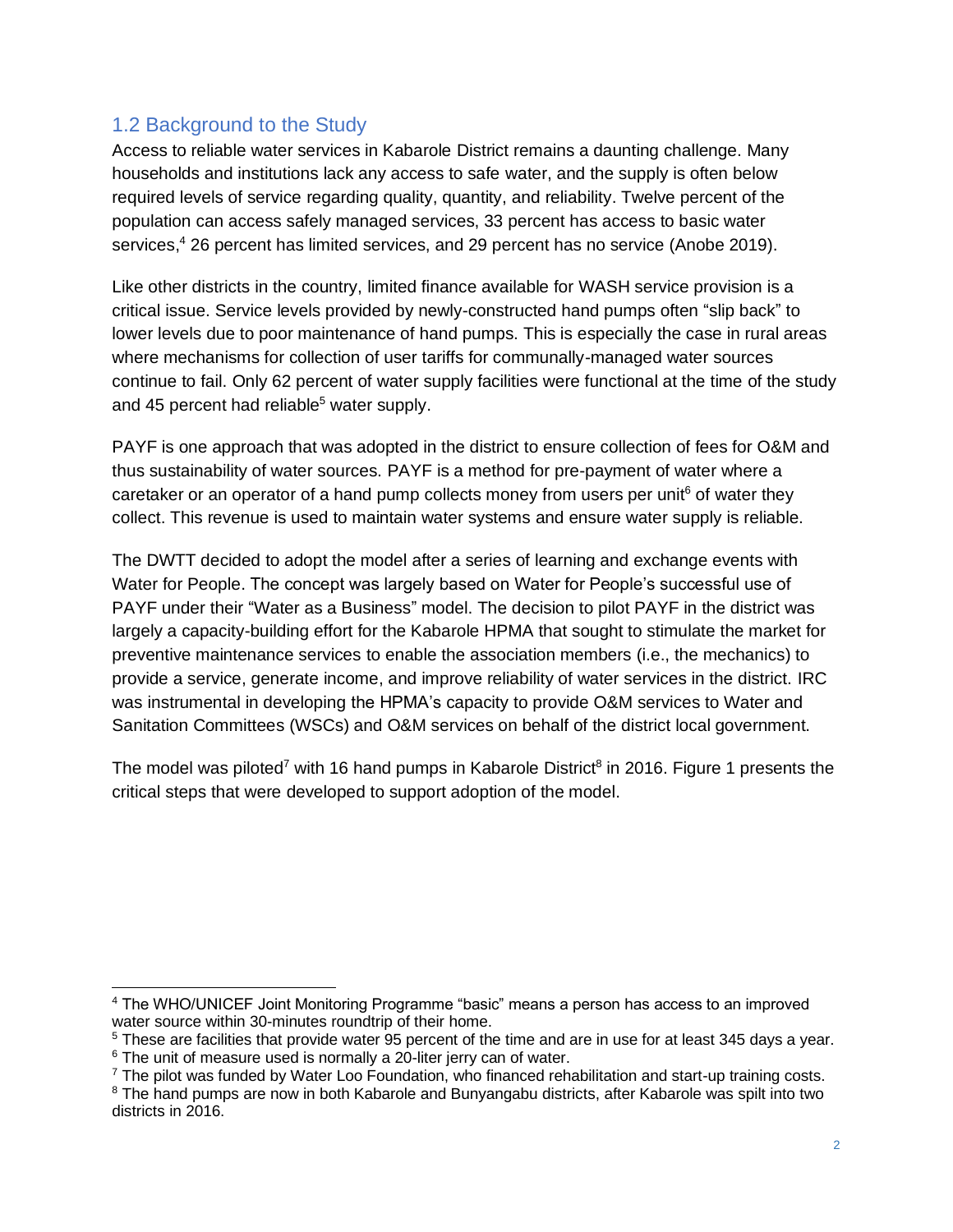#### *Figure 1: Critical steps to adopt the PAYF model<sup>9</sup>*



#### **Box 1: How PAYF Works**

- Water users pay for each 20-liter jerry can of water they fetch.
- The caretaker collects user fees and hands them over to the WSC for safe custody.
- The HPMA conducts preventive maintenance quarterly and corrective maintenance on demand to keep water flowing.
- The WSC pays for maintenance services from the revenue collected.
- Breakdowns are fixed within 48 hours.
- Extension workers at the sub-county level monitor whether different actors perform their roles.

<sup>9</sup> Adapted from [https://www.ircwash.org/blog/guide-effective-adoption-and-implementation-pay-you-fetch](https://www.ircwash.org/blog/guide-effective-adoption-and-implementation-pay-you-fetch-model-sustainability-approach-hand)[model-sustainability-approach-hand](https://www.ircwash.org/blog/guide-effective-adoption-and-implementation-pay-you-fetch-model-sustainability-approach-hand)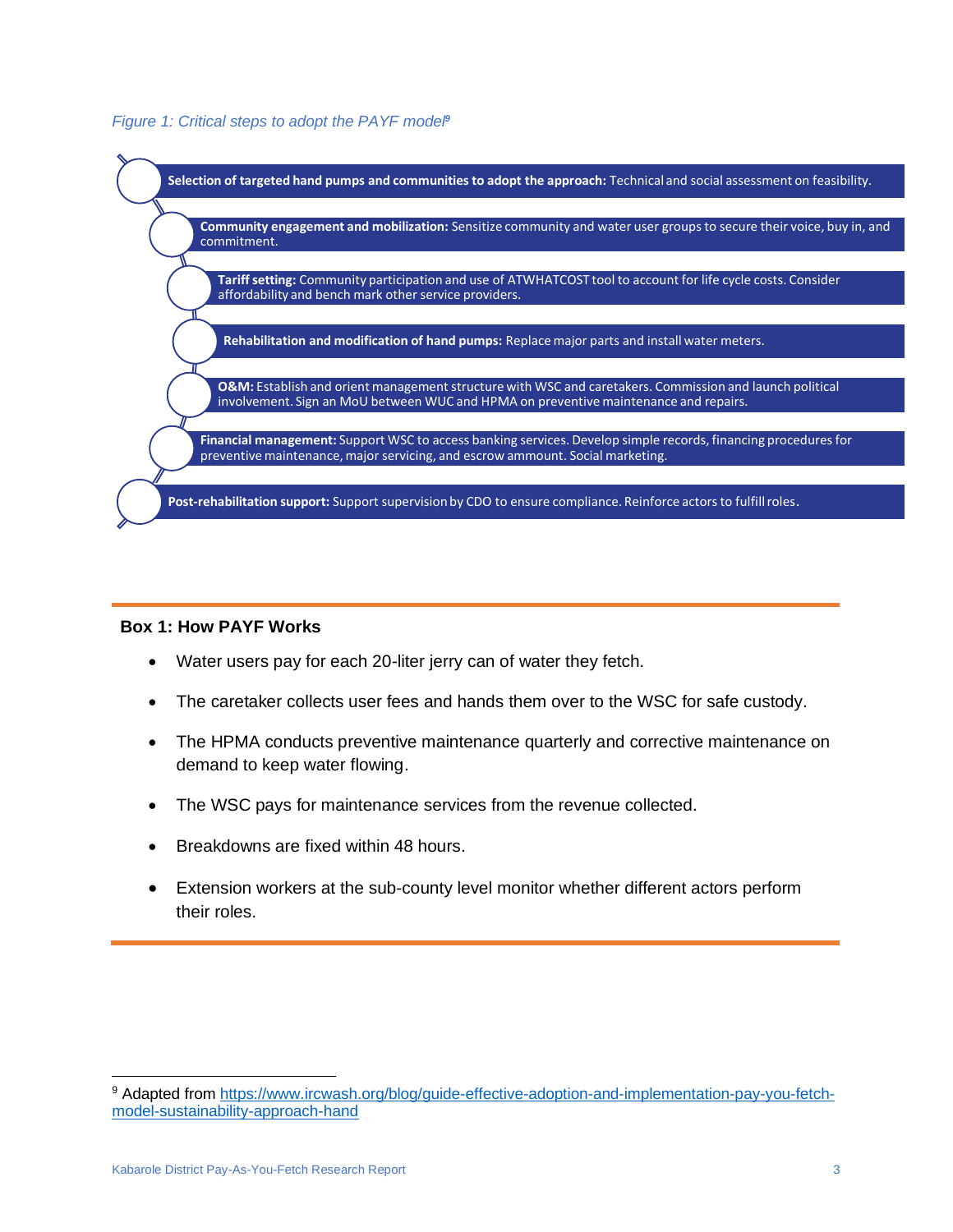# 2. Methodology

The design of this study included both quantitative and qualitative techniques. Qualitative techniques included documentation review, focus group discussions with water point management staff and water users, and key informant interviews with sub-county extension workers and members of district local government staff. A household survey was also conducted with both PAYF households and non-PAYF households to collect quantitative data on satisfaction with the service and willingness and ability to pay for water.

#### 2.1 Sampling Techniques

Purposive sampling was used to identify five sub-counties and eight parishes where the PAYF model was introduced. All of the 16 PAYF hand pumps in these sub-counties and parishes were included in the study. The sample size calculation for the households that access water from these hand pumps was based on a study population of 640 households at a confidence level of 95 percent and confidence interval of five. Based on this calculation,<sup>10</sup> 244 households were randomly selected for the household survey. Fifteen households were selected for each of the 16 hand pumps to participate in the household survey.

According to the randomization procedure, every fifth household on the water point register was selected. However, the interval varied from 3 to 5 households due to the close proximity of households in the PAYF communities. The same procedure was used to select 242 households from 16 non-PAYF hand pumps. The same parishes were targeted for both PAYF and non-PAYF hand pumps. Annex 1 presents a list of all the hand pumps selected and their location.

| <b>Subject population(s)</b>                                                                                                                              | <b>Number enrolled in</b><br>each group | <b>Data</b><br>collection<br>method | <b>Purpose</b>                                                                                             |
|-----------------------------------------------------------------------------------------------------------------------------------------------------------|-----------------------------------------|-------------------------------------|------------------------------------------------------------------------------------------------------------|
| Households living in the<br>vicinity of one of the 16<br>PAYF hand pumps,<br>considered to be within the<br>access group for that<br>specific water point | 244 households                          | Household<br>survey                 | Customer satisfaction with<br><b>PAYF</b> sources;<br>identification of pathways<br>resulting in exclusion |
| Households not living in the<br>vicinity of a PAYF water<br>point, using different sources                                                                | 242 households                          | Household<br>survey                 | Customer satisfaction with<br>non-PAYF sources;<br>identification of pathways<br>resulting in exclusion    |

#### *Table 1: Description of survey respondents and data collection methods*

<sup>&</sup>lt;sup>10</sup> Based on<https://www.surveysystem.com/sscalc.htm> sample size calculator.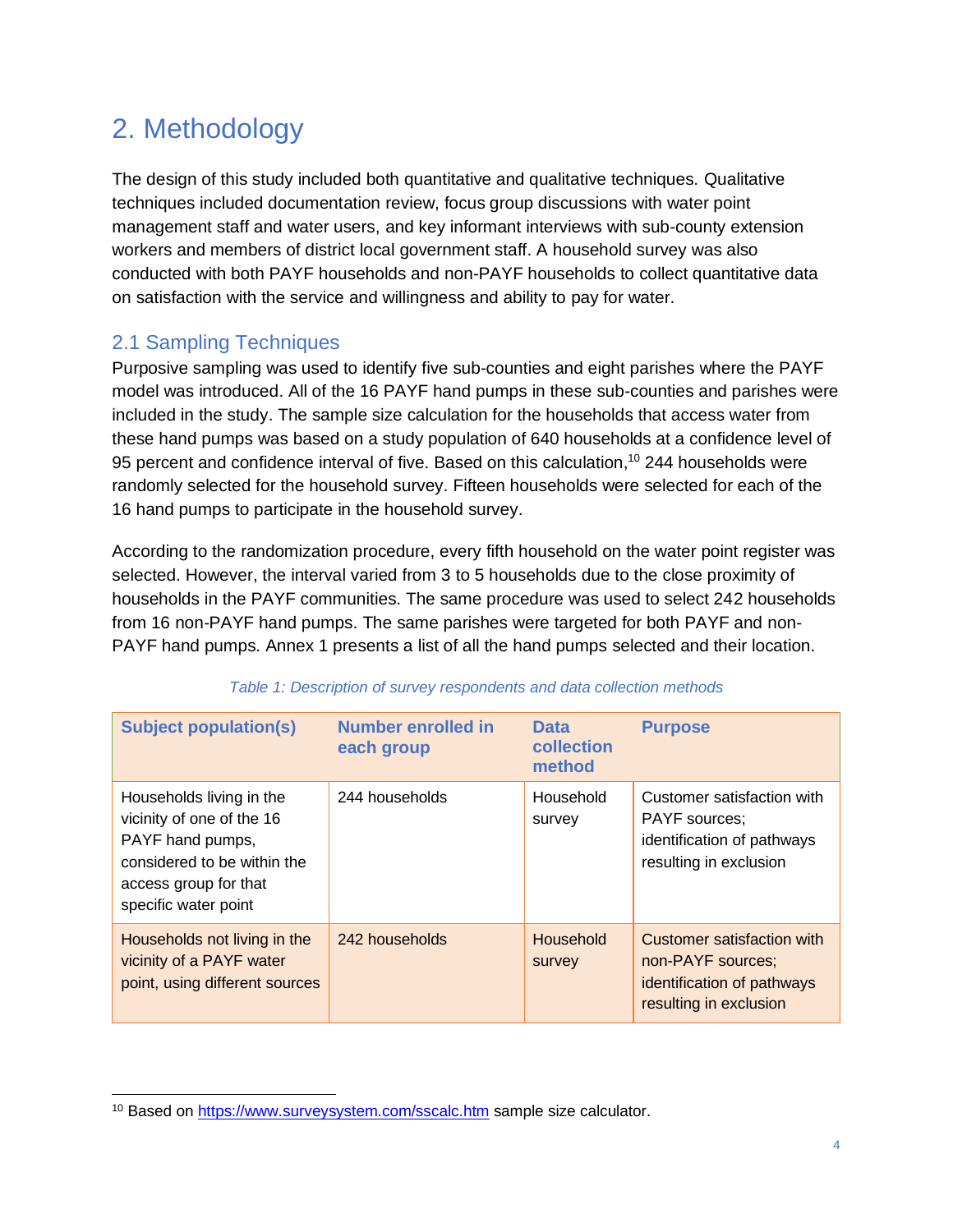| <b>Subject population(s)</b>                                       | <b>Number enrolled in</b><br>each group                                                                                                                  | <b>Data</b><br>collection<br>method | <b>Purpose</b>                                                                                                               |
|--------------------------------------------------------------------|----------------------------------------------------------------------------------------------------------------------------------------------------------|-------------------------------------|------------------------------------------------------------------------------------------------------------------------------|
| Water point caretakers                                             | 16 (one at each PAYF<br>water point)                                                                                                                     | Key<br>informant<br>interview       | Identification of pathways<br>resulting in exclusion;<br>provide information on<br>maintenance of hand<br>pumps              |
| WSCs (for focus groups)                                            | 3-5 members per<br>committee                                                                                                                             | Focus group<br>discussion           | Challenges faced by water<br>consumers and follow up to<br>previously identified factors<br>affecting PAYF<br>implementation |
| Sub-county extension staff<br>and district government<br>employees | Four interviews,<br>including: 2 sub-county<br>staff, 1 District Water<br>Officer, 1 politician<br>(Secretary of Works and<br><b>Technical Services)</b> | Key<br>informant<br>interview       | Insight on government<br>support for and perceptions<br>of PAYF in Kabarole<br><b>District</b>                               |

#### 2.2 Data Collection and Management

The household survey data was collected using AKVO flow,<sup>11</sup> a mobile phone-enabled platform for data collection. Eight enumerators were trained on ethical research methods as outlined in approved IRB Protocol 19-0405, interpretation of the data collection tools, and the use of the AKVO flow mobile platform for data collection. The enumerators collected data from 486 households (244 PAYF and 242 non-PAYF households). The household data was submitted to the AKVO platform and downloaded in Excel for cleaning and analysis.

In total, 16 focus group discussions were conducted with users of each of the PAYF hand pumps. The enumerators interacted with 2 to 4 members of the WSCs. In some instances, only one member of the WSC was available, posing a challenge within the data collection effort, especially at the PAYF points that were not functional at the time of the study. All the focus group discussions were conducted in the local language (i.e., Rutooro) and were transcribed and translated by the enumerators. Verbal consent was sought from all the respondents.

Key informant interviews (four) were conducted with two sub-county staff, the District Water Engineer, and a political representative (i.e., the Secretary of Works and Technical Services). Three of the interviews were recorded after seeking consent from the respondents. The recordings were then transcribed and made available to the research team.

<sup>11</sup> <https://akvo.org/flow-caddisfly-lumen/>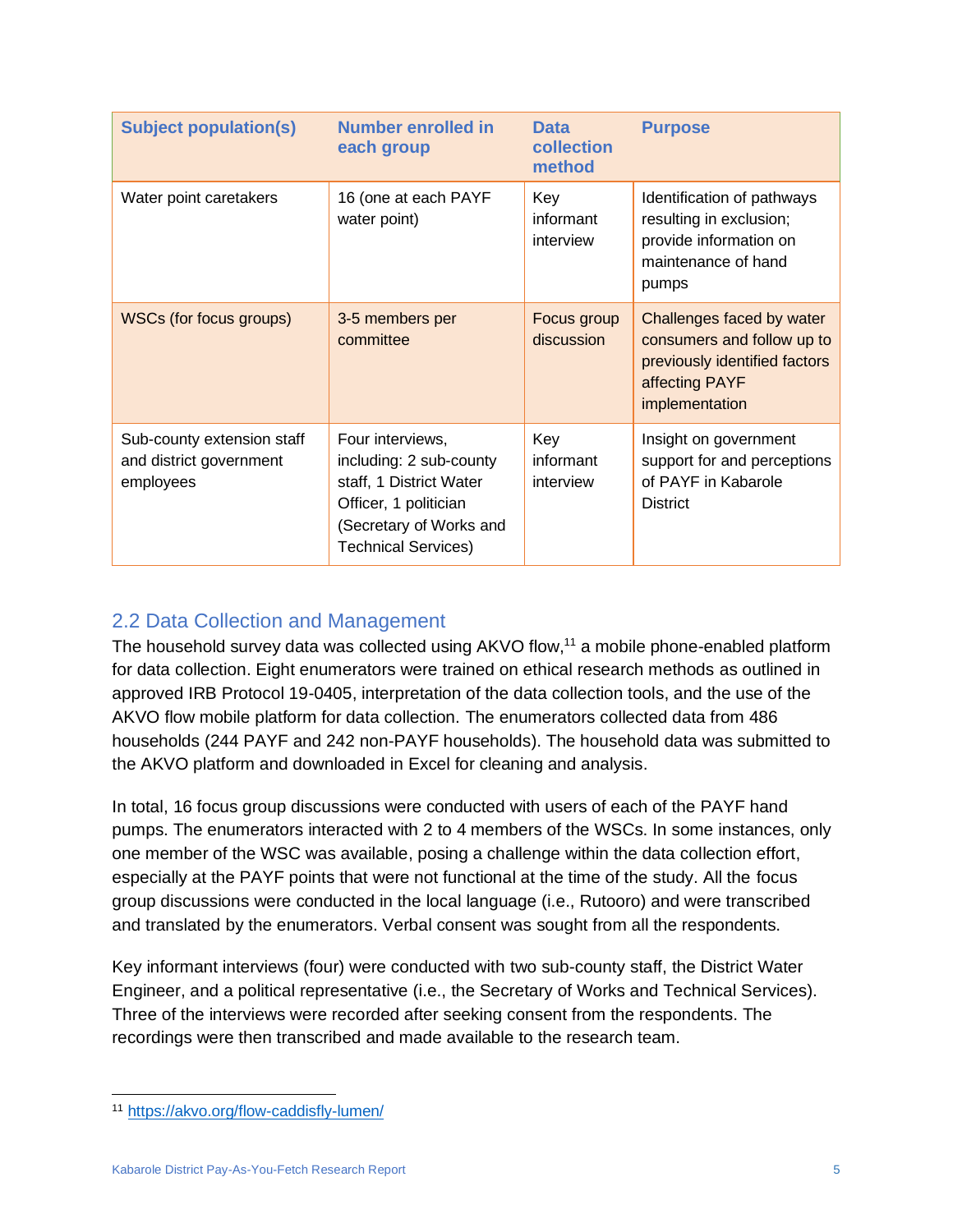The data collection tools that were used to conduct the household surveys and guide the key informant interviews and focus group discussions are included as Annexes 2 to 4.

# 3. Research Findings

This section highlights findings from the study. It starts with an overview of the demographic and socio-economic characteristics of the respondents to illustrate the context in which they live. The findings are then presented under two main overarching objectives:

- 1. Determine whether the PAYF model incentivizes preventive maintenance services and the capacity of operators to generate, manage, and apply revenue from sales toward O&M costs, with a focus on cost recovery and tariff systems.
- 2. Identify who is excluded from accessing water services and how such impacts might be mitigated.

#### Characteristics of the Respondents

A total of 486 households were visited for the household survey. These included 244 households that were in the vicinity of a PAYF water point and 242 households in communities where PAYF had never been used at their hand pumps.

The average number of people in the households was six, of which an average of three people were younger than 18 years old. There was no significant difference between the number of male and female members of the households. Thirty-six percent of the households were involved in subsistence farming in both PAYF and non-PAYF communities. Other economic activities included business or off-farm activities (25 percent PAYF, 16 percent non-PAYF), specifically *boda boda* riders or motorcycle transport operators, hairdressers, tailors, and small restaurant operators.

All the households surveyed accessed water from PAYF hand pumps, other improved sources, and vendors. Some households in both PAYF (18 percent) and non-PAYF (3 percent) communities also reported accessing water from unprotected sources.

Table 2 shows that 49 percent of the households surveyed in PAYF communities were using the PAYF water point as their primary source of water, 28 percent were using other protected sources, and 18 percent were using unprotected sources. Not all households categorized under the PAYF model actually use PAYF hand pumps as the primary source of water. Some of the households resort to other protected and unprotected water sources due to either breakdown of hand pumps or dissatisfaction with the water quality. Two of the hand pumps in Harugongo Sub-County had broken down by the time of this study and one in Kasenda Sub-County had been out of service for more than 4 months before the study. These had previously been in good working condition since they were rehabilitated in 2016. Given the low level of basic access to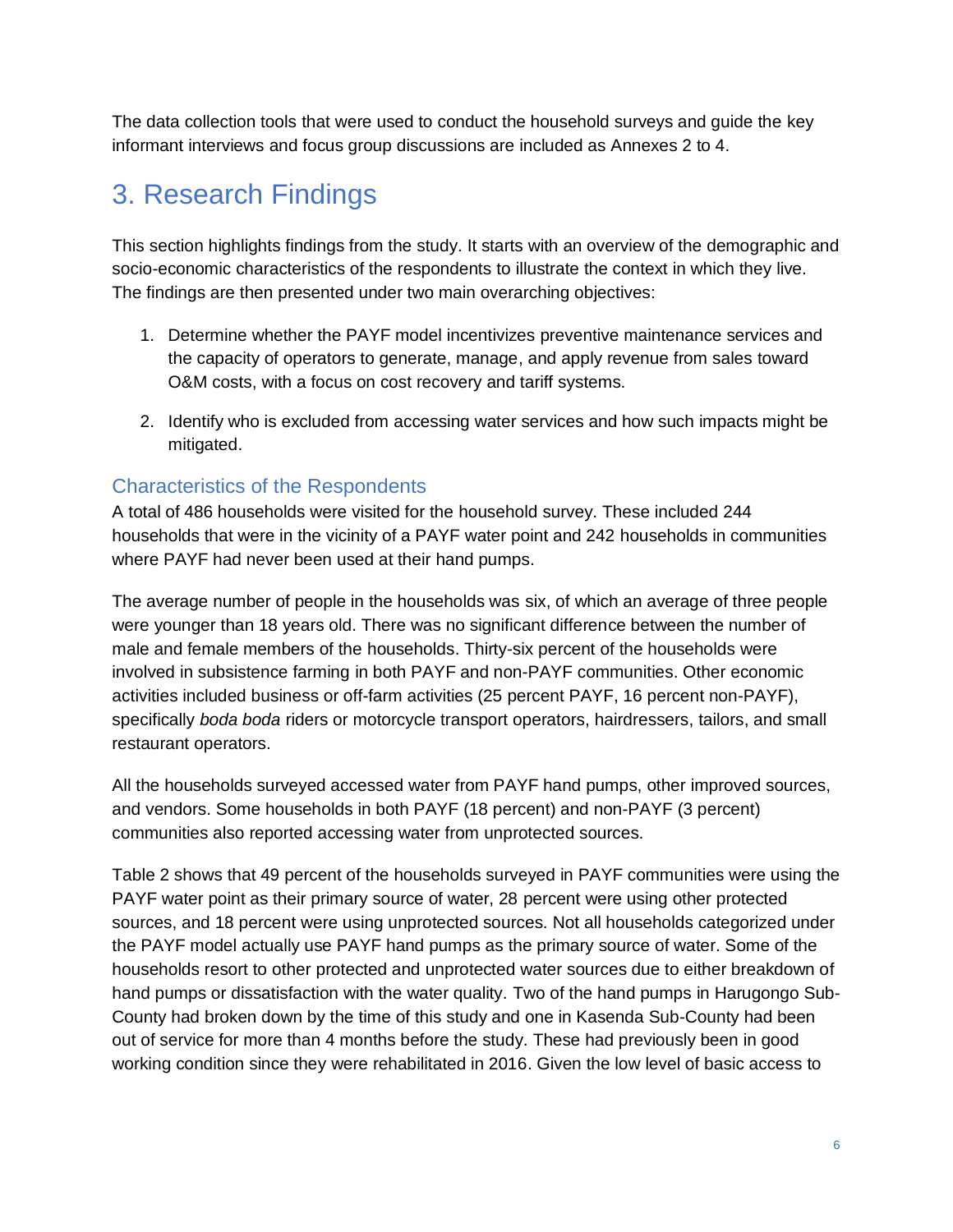safe water in these sub-counties (51 percent in Harugongo and 69 percent in Kasenda)<sup>12</sup> some households resorted to using unprotected sources while the hand pumps were out of service. Section 3.1.3 presents reasons for the long down time. Households, especially in Kabonero Sub-County, also reported dissatisfaction with water quality during the rainy season.

|                                 | <b>Primary source</b>     |                               | <b>Primary source in dry season</b> |                               |
|---------------------------------|---------------------------|-------------------------------|-------------------------------------|-------------------------------|
| <b>Water source</b>             | <b>PAYF</b><br>households | <b>Non-PAYF</b><br>households | <b>PAYF</b><br>households           | <b>Non-PAYF</b><br>households |
| PAYF protected water<br>source  | 49%                       | $0\%$                         | 46%                                 | $0\%$                         |
| Other protected water<br>source | 28%                       | 95%                           | 33%                                 | 94%                           |
| Unprotected water source        | 18%                       | 4%                            | 16%                                 | 4%                            |
| <b>Rainwater harvesting</b>     | 0%                        | 0%                            | $1\%$                               | 0.4%                          |
| Purchase from vendor            | 5%                        | 1%                            | 4%                                  | 2%                            |
| <b>Purchase bottles</b>         | 0%                        | 0%                            | 0%                                  | 0%                            |
| Total                           | 100%                      | 100%                          | 100%                                | 100%                          |

#### *Table 2 Overview of the primary source of water supply*

The survey also showed that the proportion of households that use PAYF hand pumps as their primary source in the dry season drops to 46 percent from 49 percent, while those that use other protected sources increase to 33 percent from 28 percent. However, the 3 percent change for PAYF households was not statistically significant given it only represented five households. This implies that seasonal availability of water during the dry season was an issue affecting water supply at some of the hand pumps, as reported in Section 3.1.3.

#### 3.1 Does PAYF Incentivize Preventive Maintenance?

Data collected from households, caretakers, and WSCs was analyzed to examine whether PAYF leads to timely repairs and capacity of operators to generate and apply revenues from sales toward O&M costs. This involved analysis of data on payment for water, timeliness and frequency of repair, and organization and support of preventive maintenance.

<sup>&</sup>lt;sup>12</sup> Ministry of Water and Environment Water Supply Database <http://wsdb.mwe.go.ug/index.php/reports/district/5> (accessed May 5, 2020).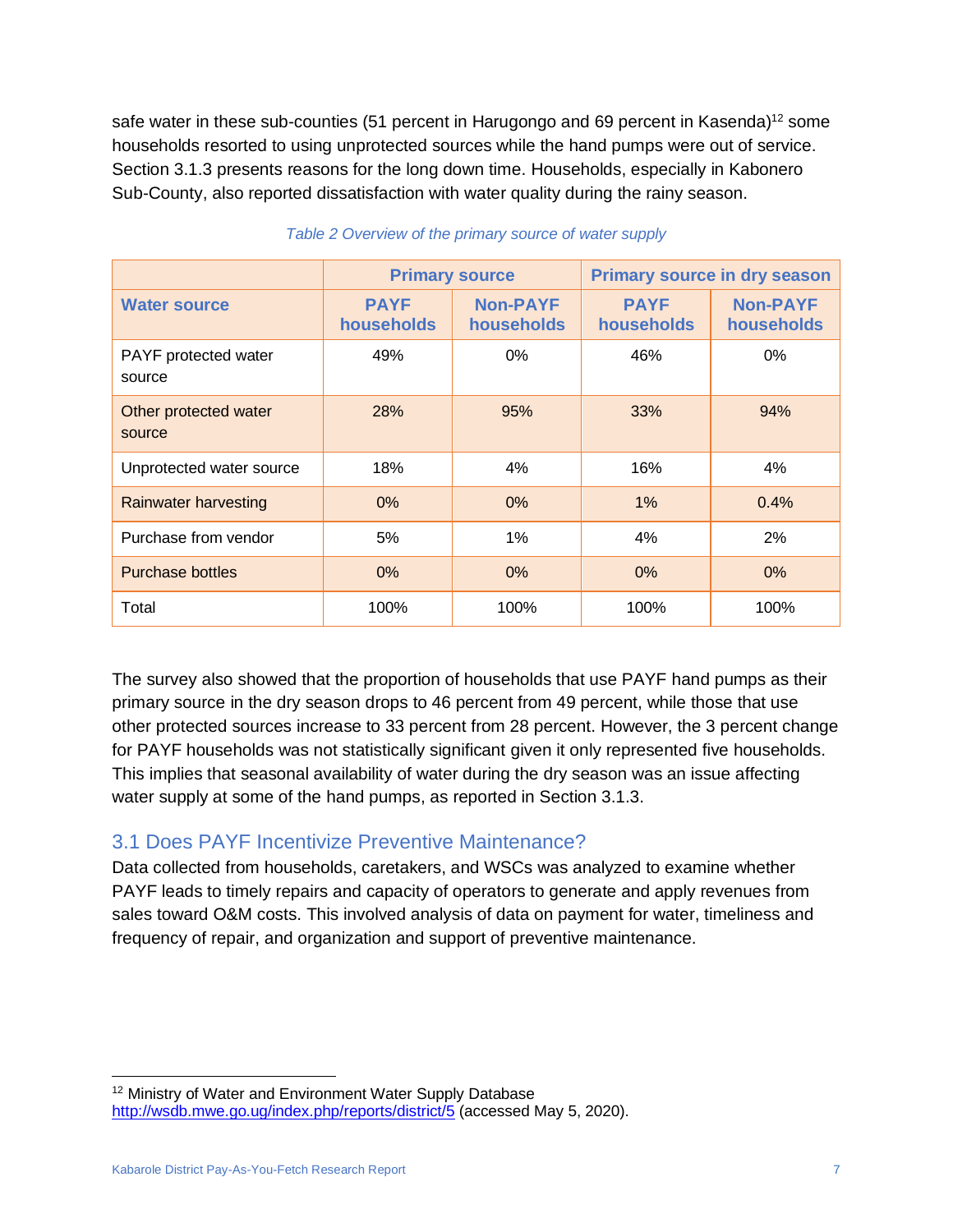#### 3.1.1 Payment for Water

The main motivation for piloting the PAYF model was to adapt an effective water user fee collection system (i.e., tariff collection) that enables WSCs to maintain a cash flow to ensure preventive and corrective maintenance are conducted to improve reliability of water services.

The caretaker survey revealed that users were only paying for water per volume at 5 of the 16 PAYF hand pumps, and on average only 54 percent of the PAYF households at these five hand pumps were paying for water. However, most of the caretakers (nine) reported that payment was inconsistent. This made most of them redundant since meters had been removed and users were no longer paying. Table 3 presents responses from PAYF households on the last time they paid for water. Most households (67 percent) that are paying for water paid 50 UGX (less than \$0.1) per jerry can.

| <b>Response</b>                                 | <b>Percentage of</b><br><b>PAYF households</b> |
|-------------------------------------------------|------------------------------------------------|
| Less than a week ago                            | 56%                                            |
| More than a week ago, but within the last month | 31%                                            |
| More than a month ago                           | 12%                                            |
| Total                                           | 100%                                           |

|  |  |  | Table 3: The last time a household paid for water |  |  |
|--|--|--|---------------------------------------------------|--|--|
|  |  |  |                                                   |  |  |

Influence from political leaders was identified as one of the major reasons why households do not pay for water. Thirty-nine percent of the PAYF households reported that they had been influenced by a politician such as a Cabinet Minister who pledged to meet the costs when their water systems would break down. The reports from the WSC interviews showed that the Minister financed repair of a number of hand pumps. She advised communities through different meetings and through her agents not to pay for water and pledged to repair hand pumps that break down. Based on her remarks, water users challenged the WSCs and caretakers, and vandalized meters that had been placed at some hand pumps.

Further analysis of data showed that households influenced by a politician were mainly from Bunyangabu District, a new district recently formed from Kabarole District. In this district, there was no payment for water at any of the seven hand pumps under the PAYF model. Political interference was also more common in the district due to involvement of the Cabinet Minister referred to above. The other reported reasons for non-payment for water included water being expensive (13 percent), users feeling that water should be free of charge (42 percent), and a lack of trust in the WSC or caretaker (6 percent).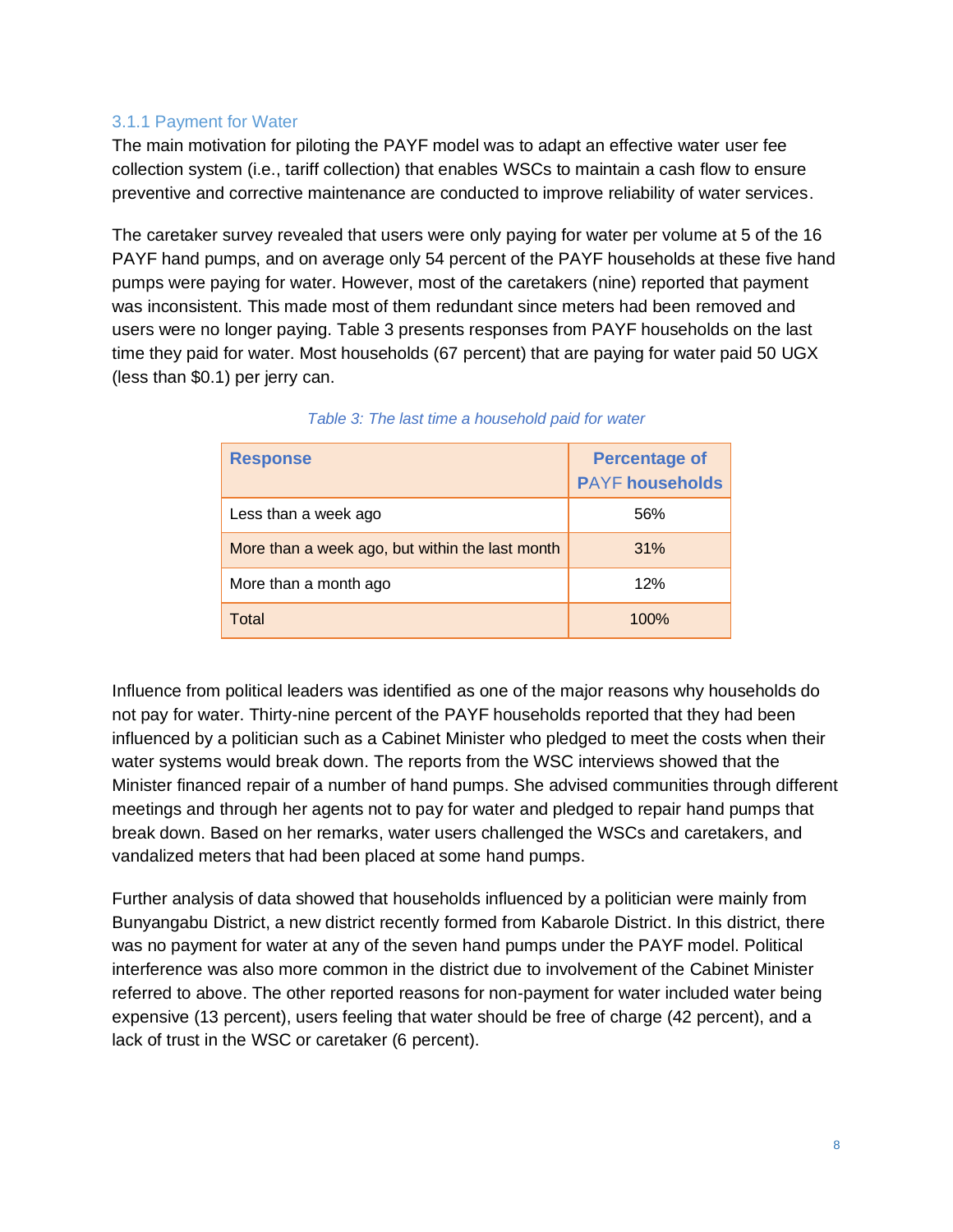#### 3.1.2 Capacity of Operators to Generate Revenue

Figure 2 shows the water revenue collections for the period of September to December 2019 and the overall savings resulting from the 4 of the 5 hand pumps where users were paying for water. Mugoma had the highest saving (960,000 UGX or \$262.74) while Burungu had the lowest (140,000 shillings or \$38.32). Monthly collections range from 36,000 to 54,000 UGX (\$9.85 to \$14.78) per month, with the exception of Mugusu where no payments were made during the period of September to December 2019 since the National Water and Sewerage Corporation (NWSC) had expanded to the area and a number of households were opting for household connections to guarantee a higher level of service.

The caretakers of Mugoma, Mukumbwe, and Burungu indicated that the main expenses incurred were on maintenance of the hand pumps, payment to the source caretakers, and payment to the Kabarole HPMA for servicing the hand pumps. The expenditure ranged from 15,000 to 200,000 UGX (\$4.11 to \$54.74) over the 4-month period. However, financial data accessed from the WSC was inconsistent and not adequate to analyze trends.





The data collected on revenue and maintenance expenditure was not adequate to make meaningful deductions on whether the funds available were enough to meet the full costs for O&M of the hand pumps. Data from a previous IRC study on costing maintenance services was used to estimate the full costs of O&M. Table 4 shows a breakdown of the full costs for maintaining hand pumps in Kabarole (Magara et al. 2014).

Analysis of the available savings of revenue from PAYF collections shows that the funds for Mugoma, Mukumbwe, and Mugusu were adequate to meet the ideal annual minor and major maintenance costs including the salaries of the caretakers but were not adequate to meet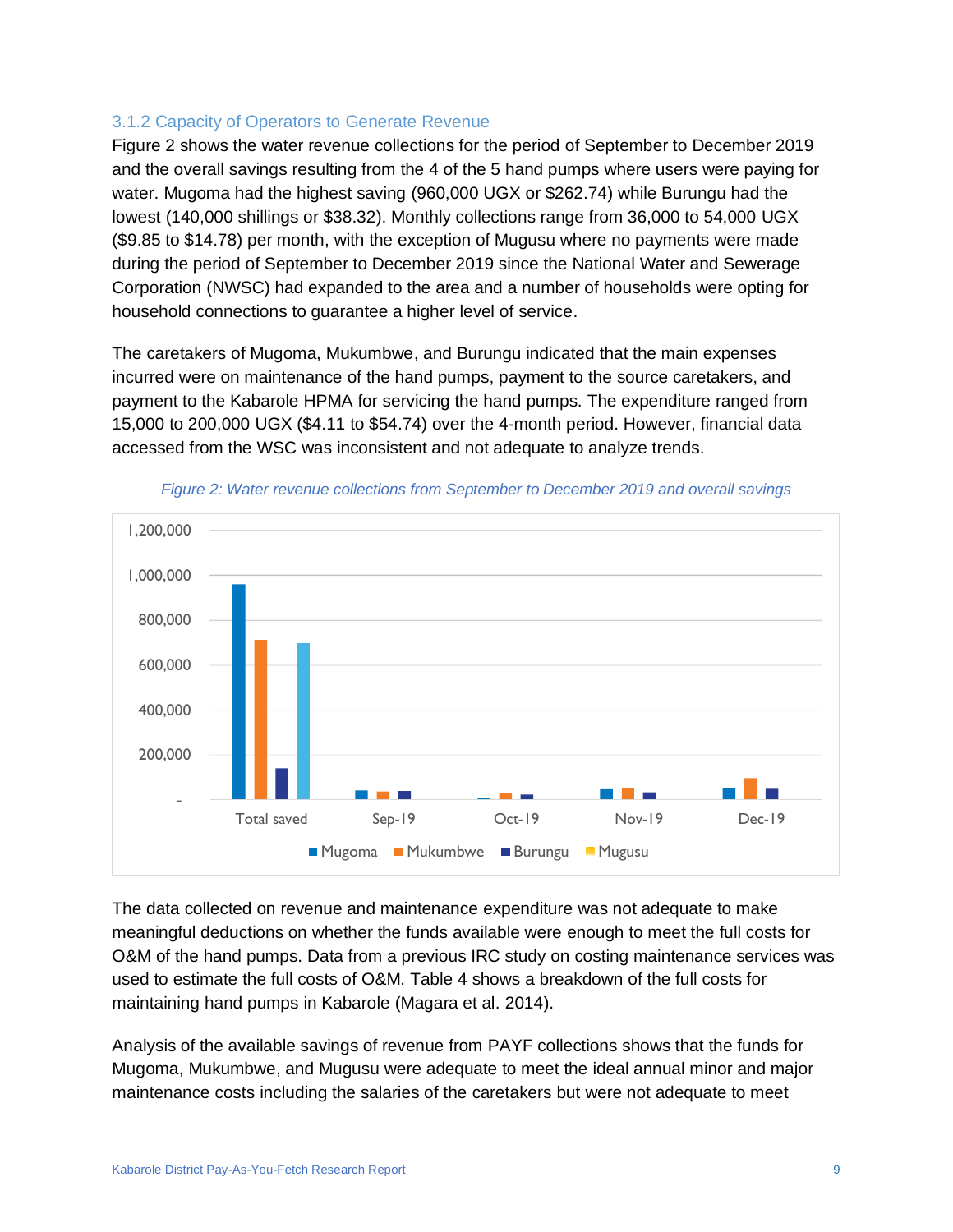rehabilitation and replacement costs. In case a hand pump broke down and required rehabilitation, only Mugoma would be able to meet the full costs of repair without external support.

| Type of maintenance <sup>13</sup>  |                | <b>Expenditure (UGX)</b> |
|------------------------------------|----------------|--------------------------|
| Minor maintenance                  | Minimum        | 200,000                  |
|                                    | Maximum        | 300,000                  |
| Routine maintenance                | <b>Minimum</b> | 350,000                  |
|                                    | Maximum        | 400,000                  |
| Major maintenance                  | Minimum        | 300,000                  |
|                                    | Maximum        | 680,000                  |
| Rehabilitation                     | Minimum        | 400,000                  |
|                                    | Maximum        | 680,000                  |
| Total recurrent cost and financing | Minimum        | 1,250,000                |
|                                    | Maximum        | 2,060,000                |

*Table 4: Ideal annual costs for maintaining hand pumps in Kabarole District*

#### 3.1.3 Interruption in Water Supply

Fourteen percent of the PAYF households reported experiencing interruptions in water supply in the last 6 months. The caretaker interviews also revealed that 6 of the 16 PAYF hand pumps had experienced interruptions in water supply. The main reasons for the interruptions were seasonal variations in the dry season that led to drying of the well (one water point) and technical breakdown (five hand pumps). The household survey showed that the average number of days of the previous breakdown was 27 days, while the data collected from the caretakers showed that duration of the last breakdown varied from 2 to 4 days to more than one week. Further analysis of the household data showed that one hand pump (Rweraza Borehole) had been out of service for 5 months, which increased the average down time of the hand pumps. The caretaker interviewed for Rweraza was newly appointed and had no information on the previous breakdown. The main reason for all hand pumps that were out of service for more than 48 hours was lack funds for the repairs.

<sup>&</sup>lt;sup>13</sup> The costs captured under type of maintenance include the labor costs for caretaker materials and spare parts required.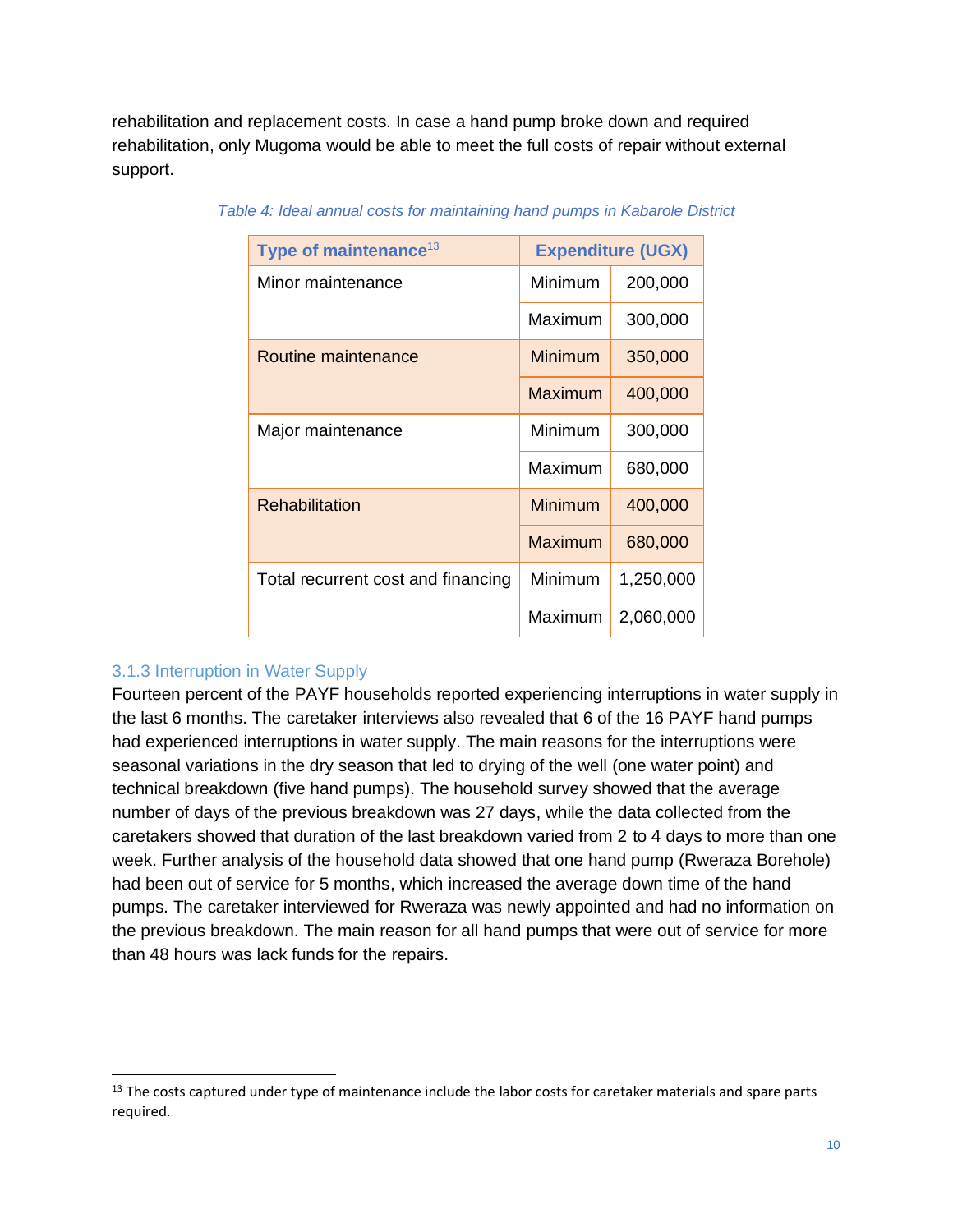| Duration of break down | <b>Number of hand pumps</b> |
|------------------------|-----------------------------|
| 2-4 days               |                             |
| 5-7 days               |                             |
| Over a week            | 2                           |
| Other (5 months)       |                             |
| Total                  | 5                           |

#### *Table 5: Duration of breakdown based on household survey*

#### 3.1.4 Preventive Maintenance

The design of the PAYF model recommends that preventive maintenance is done every 3 months by a hand pump mechanic. Data collected on the last mechanic visit shows a correlation with payment for water. The PAYF hand pumps where users were not paying for water received the least number of visits from mechanics. At most of the hand pumps that have not been visited in more than 3 months (seven), users were not paying for water.

The number of visits by mechanics to the hand pumps included five for repair of hand pumps that had broken down and three for preventive maintenance. However, two hand pumps (Rweraza and Mugusu Boreholes), in the Kasenda and Mugusu sub-counties respectively, had not had a mechanic visit within the last year. This was attributed to inadequate appreciation of relevance of preventive maintenance by the WSCs. The WSCs reported that they did not see any reason why they would contact the mechanics when their hand pumps were still functioning.

| <b>Name of water source</b> | <b>Sub-county</b> | <b>Last mechanic visit</b> | <b>Last sub-county visit</b> |
|-----------------------------|-------------------|----------------------------|------------------------------|
| Rweraza Borehole            | Kasenda           | Within last year           | Within last month            |
| <b>Mugusu Borehole</b>      | Mugusu TC         | Within last year           | <b>Within last month</b>     |
| <b>Birungu Borehole</b>     | Karambi           | Within last month          | Within last week             |
| Mugoma Borehole             | Karambi           | <b>Within last month</b>   | Within last week             |
| Mukumbwe Borehole           | Karambi           | Within last week           | Within last week             |

| Table 6: Technical and support supervision visits at active PAYF hand pumps |  |  |  |
|-----------------------------------------------------------------------------|--|--|--|
|                                                                             |  |  |  |

#### 3.2 Service Quality Assessment

Service quality assessments were conducted at both PAYF and non-PAYF hand pumps. The different parameters of service quality assessed included: accessibility (duration of a round trip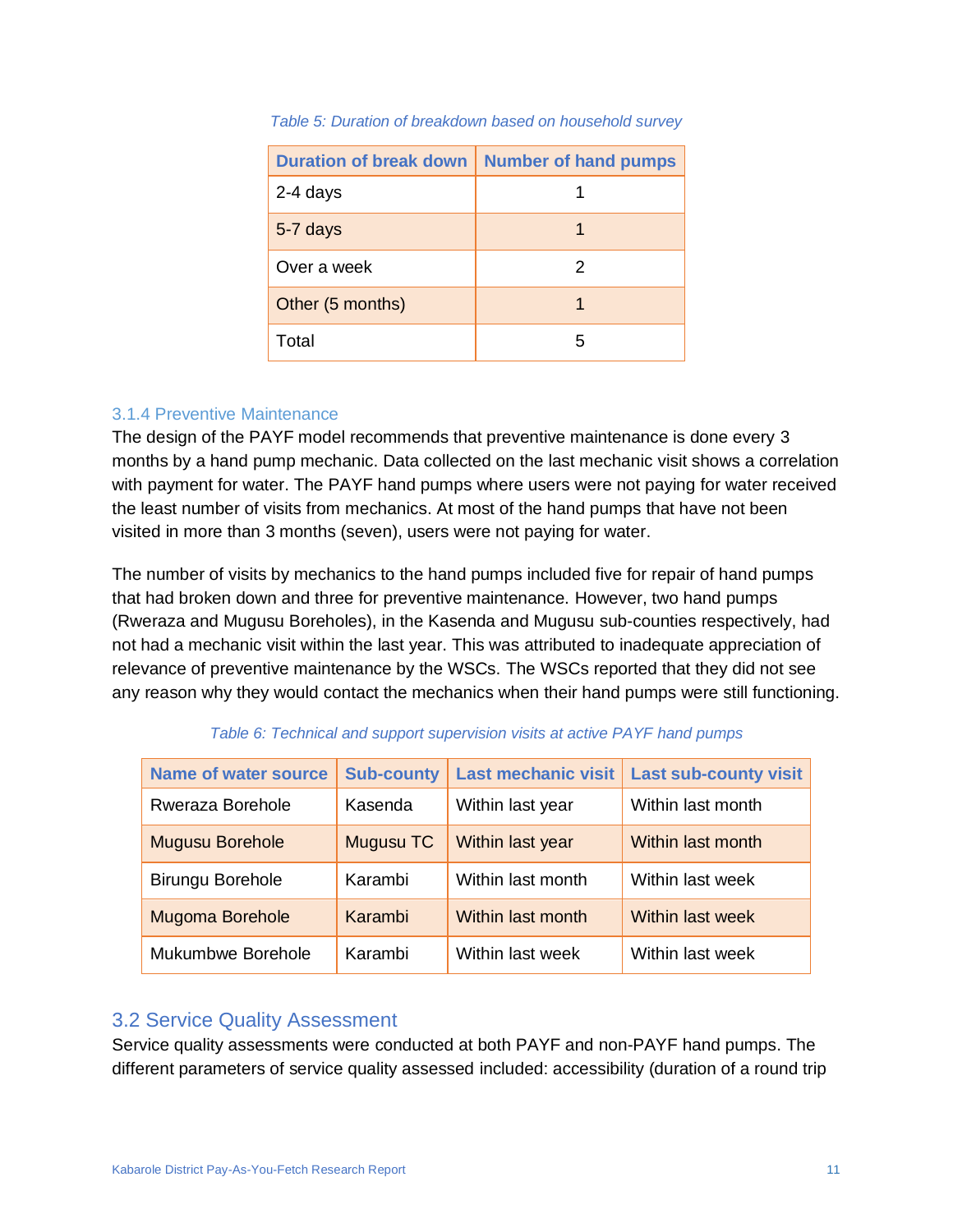to fetch water), satisfaction with water quality, interruption in water supply, distance, and management of the water point.

#### **Accessibility**

According to the Ministry of Water and Environment (MWE) Strategic Sector Investment Plan 2018–2030, a water point is considered to be accessible when the duration of time spent by users collecting water (round trip) is not more than 30 minutes. The study revealed that non-PAYF households spent more time collecting water compared to PAYF households. Fortyseven percent of the non-PAYF households spent more than 30 minutes compared to 36 percent of the PAYF households as shown in Table 7. This implies that the PAYF hand pumps were more accessible to water users.

|                      |      | <b>PAYF households   Non-PAYF households</b> |
|----------------------|------|----------------------------------------------|
| Less than 30 minutes | 64%  | 53%                                          |
| More than 30 minutes | 36%  | 47%                                          |
| Total                | 100% | $100\%$                                      |

#### *Table 7: Time spent collecting water*

#### Satisfaction with Water Service Parameters



#### *Figure 3: Satisfaction of households with water service parameters*

Overall the non-PAYF households were more satisfied with the different parameters of the water service: distance to the source (69 percent for non-PAYF to 63 percent for PAYF households),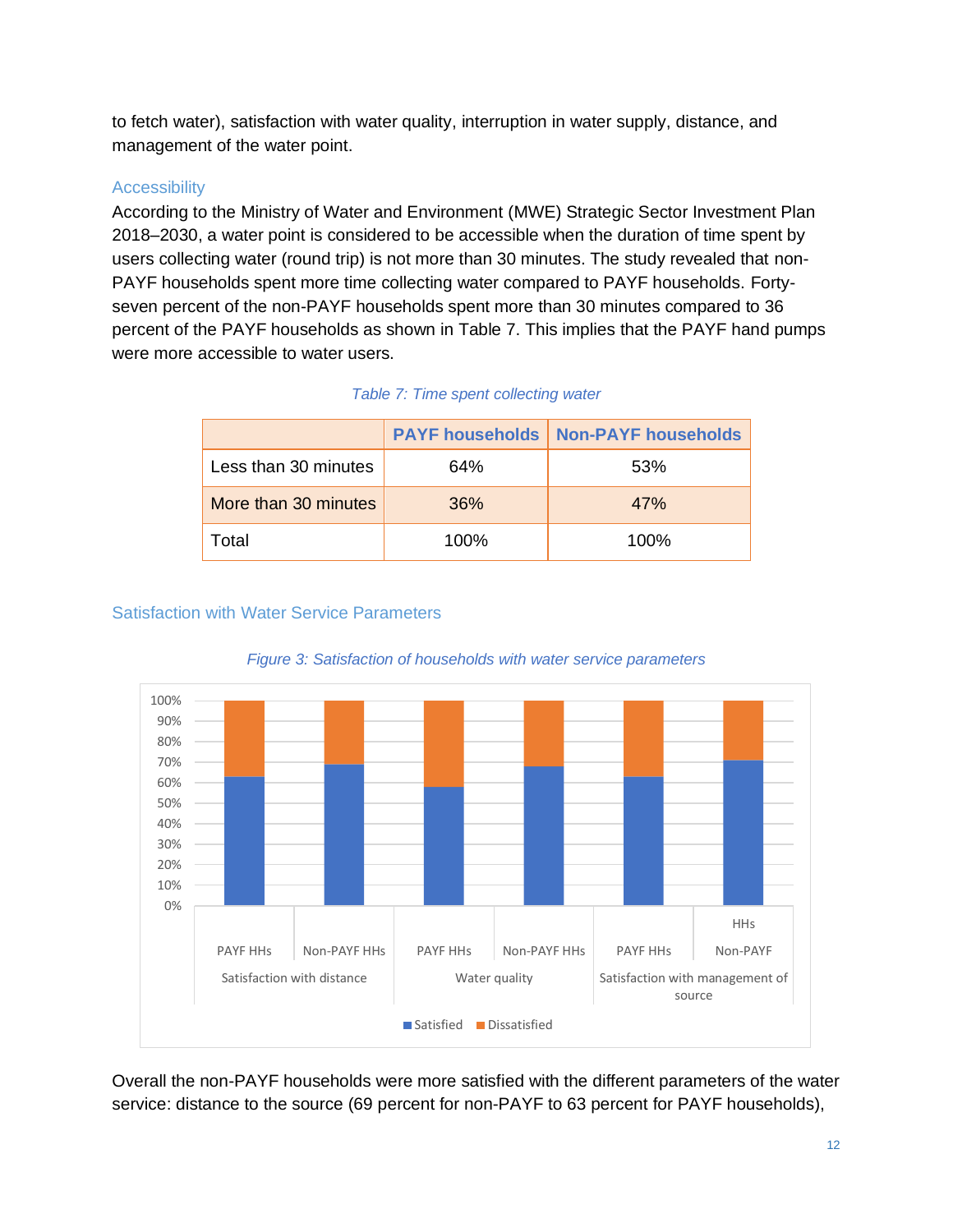water quality<sup>14</sup> (68 percent for non-PAYF to 58 percent for PAYF households), and management of the source (71 percent for non-PAYF to 63 percent for PAYF households). Table 2 shows that 18 percent of households in PAYF communities were accessing water from unprotected sources, compared to 3.7 percent in non-PAYF communities.

The quality of water accessed by PAYF households could not be verified at the time of the study as no scientific water quality tests were conducted. However, a separate study on water service level asset analysis conducted by IRC Uganda in 2019 identified water quality as a critical issue in Kabarole. The study showed that 47 percent of hand pumps surveyed were unsafe with E. coli contamination above 30 mpn/100 mls. According to the District Water Office (DWO), water quality was an issue of concern in the district, and a collaboration had been developed with Aquaya to improve capacity of the district to test and manage water quality.

On the other hand, PAYF households spend less time fetching water. Table 7 shows that 64 percent of the PAYF households are within the national benchmark of not traveling more than 30 minutes for water round trip. However, non-PAYF households that spent more time fetching water were more satisfied with the distance to the water point. This was surprising, but the findings were consistent with those of an earlier study conducted by IRC Uganda in 2013 in eight districts including Kabarole. The study found that water users are generally satisfied with the very low level of service they receive, since they were not aware of the standards that their rural water service is expected to meet. They were also not paying for water, hence had no basis for demanding for accountability (Magara 2014).

#### 3.3 Who is Excluded from Accessing Water Services?

This study sought to investigate whether the PAYF model resulted in exclusion of households that were not able to pay from accessing water services. Both PAYF and non-PAYF households were asked whether they felt isolated from accessing water and other services in their communities. All PAYF households reported that they did not feel any sense of isolation; only 4 percent of non-PAYF households felt isolated. The main reasons were disability and old age that hinder mobility to access services, failure to pay repair fees, and discrimination in accessing services. However, the possibility of bias among the households while reacting to whether they felt excluded could not be ruled out.

Nineteen percent of the caretakers reported that there were households in the community that are not able to access water because they could not pay. However, when they were asked about households from their specific community that are excluded from fetching water at the PAYF water point, all caretakers indicated no households were excluded. The caretakers reported that persons such as the elderly, students, poor households identified by the community, and owners of the land on which the water point is located are not charged for

<sup>&</sup>lt;sup>14</sup> Satisfaction with water quality was based on color, taste, and odor of water.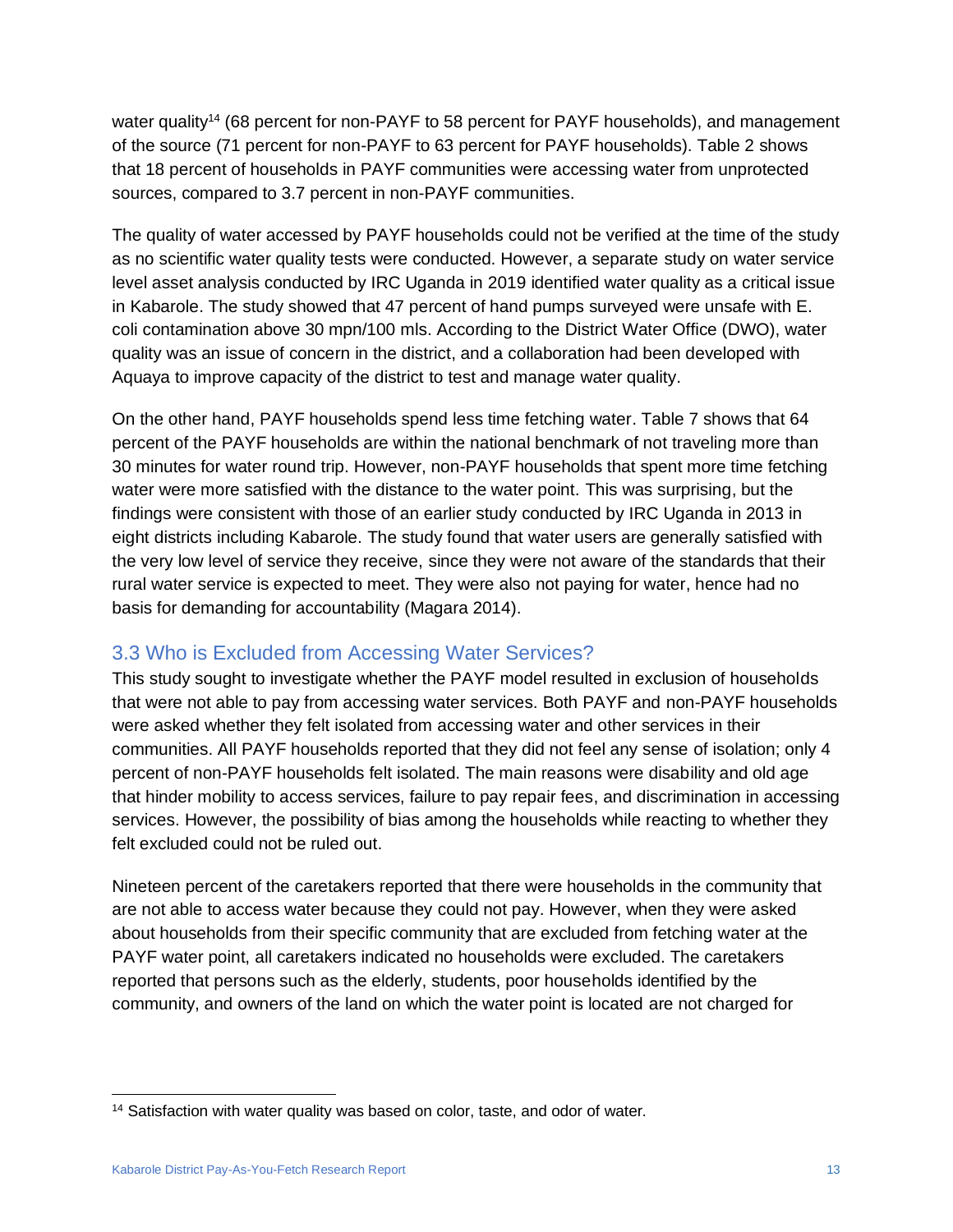water. These categories of people were all identified during the community mobilization process when the PAYF model was being introduced.

#### 3.3.1 Affordability

The majority of the PAYF households (68 percent) reported that they found the water affordable and they were willing to pay at least 50 UGX (less than \$0.1) per jerry can of water, although only 54 percent of them were actually paying for water. This tariff is half of what users in other peri-urban areas within Kabarole pay to access water from NWSC standpipes. <sup>15</sup> These users pay 100 UGX (less than \$0.1) per jerry can. To better understand the ability of households to pay, a proxy indicator on monthly expenditure on a mobile phone was used to compare spending habits. Tables 8 and 9 show this comparison.

Households that do not pay for water spend less on mobile phones per month compared to those that pay. Overall, households in the PAYF communities spend more on water per month than on mobile phones. Thirty percent spend more than 10,000 UGX (\$2.74) per month on water; 16 percent spend more than 10,000 UGX per month on mobile phones. While the use of monthly expenditure on mobile phones as a proxy indicator provided an opportunity for comparison, it was not possible to make conclusive deductions on the ability of households to pay. Based on this comparison the cost of water may be perceived as higher than some other regular expenditures.

| <b>Expenditure on mobile phone (UGX)</b> | Pay for water | Do not pay for water |
|------------------------------------------|---------------|----------------------|
| Less than 10,000                         | 65%           | 71%                  |
| More than 10,000                         | 21%           | 9%                   |
| N/A                                      | 14%           | 21%                  |
| <b>Total</b>                             | 100%          | $100\%$              |

*Table 8: Monthly expenditure***<sup>16</sup>** *on mobile phones for households that pay and do not pay for water*

*Table 9: Monthly expenditure on mobile phones vs. water*

| <b>Expenditure (UGX)</b> | <b>Mobile phone</b> | <b>Water</b> |
|--------------------------|---------------------|--------------|
| Less than 10,000         | 84%                 | 69.80%       |
| More than 10,000         | 16%                 | 30.20%       |

<sup>&</sup>lt;sup>15</sup> National Water and Sewerage Corporation is the national utility but also supplies water in gazetted small towns and peri-urban areas.

<sup>&</sup>lt;sup>16</sup> The expenditure considered was only that of the head of the household.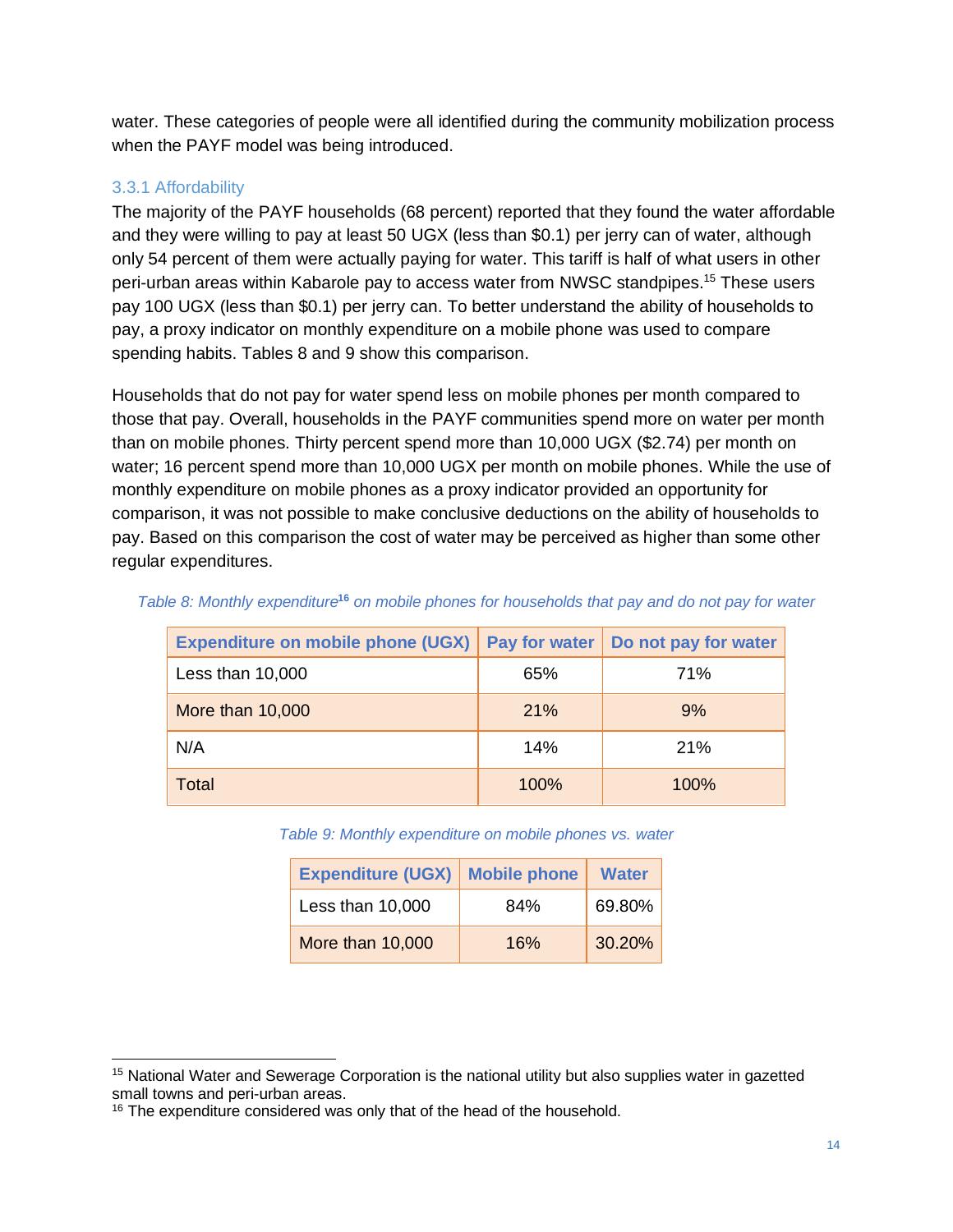#### 3.3.2 Willingness to Pay for Water

To find alternative payment systems, households were asked whether any of their members belonged to a Village Savings and Loan Association (VSLA), village-based associations where members deposit weekly savings and access credit. In some communities, VSLAs also set up a hand pump fund from their savings for O&M of their water systems. Both PAYF (62 percent) and non-PAYF (60 percent) communities had household members that belong to the VSLAs. On average, the households deposited 15,000 to 19,000 UGX (\$4.11 to \$5.20) per household every month into a VSLA, with the non-PAYF households saving more money than the PAYF households.

Households were asked whether they were willing to save toward a hand pump fund. All the households reported that they were, as shown in Figure 3. The majority of the households were also willing to pay 1,000 shillings per month toward the hand pump fund, including 81 percent of non-PAYF and 76 percent of PAYF households. Based on these findings, the hand pump fund modality could be an alternative option for tariff collection in communities that have VSLAs but is not insulated against political influence and the transparency issues that are common with similar informal community-based structures.

To investigate willingness to pay, the PAYF households were taken through the modalities of how the PAYF model is expected to function as highlighted in Box 1 and were asked how much they were willing to pay if the model functioned well. Seventy-two percent of the PAYF households felt the model was not working as expected since majority of users were not paying, and preventive maintenance was not being conducted. As a result, the caretakers were not able to collect money and were unable to pay the HPMA for preventive maintenance.

The PAYF households were then asked how much they were willing to pay per jerry can if the model was working well. They were also asked about the maximum they were willing to pay per jerry can. Figure 4 presents the results. Most households (72 percent) were willing to pay 50 UGX (less than \$0.1) per jerry can, in line with what they are currently paying. However, it was interesting to note that 30 percent of the households were willing to pay 200 UGX (less than \$0.1), four times more than what they are currently paying.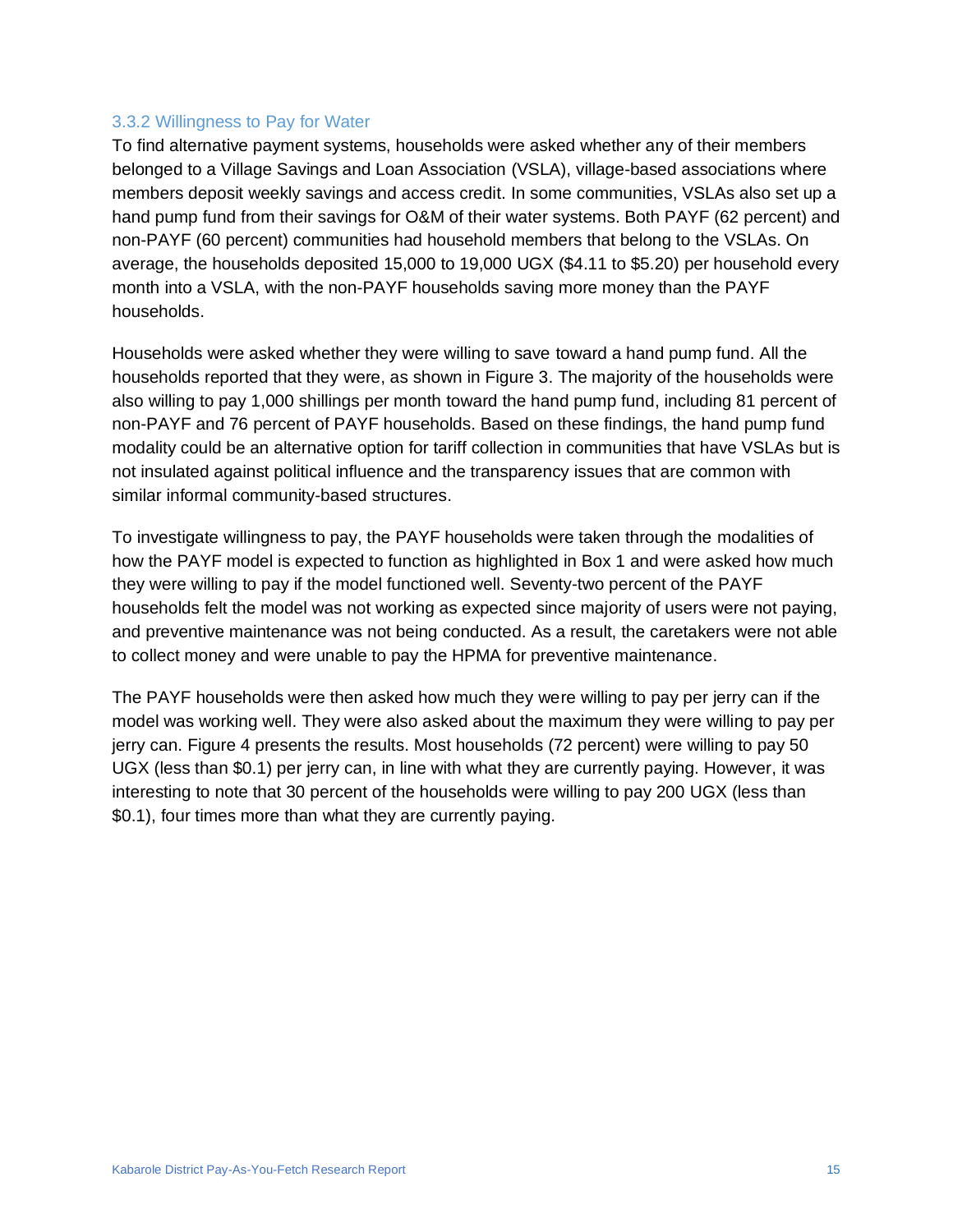

#### *Figure 4: Willingness to pay (monthly) toward a hand pump fund*

#### *Figure 5: Willingness to pay per jerry can of water for PAYF households in UGX*

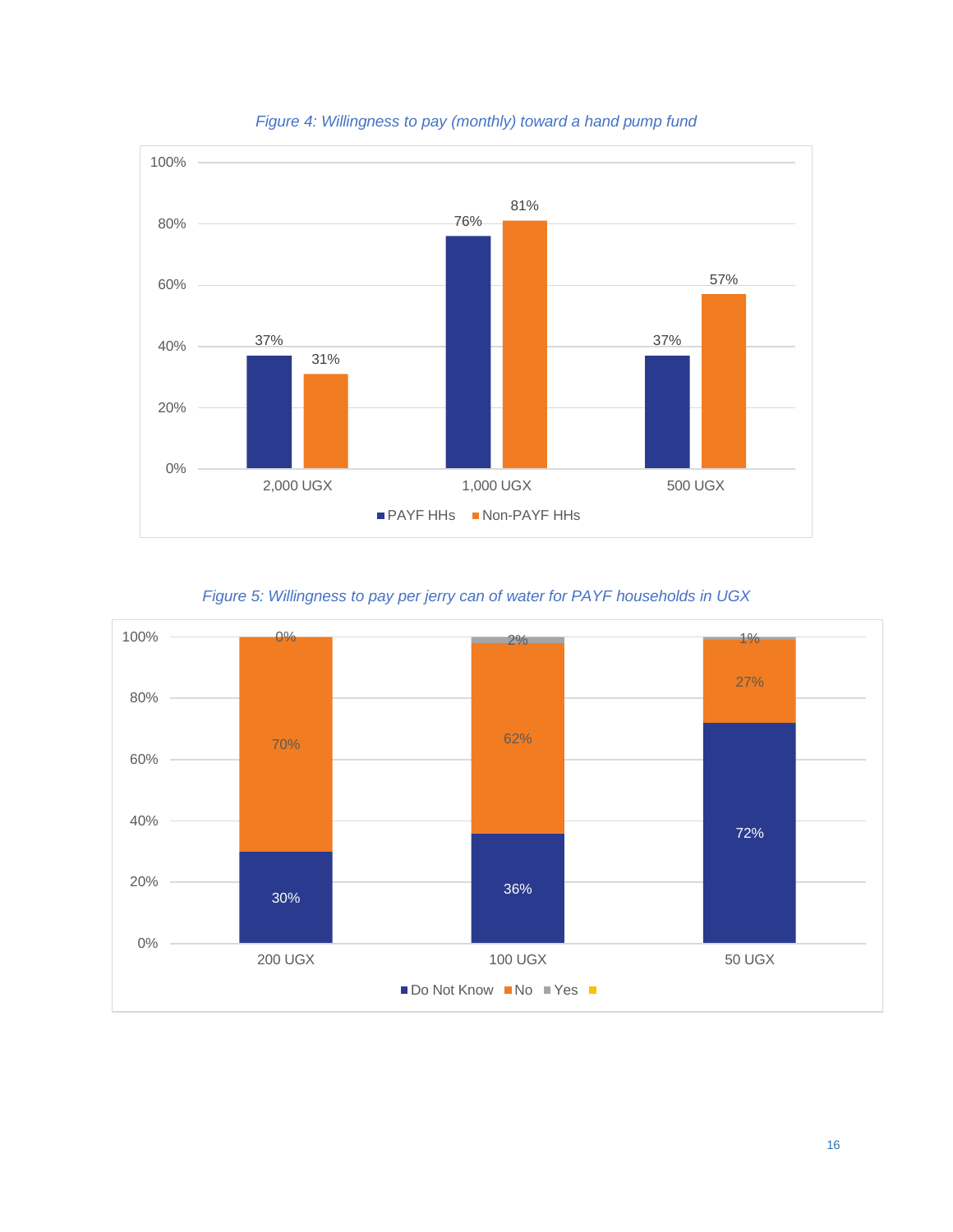#### 3.4 Institutional Support Mechanisms for PAYF

The key players that are required to support the implementation of the PAYF model include caretakers, WSCs, HPMAs, and water users, all with oversight from the district local government. A community engagement process highlighted in the introduction section of this report was conducted to secure community buy-in to the model, orient actors on their roles, provide the required training, and establish the financial management and accountability systems (financial records, meter reading records, banking services).

The caretakers identified to manage the PAYF hand pumps were selected from the local communities in 2016 and provided with training in recordkeeping and basic water point maintenance. At the time of the study, 3 of the 16 hand pumps had new caretakers that had not yet been trained. The caretakers expressed need for additional training in community mobilization, and on VSLA models for supporting maintenance to facilitate their work.

Only 37 percent of the WSCs at the PAYF hand pumps were fully active and had a working relationship with the caretakers with whom they should interact at least once a month. Twentyfive percent of them had bank accounts where the money collected is kept. These WSCs also maintained records on the use of water to ensure accountability. However, 50 percent of the WSCs were not active and caretakers were redundant since users do not pay for water. Eightyone percent of the caretakers felt that they were not properly supported by the WSCs.

The sub-county and the district local government play important roles in community mobilization, and support supervision and monitoring, respectively. At least 67 percent of the hand pumps received a support visit by either a sub-county or district local government staff in the last month.

| <b>Last support visit</b> | <b>Sub-county</b> | <b>District local government</b> |
|---------------------------|-------------------|----------------------------------|
| Within last week          | 31%               | 27%                              |
| Within last month         | 50%               | 40%                              |
| Within last year          | 19%               | 33%                              |
| More than 1 year ago      | $0\%$             | $0\%$                            |

|  |  |  |  |  | Table 10: Occurrence of last support visit by sub-county of district local government |
|--|--|--|--|--|---------------------------------------------------------------------------------------|
|--|--|--|--|--|---------------------------------------------------------------------------------------|

Key informant interviews with the district water officer and secretary of works and technical services show that they believe the PAYF model has potential to improve maintenance of rural water services. They have been supportive in facilitating community processes especially in the Karambi sub-county, which has most of the hand pumps that are still under PAYF. The support supervision provided in other sub-counties has not translated into corrective action. Some of the key drivers for success of PAYF identified by extension staff include: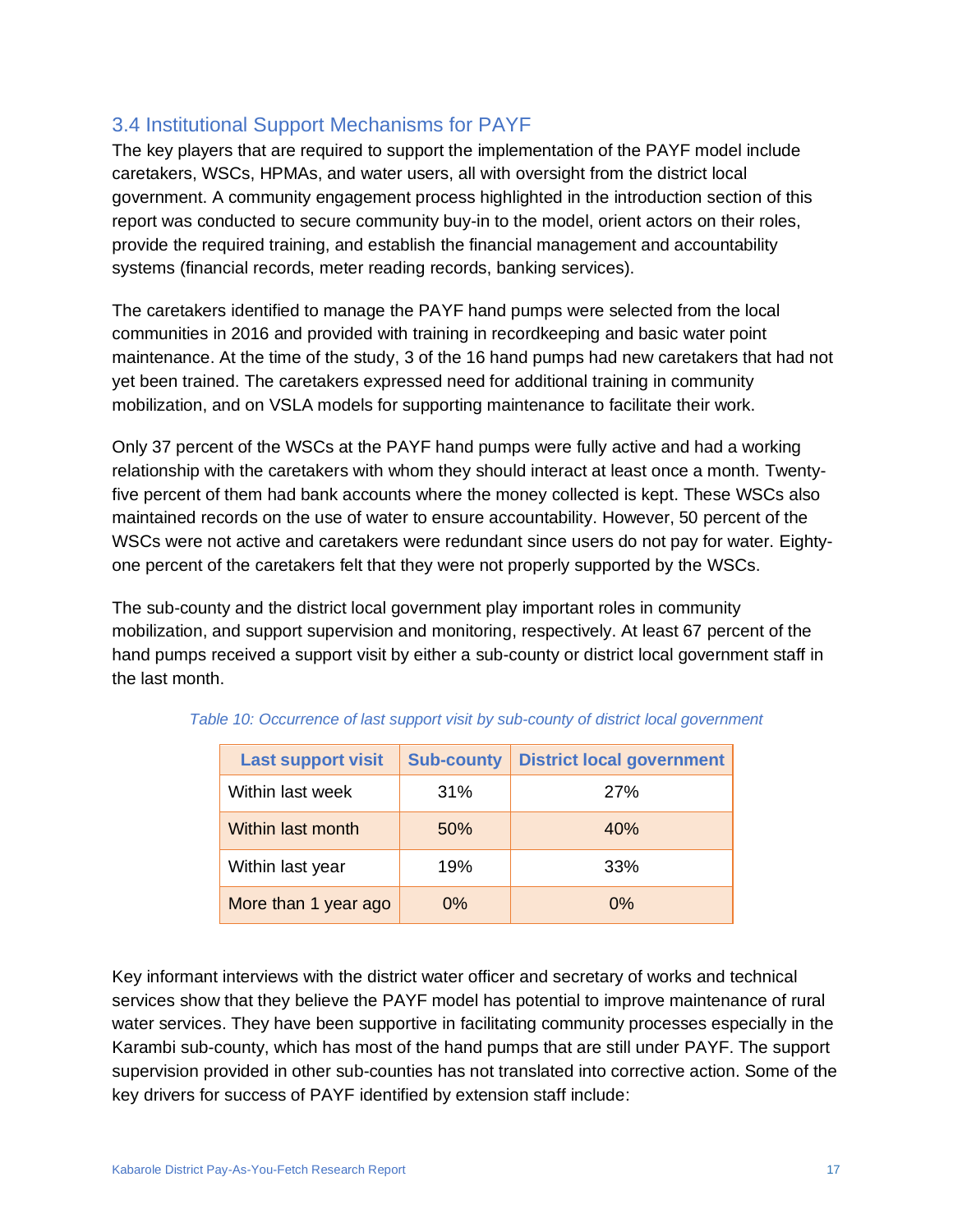- Collaboration of CSO partners like IRC Uganda with technical staff at both the district and sub-county level.
- Desire of communities to have good service in cases where there are no alternative options.
- Collaboration of the sub-county and HPMA in implementation of PAYF.
- Exposure to other water tariff pre-payment options like NWSC in Mugusu Town Council and Mugoma C. Water users were more concerned about the quality of service and cost. PAYF hand pumps were preferred as their tariffs (100 UGX, or less than \$0.1, per jerry can) were lower compared to that of NWSC tap stands (200 UGX, or less than \$0.1, per jerry can).

The DWTT in Kabarole was instrumental in securing political commitment and support to delivery of WASH services. The political leadership at the district council level was fully onboard and was considering scaling up the model.

*"We have interested the District Council committee of works to implement PAYF on the water sources that are going to be rehabilitated in the financial year 2019/2020." Aaron Byakutaga Secretary Works and Technical Services, Kabarole District*

The context for Bunyangabu was not captured in this study but feedback from the household survey showed that water users were influenced by a cabinet minister to boycott payment for water.

### 4. Discussion of Research Findings

#### 4.1 Does PAYF Incentivize Preventive Maintenance?

The context in which PAYF was implemented does not incentivize preventive maintenance. Only 5 of the 16 hand pumps are partially implementing the model, and three communities have an ongoing relationship with the HPMA for routine maintenance. It was not possible to verify whether the quarterly schedule for maintenance and annual servicing are adhered to as no actor was consistently tracking the maintenance schedule prior to the study. The implementation of the model suffered several setbacks that are common in the traditional community-based management approach for rural water services, including compliance with the guidelines for adoption of PAYF, political influence on payment for water, and accountability of water user fees.

#### Compliance to the Guidelines for Adoption of the PAYF Model

Despite the effort made to comply with critical steps for adoption of the model, the set-up process was affected by several factors, including the weak mechanism for enforcing agreements between WSCs and the HPMA. The WSCs had no incentive to abide by the agreements and did not appreciate preventive maintenance. There was also no strong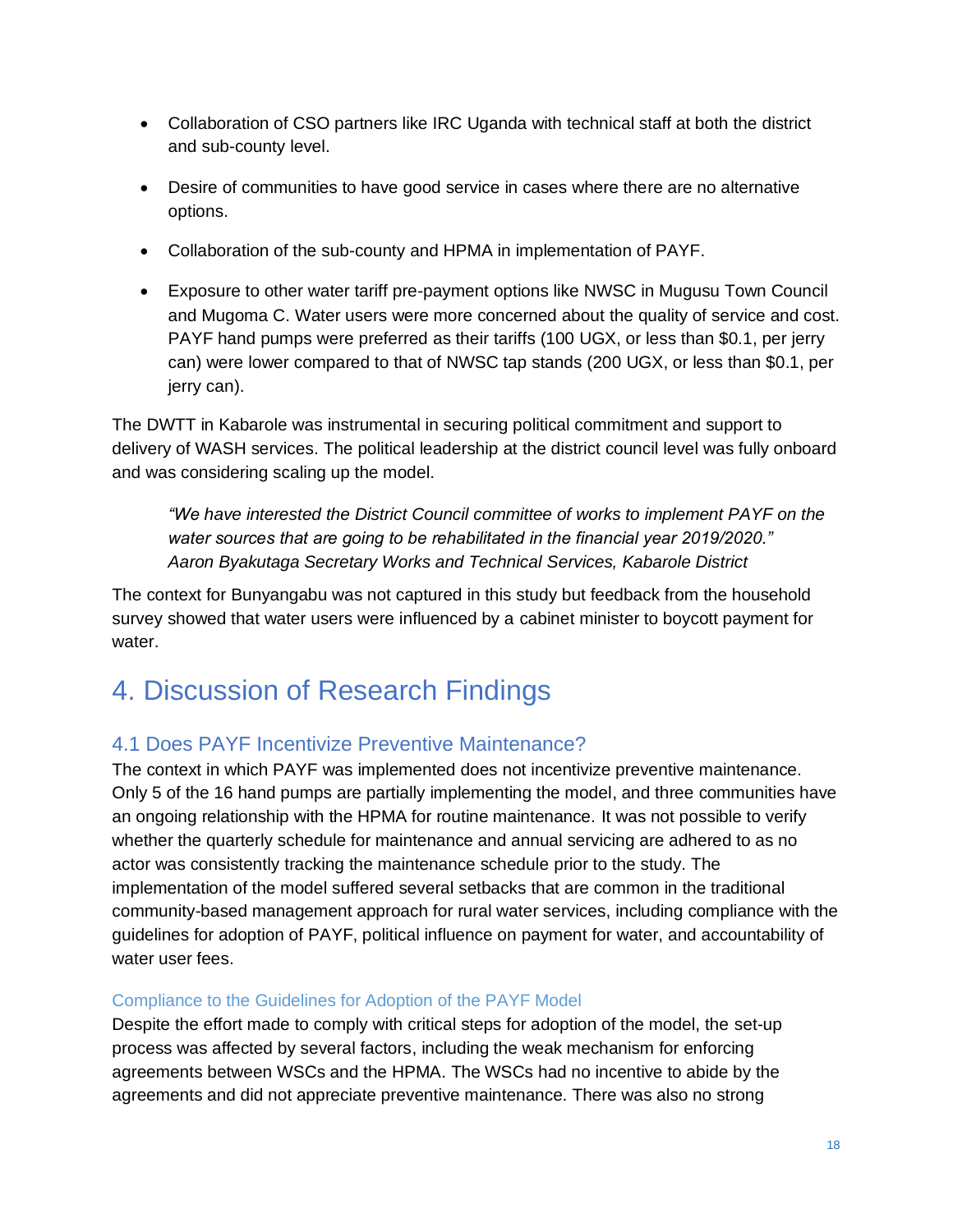accountability mechanism for managing finances as well as the water consumed. The model was piloted in a weak regulatory environment with no clear mechanisms for performance assessment and mitigating political influence. The next section describes some of the shortcomings in the set-up process.

**Selection of target hand pumps and communities:** The DWO led the process of identifying communities where feasibility and technical assessments were conducted to establish viability of the model in the respective communities. However, for communities that had positive assessments, there was no competitive assessment for them to qualify for the pilot. Hence those that did not comply on some requirements—for example, opening a bank account—were recruited with the hope that requirements would be met.

**Community mobilization**: Community mobilization and set up of the relevant structures were followed by a consultative and participatory process that involved the relevant actors with roles in implementing the model. The process focused on ensuring that the target communities are sensitized on management of their water sources using PAYF. Local leaders including area councilors, and sub-county political and technical leaders were involved to embrace the model from the start. On the side of the community, WSCs were reoriented on their roles and new committees selected for the hand pumps that had been out of service. Extension staff, mainly Community Development Officers and Health Assistants, carried out a 3-day community mobilization and sensitization process on management that included introduction to the model, tariff setting, and the roles of the committee, caretaker, and HPMA, among other topics. Sanitation improvement campaigns were also conducted in the communities to promote hygiene around the hand pumps. However, in some communities such as Harugongo, payment per jerry can of water was completely new. The caretakers there felt that the start-up entry and engagement process were not adequate to get communities fully onboard.

**Financial management:** All WSCs were trained in basic recordkeeping and were supported to acquire books for their records. All committees were then expected to open bank accounts for safe custody of collected funds, although this was not considered a prerequisite before rolling out the model to identified sources. All communities that are paying for water have maintained their bank accounts and continue to keep records. Following the pilot, accountability of water user fees continues to affect willingness of users to pay. WSCs identified several incidents where water user funds could not be accounted for after the transition of caretakers. This challenge is still valid. For instance, in a focus group discussion with the WSC for Burungu borehole, the topic was raised that up to 750,000 UGX (\$205.65) had been raised but could not be accounted for and there had been a change in the treasurer position. Safe custody of funds was also a major concern that demotivated users whose committees had no bank accounts. This is a critical issue that requires immediate follow up with extension staff to ensure that communities are accountable to the water users.

**Repairs and servicing:** The WSCs were expected to sign a memorandum of understanding (MoU) with the HPMA on routine service and repairs. The HPMA was expected to assign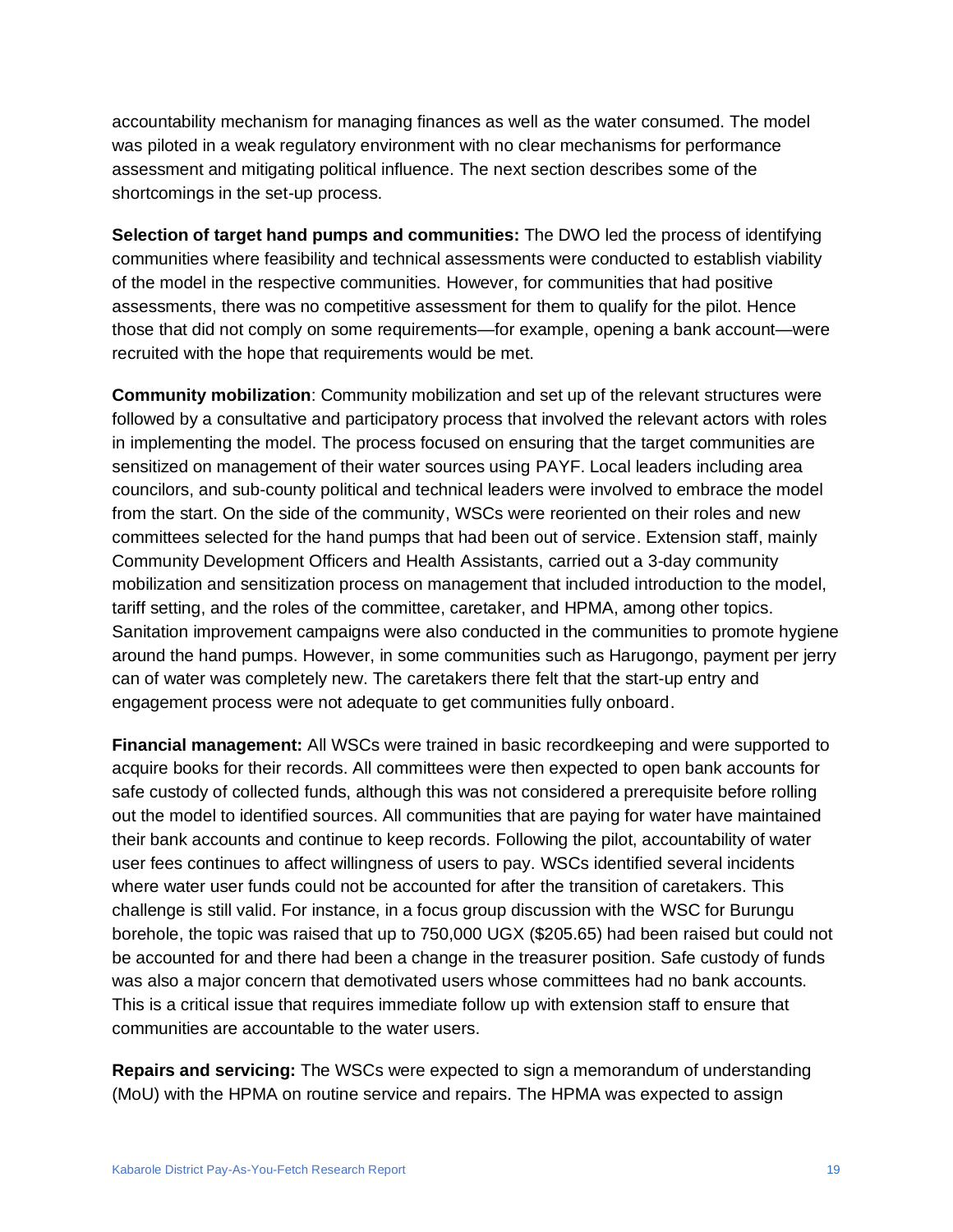mechanics to support each water point to ensure that routine service is timely. However, the issue of the MoU was left to the WSCs and the HPMA. As a result, agreements remained informal and there was no adequate follow-up by extension staff. This created an accountability vacuum as there was no mechanism to hold either WSCs or the HPMA accountable. There is a need for IRC to support the DWO to reexamine maintenance schedules, costs, and revenue to structure formal agreements, and orient the WSCs and the HPMA on their application.

**Technology**: The district and sub-county staff felt that the technology used to meter the hand pumps was not appropriate for point water sources. The meters became corroded due to high turbidity of the water and were difficult for caretakers to use. Since the meters were the first line of accountability at the water source, their failure was a big failing for the approach. For communities were the PAYF model is still working, pre-paid meters could be explored to address the issue of accountability.

**Expansion of service coverage of the utility**: Expansion of the service area of the utility (NWSC) to Mugusu Sub-County was a big milestone in increasing users' access to a higher level of service through household connections and community standpipes. However, this reduced demand for water at Mugusu hand pump since a number of users were able to get a better level of service from the piped water extensions. The PAYF model is designed to thrive in peri-urban areas where people have disposable income. However, the rapid expansion of the utility to peri-urban areas will continue to compromise the viability of the PAYF model since the piped network reaches more people and provides a higher level of service. It is crucial that the DWTT gets an updated 3-5 year expansion plan for the utilities (NWSC and Mid-western Umbrella) to provide guidance on service delivery and maintenance models for the rest of the population.

**Political influence**: The political commitment at the district council level has not translated to political structures at the local level. The willingness of water users to pay continues to be easily influenced by both local- and national-level politicians. The political leadership represented on the DWTT could take the responsibility of getting buy-in and orienting politicians at the local level on the district's strategies for sustainable water supply.

#### 4.2 How Can Exclusion from Accessing Water Services Under PAYF be Mitigated?

The study found no evidence of exclusion of households due to PAYF tariff collection. Households did not report any cases of exclusion. However, given the low compliance to the model (5 out of 16 communities), exclusion cannot be completely ruled out. The PAYF uptake guidelines also did not provide a concrete strategy for dealing with exclusion.

#### 4.3 Lessons Learned from Other Prepayment Options for Water

There are several other models outside Kabarole that work based on the same principle of users paying for water as they collect it. The main difference between these models and PAYF is that they use pre-paid meters and the payment of water is automated through a chip that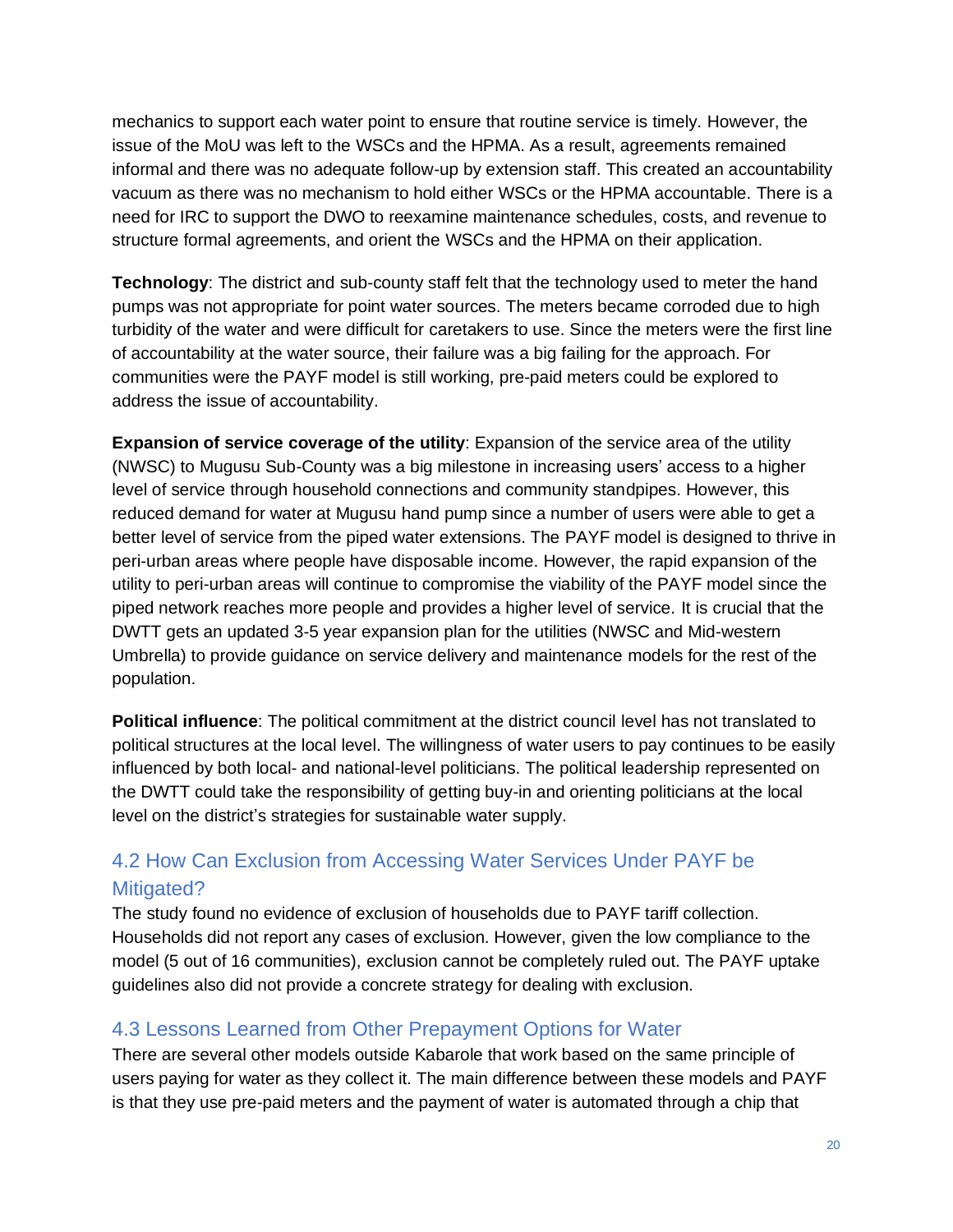water users use to load credit. The pre-paid water meters are connected to a hand pump or standpipe with an automated water dispenser. Users access water by loading credit on a chip and placing it on a sensor on the water dispenser. These models have been piloted in Namayingo and Nwoya Districts in Uganda by GOAL and WASH Alliance, and in Kenya by Welthungerhilfe and by Maji Milele. According to the World Bank, the most commonly used prepaid meters for standpipes cost between \$540 and \$616 per unit, excluding the cost of the concrete apron. Pre-paid water meters share some common features:

- The system at the water point is comprised of metering, dispensing, and credit-loading components, which are generally solar-powered and prevent users from accessing water without payment.
- A token or smart card allows users to top up with a bulk amount of money either at kiosks or using mobile money (more common and appropriate in rural areas) and use to pay for water.
- A monitoring database details real-time consumption against pre-paid sales and flags exceptions. This should be linked to maintenance service providers so that it is clear when repairs are required and to service authorities to strengthen their ability to monitor service providers (e.g., voluntary water committees) performance.

In a review of pre-paid water meters in eight sub-Saharan African cities, the World Bank (2014) found that pre-paid meters on standpipes were generally cost-effective and enabled service providers (in this case public utilities) to make a return on the initial investment on the pre-paid water meter (and the other associated costs) as a result of increased revenue. Pre-paid water meters have demonstrated ability to reduce non-revenue water and increase revenue in rural and small-town contexts. For example:

- With support from Oxfam, Wajir Water and Sewerage Company Limited installed 12 Susteq pre-paid water meters and saw a 300 percent increase in revenue in the town of Griftu in Northeastern Kenya. 17
- Welthungerhilfe funded a solar-powered standpipe that serves approximately 500 households in rural Makeuni County, Kenya, and the installation of a Susteq pre-paid meter led to the voluntary water committee saving €3,000 in just a year.
- Maji Milele reports that, in Kenya, their pre-paid water meters have reduced non-revenue water to 10 percent compared to an average of 40 percent in urban areas and 70 percent in rural areas under conventional payment modalities.<sup>18</sup>

<sup>17</sup> For information, se[e https://kenya.oxfam.org/latest/stories/innovation-increased-water-access-wajir](https://kenya.oxfam.org/latest/stories/innovation-increased-water-access-wajir) <sup>18</sup> Water Forever (2018) pre-paid meters. Accessed at [https://www.water-forever.com/our-work/prepaid](https://www.water-forever.com/our-work/prepaid-meters/)[meters/](https://www.water-forever.com/our-work/prepaid-meters/)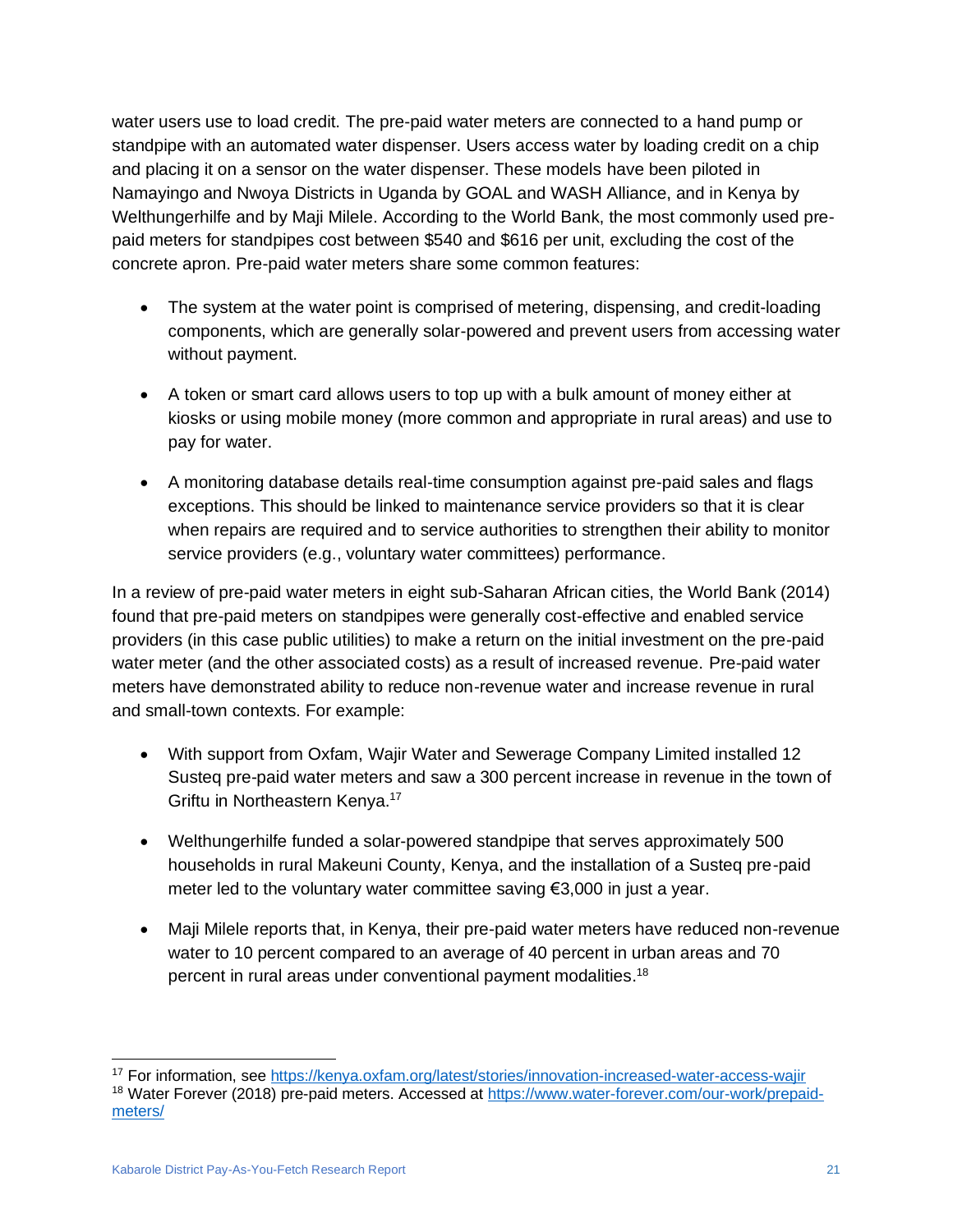Pre-payment also benefits customers, and most seem to like this option. Customers like the fact that pre-paid systems make it possible for them to manage their accounts more directly, with clear information about where they stand. In a 2014 World Bank study, users of pre-paid standpipes noted that they liked being able to afford more water, being able to budget for water because the price always remains the same, being able to get water whenever they wanted to, and being in control of their own token (World Bank, 2014, p. 10). Pre-paid meters also ensure equity because everyone pays for water, and experiences of the WASH Alliance in Nwoya show that the process of vulnerability mapping enables identification of vulnerable households that access water without paying using the caretaker's token.

Additionally, pre-paid water meters strengthen stakeholders' (e.g. community members, DWOs) ability to monitor WSCs' performance and hold them accountable. The monitoring database should provide detailed information on the amount of water consumed and the funds coming in, thereby enabling a precise comparison. Furthermore, the monitoring system should provide a list of the money in and money out of each service provider's (e.g. WSCs) account. Linked to this, by eliminating cash payments, pre-paid water meters reduce service providers' ability to misappropriate funds, and, in many instances, the mobile banking system can be designed to require the agreement of three or four committee members to remove funds.

However, investment in pre-paid meters is not adequate to address social and political issues around payment for water experienced in the PAYF pilot. There is need to strengthen the support system right from buy-in of the political leadership, responsiveness to service interruptions, and customer satisfaction and feedback mechanisms. The World Bank (2014) also highlights several flaws with pre-paid water meters, which need to be addressed if the above-cited benefits are to be achieved. These include:

- The performance of the technology is still inconsistent, with the potential of many prepayment systems being compromised by unreliable performance, which frustrates customers and can prove costly. Notably, a review of 1,223 pre-paid water meters in Kampala in 2014 found that that 75 percent were working well, while 13 percent of meters were faulty, 10 percent had no water supply, and 3 percent had been removed (World Bank, 2014, p. 29).
- If not quickly rectified, breakdowns can lead to increased levels of vandalism, bypassing, and tampering, with water users understandably angered that they cannot access water for which they had paid. This issue has been somewhat reduced in recent years as prepaid water meters have been refined. However, it is still necessary to consider the various implications that stem from breakdowns as well as the benefits of purchasing more expensive but reliable meters.
- The required skills and spare parts are often not readily available to deal with faults in urban, let alone rural, areas. Existing service providers or mechanics need to be trained in how to maintain and repair the pre-paid water meters.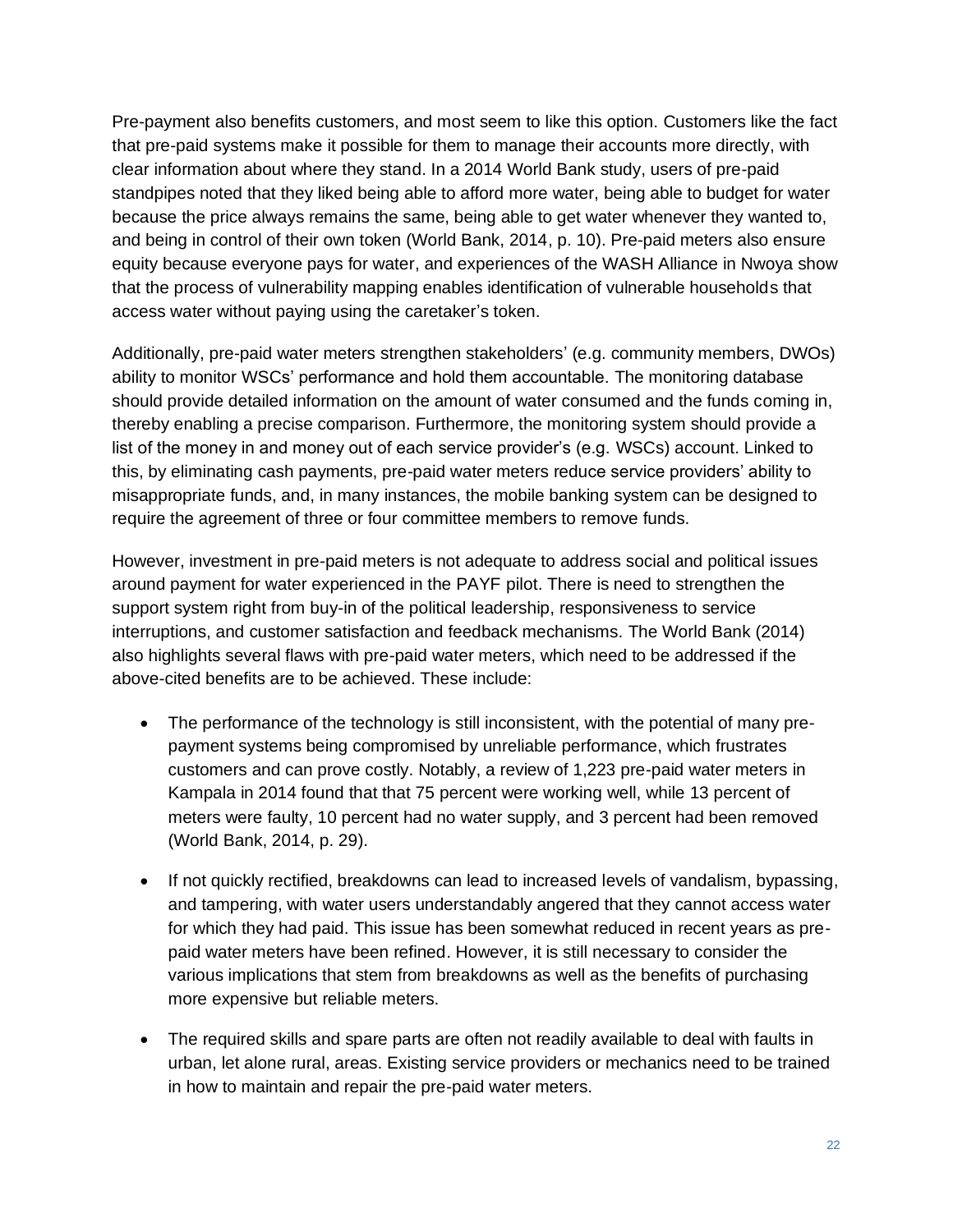- Almost all pre-paid meters rely on the use of some sort of pre-paid token or smart card. These can easily "get lost, damaged, or stolen, and cost customers upward of \$12 to replace" (World Bank, 2014, p. 16). Furthermore, if there are not enough back-up cards, water users do not know how to get new cards, or they are too expensive for water users, then the whole payment modality can be undermined.
- Many pre-paid water meters are dependent on the availability and use of financial services such as mobile money. If such services are not available or users are resistant to their use (because of the percentage of transfers that mobile money providers take), then the implementation of pre-paid meters could face resistance.
- Water users are unlikely to just accept pre-paying for water with minimal consultation and pre-paid meters will not automatically address the underlying reasons that currently cause limited payment for water. Indeed, it is noted that, if anything, "pre-payment requires even greater interaction with customers: building acceptance for paying for water among people who have not previously paid; developing trust in pre-payment; negotiating installation; explaining charges and issuing tokens; showing customers how to use the pre-paid meter; and following through with regular monitoring, maintenance, and interaction" (World Bank, 2014, p. 25).

Additionally, while water users generally support the implementation of pre-paid water meters, it is important to consider the wider context within which the pre-paid water meter is being introduced as this has a significant bearing on water users' perception of the technology. For example, if a pre-paid water meter is introduced as part of a wider program that is improving service levels, water users are likely to associate pre-payment for water with more water points, the rehabilitation of broken down services, shorter queues, closer access, cleaner water, and more reliable services (World Bank, 2014, p. 4). This will all increase the likelihood of them accepting the technology. Conversely, if a pre-paid water meter is added to an already functional water point that has not experienced maintenance issues, then the probability of water users accepting the technology is reduced.

### 5. Conclusion

The implementation of the PAYF model in Kabarole was (partly) successful in 5 out of the 16 communities where the model was introduced in 2016. In these five communities, users have continued to pay for water and are receiving support from WSCs and the HPMA to ensure that their hand pumps remain functional. The sub-county technical staff have also been proactive in conducting support supervision in these communities.

However, the current implementation of the PAYF model does not incentivize preventive maintenance as had been anticipated in the design of the approach. The WSCs and HPMAs had not (yet) adopted a system for ensuring that preventive maintenance is done consistently.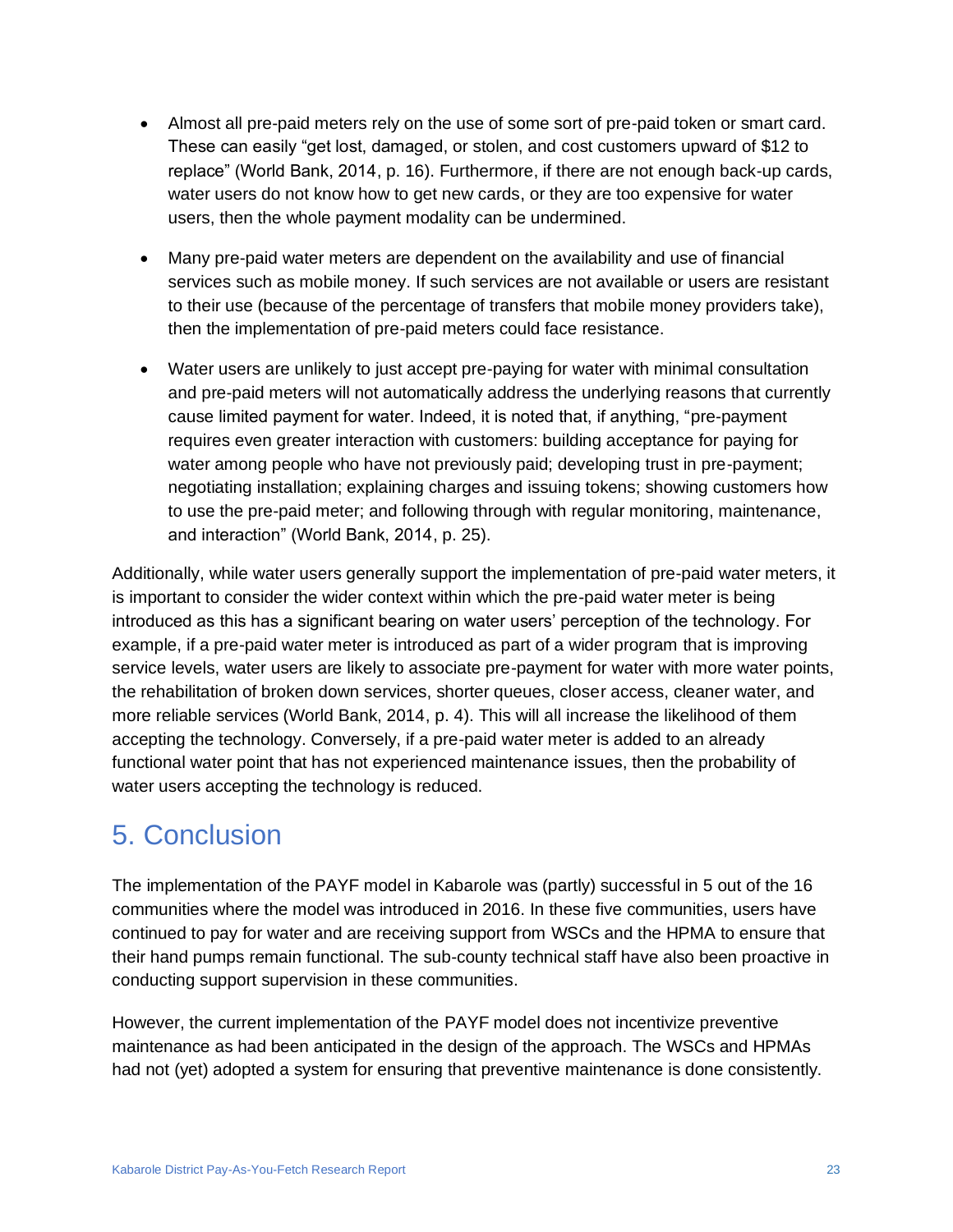There was also no mechanism for monitoring response time of the HPMA, tracking preventive maintenance visits, and alerting them.

Overall the WASH system for Kabarole had not been adequately prepared or developed to provide tailor-made support services required for the model to thrive. The system was not able to quickly detect and provide corrective measures to issues that emerged. As a result, the implementation was affected by the challenges of the traditional community-based management approach that included political influencing that discourages users from paying (mainly in Bunyangabu), lack of transparency especially with regards to financial management of WSC, and dissatisfaction of water users with WSC performance. Despite these challenges, the study shows that 70 percent of the users are still willing to pay at least 50 USD (less than \$0.1) per jerry can and 30 percent are willing to pay up to 200 UGX (less than \$0.1) per jerry can if they are guaranteed a reliable service.

Review of similar pre-payment models shows that upgrading the technology to include pre-paid water meters with an automated water dispensing system and a monitoring dashboard can be effective in addressing the prevailing challenges with community-based management including managing finances, scheduling maintenance based on intensity of use, and ensuring that users pay for water.

### 6. Recommendations

- The district local government should develop an accountability mechanism that tracks preventive maintenance visits and response time by HPMA to requests from the WSCs. These should be tracked by extension staff and corrective actions followed up by the DWTT.
- Extension staff should conduct water quality monitoring at the PAYF hand pumps, follow up on satisfaction of the users with the service, and report corrective actions to the DWTT since these factors have significant impact on willingness to pay. This can be integrated the biannual monitoring process financed through the conditional grant.
- There is need to improve tracking of revenue and expenses by the caretaker and the WSC. This should be an area of emphasis for the extension staff as they conduct quarterly monitoring visits.
- The PAYF guidelines should be revised to include how vulnerable households can access water at the PAYF hand pumps to ensure that they are not excluded.
- District local government and development partners should explore upgrading the technology to include pre-paid water meters with an automated water dispensing system, and an integrated monitoring dashboard. This will be more effective in addressing the prevailing challenges such as managing finances, scheduling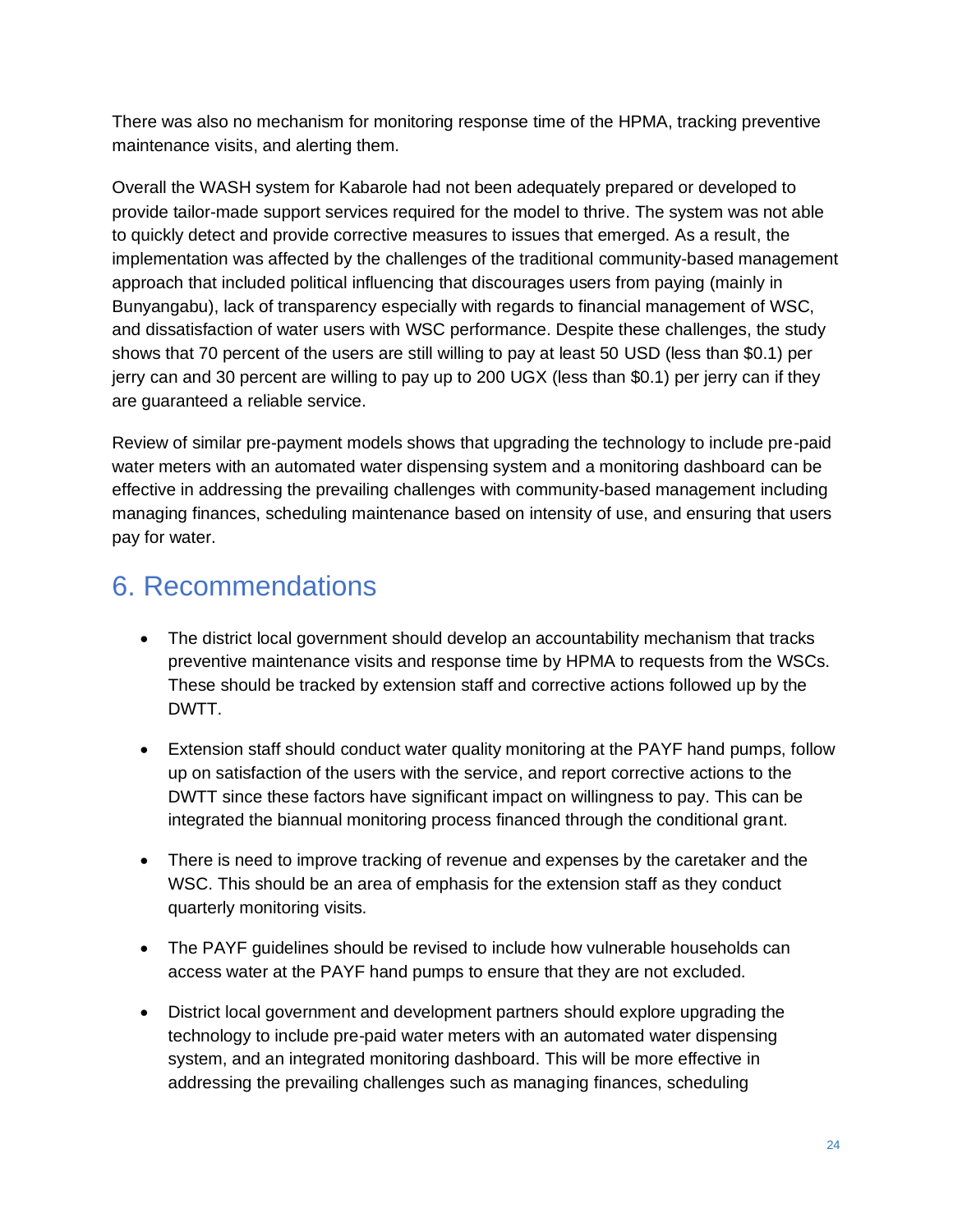maintenance, and ensuring that users pay for water. However, strong commitment from the political leadership and target communities is required.

• The District Council should consider local legislation through bylaws on water user payment. This will enable the district to operationalize the revised national guidelines for O&M (2019) that require household to pay either a flat monthly tariff or per volume of water they use.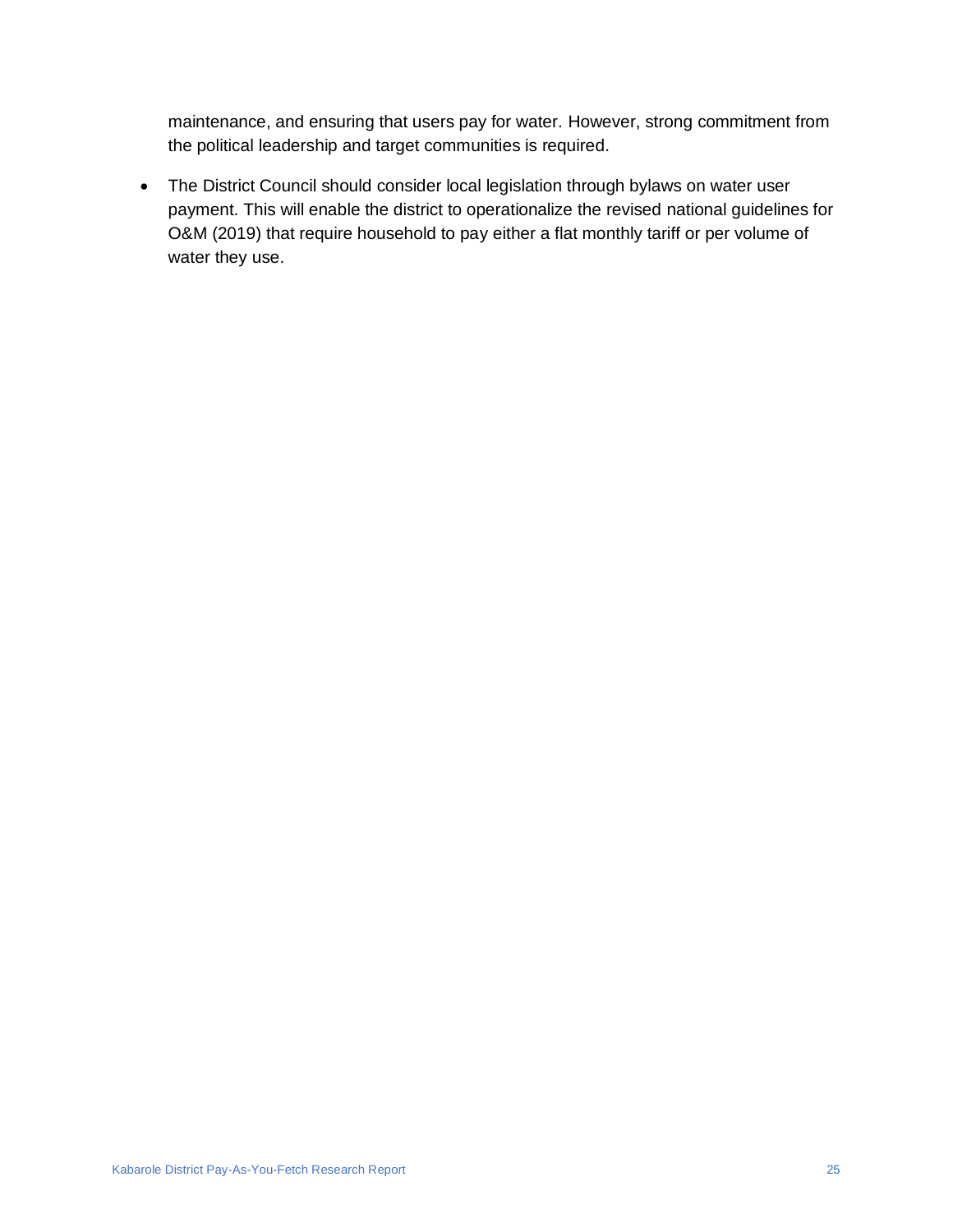### References

Anobe, F., Huston, P., Watsisi, M. (2019). Water Service Levels and Asset analysis for Kabarole. Un-published Manuscript.

Cord, C. (2018). Analysis on IRC's use of Pay as You Fetch: Kabarole District, Uganda. Retrieved on 23/01/2020:<https://www.ircwash.org/resources/analysis-ircs-use-pay-you-fetch>

IRC Uganda (2018). IRC baseline data: Kabarole, Uganda: A district overview. Retrieved on 11/10/2019: [https://www.ircwash.org/resources/irc-baseline-data-kabarole-uganda-district](https://www.ircwash.org/resources/irc-baseline-data-kabarole-uganda-district-overview)[overview](https://www.ircwash.org/resources/irc-baseline-data-kabarole-uganda-district-overview)

Kabarole District Local Government (2018). Kabarole District WASH Master Plan 2018 – 2030. Fortportal, Uganda. Retrieved on 1/23/2020: [https://www.ircwash.org/resources/kabarole](https://www.ircwash.org/resources/kabarole-district-wash-master-plan-2018-2030)[district-wash-master-plan-2018-2030](https://www.ircwash.org/resources/kabarole-district-wash-master-plan-2018-2030)

Magara, P. (2014). Supporting Hand Pump Mechanics to improve operation and maintenance of rural water supply facilities (Issue brief). IRC Uganda.

Magara, P. (2014). The Paradox of rural water user demand and satisfaction. Retrieved 4/4/2020:<https://www.ircwash.org/resources/paradox-rural-water-user-demand-and-satisfaction>

Ministry of Water and Environment (2018). Water and Environment Sector Performance Report 2018. Retrieved on 1/23/2020:<https://www.mwe.go.ug/library/sector-performance-report-2018>

Ministry of Water and Environment, Water Supply Database. Retrieved 5/5/2020: <http://wsdb.mwe.go.ug/index.php/reports/district/5>

Ministry of Water and Environment (2019). Operation and Maintenance Framework 2019, Kampala, Uganda

Smits, S., Moriarty, P., Sijbesma, C., (2007). Learning alliances: scaling up innovations in water, sanitation, and hygiene. (Technical paper series / IRC 47). IRC, Delft, The Netherlands.

Strzepek, K., Boehlert, B., Willwerth, J. (2018). Strategic Investment Plan for Water and Environment Sector, Uganda (2018 -2030) Kampala, Uganda.

Watsisi, M. (2017). A sustainability approach for hand pumps in rural areas. Retrieved 11/15/2019: [http://www.ircwash.org/blog/guide-effective-adoption-and-implementation-pay-you](http://www.ircwash.org/blog/guide-effective-adoption-and-implementation-pay-you-fetch-model-sustainabilityapproach-hand)[fetch-model-sustainabilityapproach-hand](http://www.ircwash.org/blog/guide-effective-adoption-and-implementation-pay-you-fetch-model-sustainabilityapproach-hand)

World Bank, (2014). The Limits and Possibilities of Prepaid Water in Urban Africa: Lessons from the Field. Retrieved on 1/23/2020:

[http://documents.worldbank.org/curated/en/499021468010486033/The-limits-and-possibilities](http://documents.worldbank.org/curated/en/499021468010486033/The-limits-and-possibilities-of-prepaid-water-in-Urban-Africa-lessons-from-the-field)[of-prepaid-water-in-Urban-Africa-lessons-from-the-field](http://documents.worldbank.org/curated/en/499021468010486033/The-limits-and-possibilities-of-prepaid-water-in-Urban-Africa-lessons-from-the-field)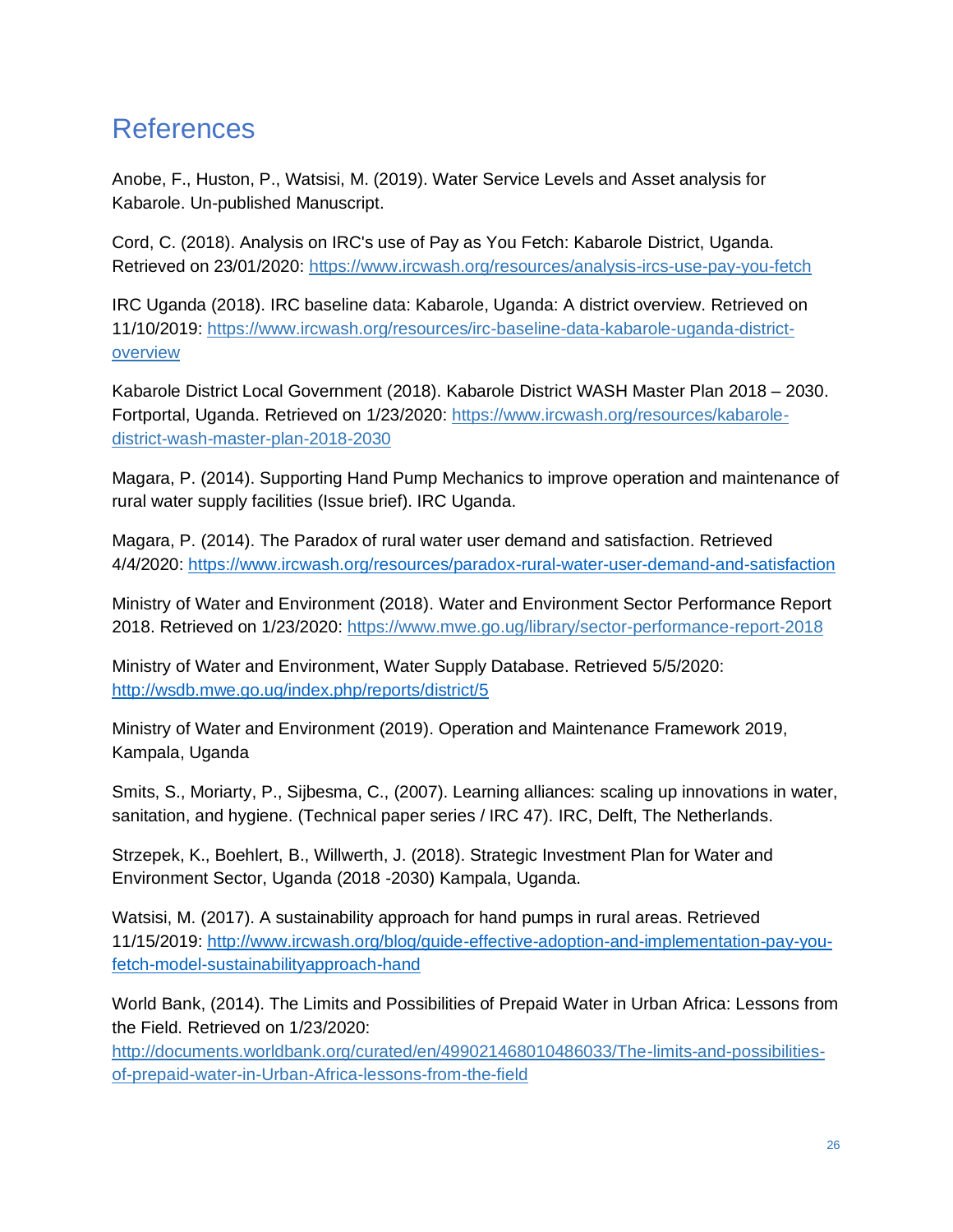# Annex 1: List of Hand Pumps Selected

| <b>District</b> | <b>Sub-county</b> | <b>PAYF</b>     | <b>Non-PAYF</b>                 |
|-----------------|-------------------|-----------------|---------------------------------|
| Kabarole        | Karambi           | <b>Burungu</b>  | Karambi Shallow Well            |
|                 |                   | Mugoma          | Mugoma B                        |
|                 |                   | Mukumbwe BH     | Kikiike Kanyansohera            |
|                 | <b>Mugusu</b>     | <b>Mugusu</b>   | <b>Mperre</b>                   |
|                 |                   | Nyabatahi       | Kijongo                         |
|                 | Hakibaale         | <b>Rusekere</b> | Kyamuhoro                       |
|                 | Kasenda           | Rweraza         | Iruhura A                       |
|                 | Harugongo         | Kanyamyegodi    | Kyamahuri                       |
|                 |                   | Kabisokoro      | Kikonge A                       |
| Bunyangabu      | Rwimi             | Kakooga         | <b>Rusoke Borehole</b>          |
|                 |                   | Kakinga         | Kateraberemi                    |
|                 | Kisomoro          | Kisorile        | <b>Kisomoro II Shallow Well</b> |
|                 | Kabonero          | <b>Nsororo</b>  | <b>Musagasa Shallow Well</b>    |
|                 | Kibiito           | Kasenyi         | Kasunganyanja CoU SW            |
|                 |                   | Bugungu         | Kangoma                         |
|                 | Kiyombwa          | Hapiida         | Nyamiseke 1                     |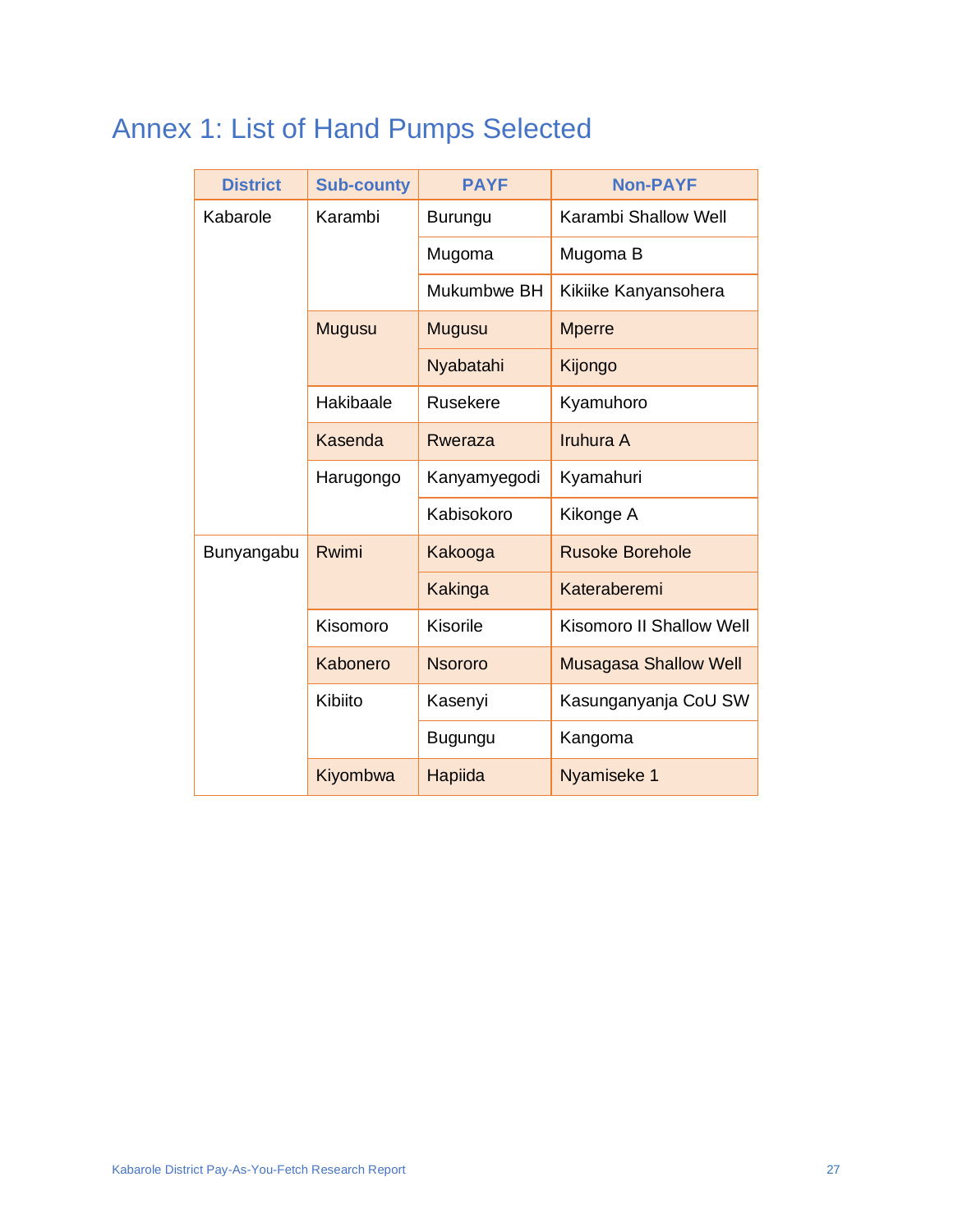# Annex 2: Household Survey Tool

| <b>General Information</b>                                                       |  |
|----------------------------------------------------------------------------------|--|
|                                                                                  |  |
|                                                                                  |  |
| 3. Household category                                                            |  |
| PAYF Household ______                                                            |  |
| Non-PAYF Household ______                                                        |  |
| 4. Household number __________________________________                           |  |
|                                                                                  |  |
|                                                                                  |  |
|                                                                                  |  |
|                                                                                  |  |
| 9. Number of people under 18 years old in the household ________________________ |  |
|                                                                                  |  |
|                                                                                  |  |
| 12. Household Occupations                                                        |  |
| Non formal employment _____                                                      |  |
| Formal employment ______                                                         |  |
| Business or off farm activity ______                                             |  |
| Cottage industry _____                                                           |  |
| Housewife/husband                                                                |  |
| I am unemployed _____                                                            |  |
| I am a casual laborer ______                                                     |  |
| I am a subsistence farmer                                                        |  |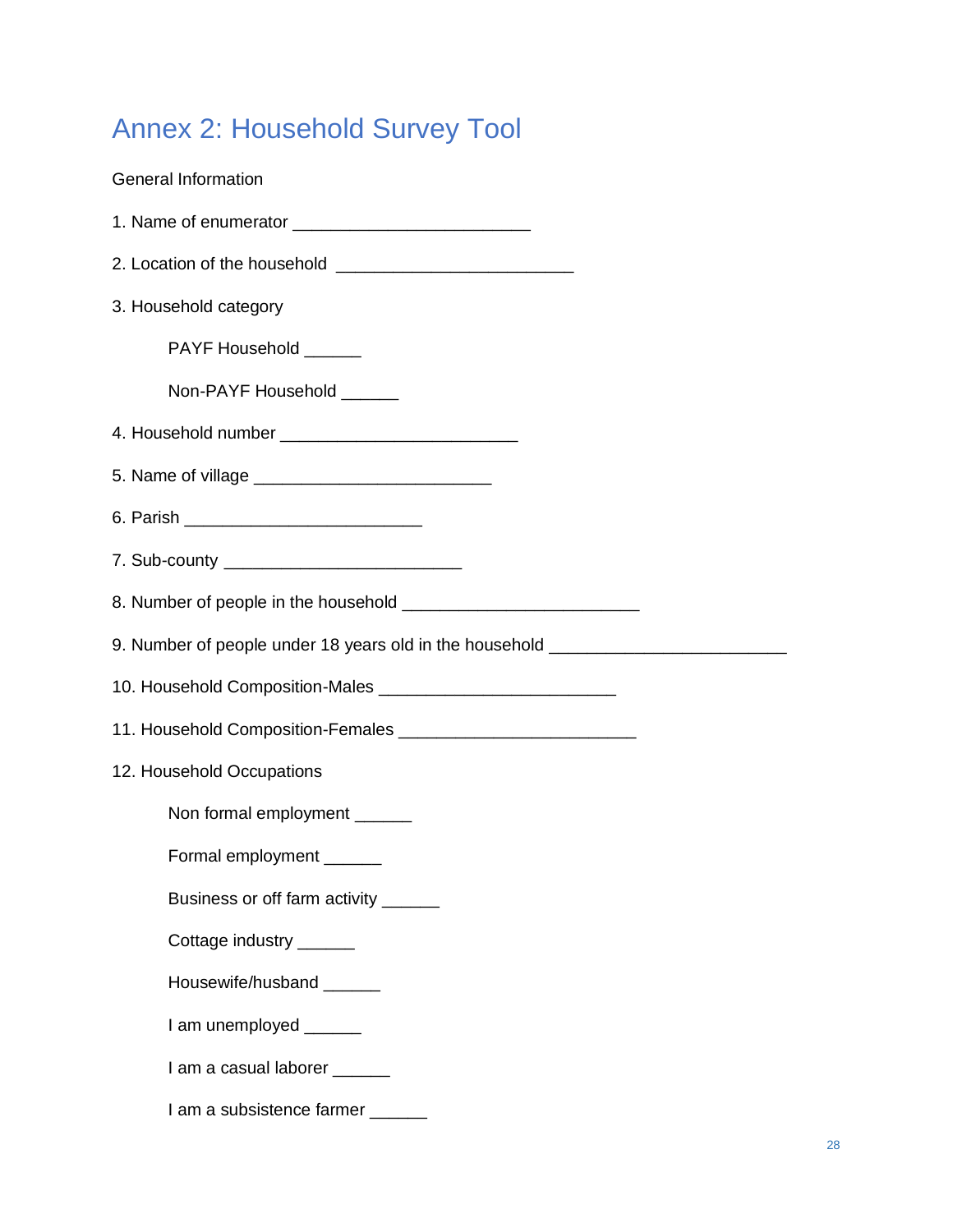In full time education

Water supply

13. What is the primary source you fetch your water from?

PAYF-protected water source \_\_\_\_\_\_

Other protected water source

Unprotected water source \_\_\_\_\_\_

Rainwater harvesting \_\_\_\_\_

Purchase from vendor \_\_\_\_\_\_

Purchase bottles \_\_\_\_\_\_

Only answer if you responded Protected water source to Q13

14. Name of the PAYF protected water point \_\_\_\_\_\_\_\_\_\_

15. Do you fetch water from other sources, as well?

Yes \_\_\_\_\_\_\_

No \_\_\_\_\_\_

16. How many water sources do you fetch water from in total?

Only answer if you responded Yes to Q15

\_\_\_\_\_\_\_\_\_\_\_\_\_\_\_\_\_\_\_\_\_\_\_\_\_

17. If yes, which type is your secondary source?

PAYF water point (protected water source) \_\_\_\_\_\_

Other protected water source \_\_\_\_\_\_

Unprotected water source \_\_\_\_\_\_

Rainwater harvesting \_\_\_\_\_

Purchase from vendor \_\_\_\_\_

Purchase bottles \_\_\_\_\_\_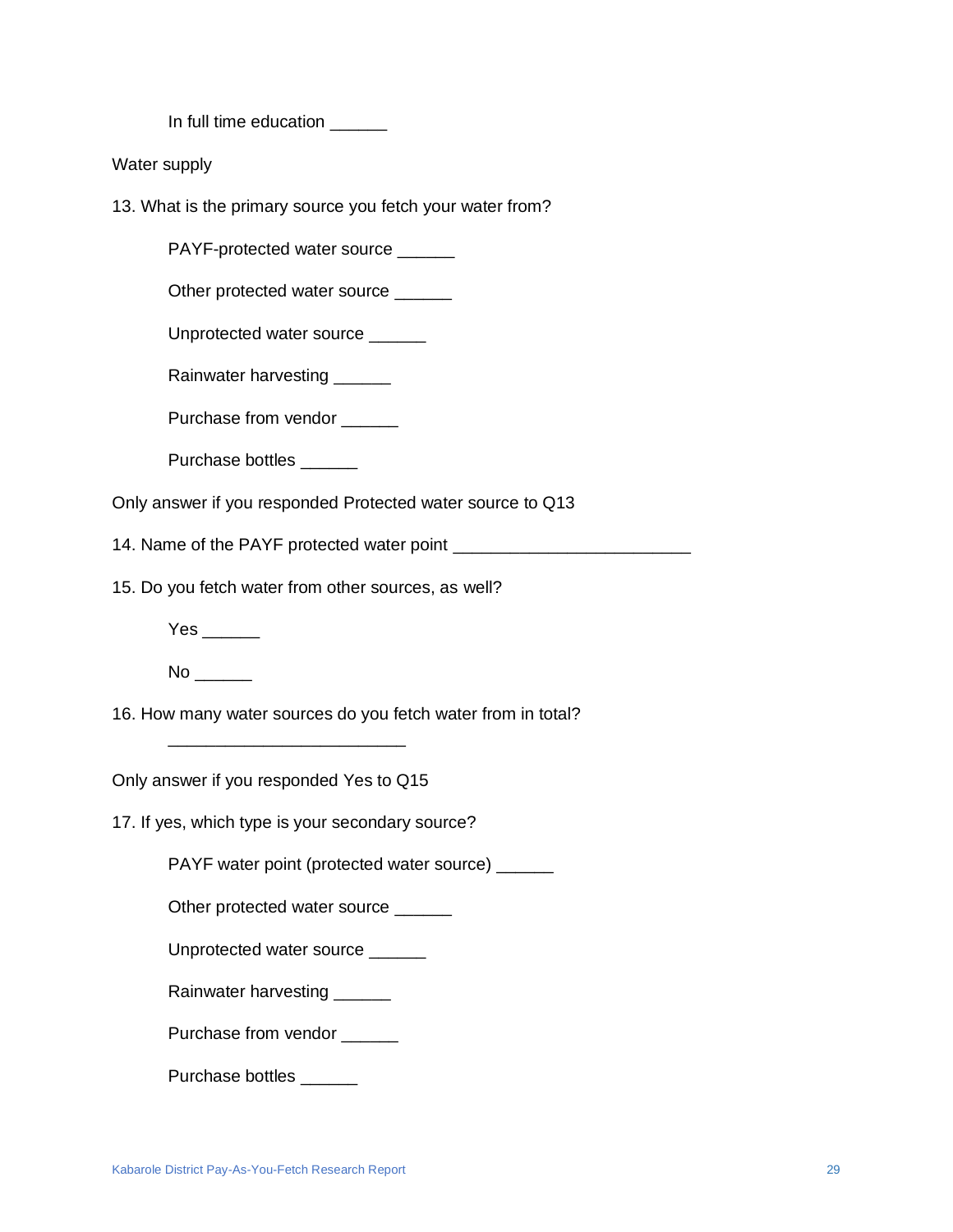18. What is the primary source of drinking water in the dry season?

PAYF water point (protected water source) \_\_\_\_\_

Other protected water source \_\_\_\_\_

Unprotected water source \_\_\_\_\_\_

Rainwater harvesting

Purchase from vendor \_\_\_\_\_

Only answer if you responded PAYF water point (protected water source) to Q18

19. In the last 6 months did you experience an interruption in the water supply?

Yes \_\_\_\_\_\_\_

 $No$   $\qquad$ 

Only answer if you responded Yes to Q19

20. What was the cause of the interruption?

Breakdown \_\_\_\_\_\_

Seasonal shortages \_\_\_\_\_\_

Low water quantity \_\_\_\_\_\_

Poor water quality \_\_\_\_\_\_

Only answer if you responded Breakdown to Q20

21. How many times did the water point breakdown in the past six months?

Only answer if you responded Breakdown to Q20

\_\_\_\_\_\_\_\_\_\_\_\_\_\_\_\_\_\_\_\_\_\_\_\_\_

22. How many days did the last breakdown last? \_\_\_\_\_\_\_\_\_\_\_\_\_\_\_\_\_\_\_\_\_\_\_\_\_\_\_\_\_\_\_\_\_

23. Do you have a private source of water in your yard or household?

Yes \_\_\_\_\_\_

 $No$   $\_\_$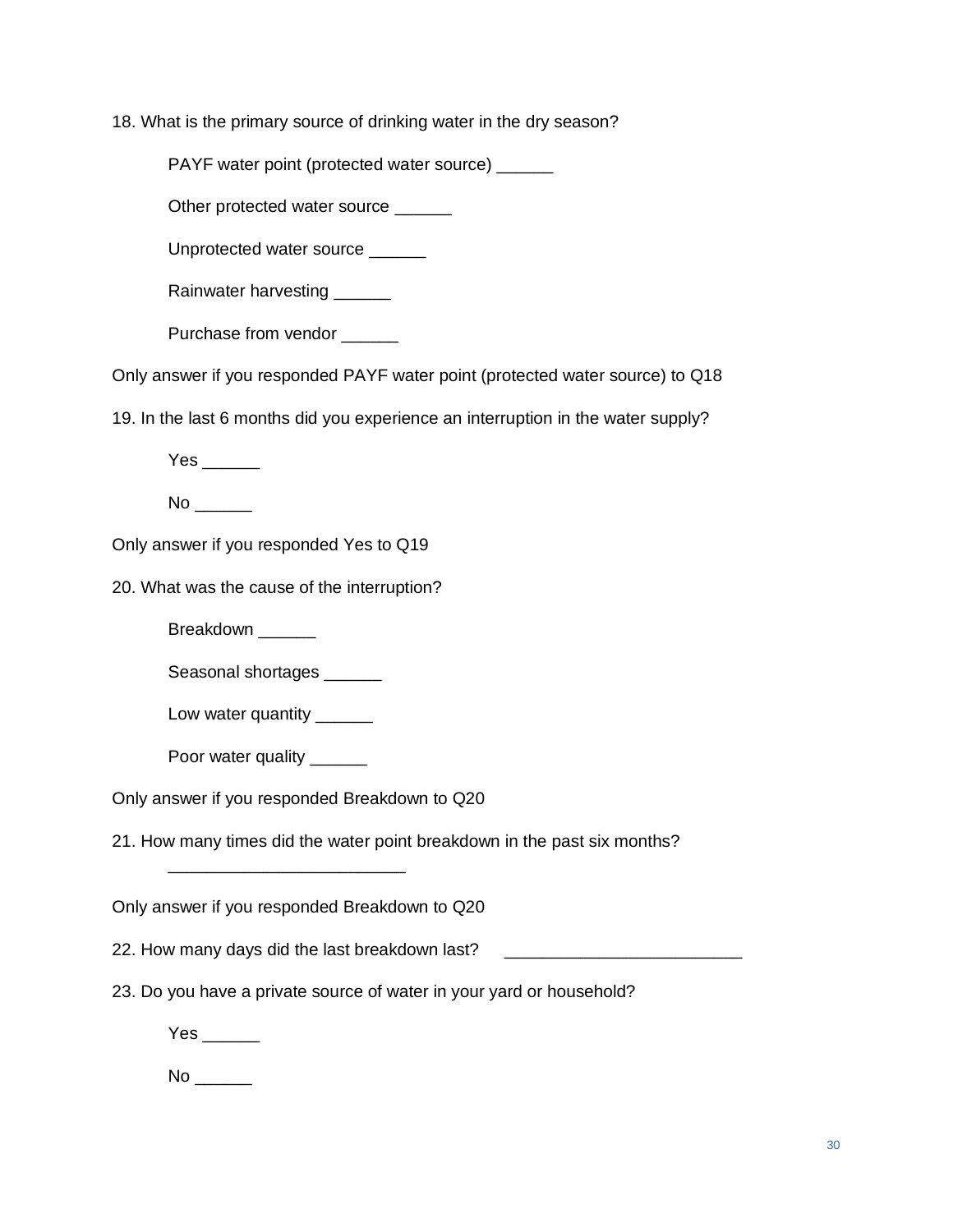Only answer if you responded Yes to Q23

24. What type of private water source do you have?

In-house tap

Yard tap

Protected well or borehole

Unprotected well \_\_\_\_\_\_

Surface water \_\_\_\_\_

Only answer if you responded Protected well or borehole, Unprotected well, or Surface water to Q24

25. Do you drink the water from your private well?

Yes\_\_\_\_\_\_\_

 $No$ 

Only answer if you responded In house tap or Yard tap to Q24

26. Who is the service provider or manager to the tap (i.e., to whom do you pay the water bills)?

Community Managed Water Board \_\_\_\_\_\_

NWSC  $\qquad \qquad$ 

Private Utility (Umbrella or otherwise?)

Don't know

Only answer if you responded In-house tap or Yard tap to Q24

27. How often does water flow from the tap?

Always or Almost always when opening the tap \_\_\_\_\_\_

About half the time \_\_\_\_\_\_

Not very often, less than half the time \_\_\_\_\_\_

28. How much time do you spend collecting or fetching water each day?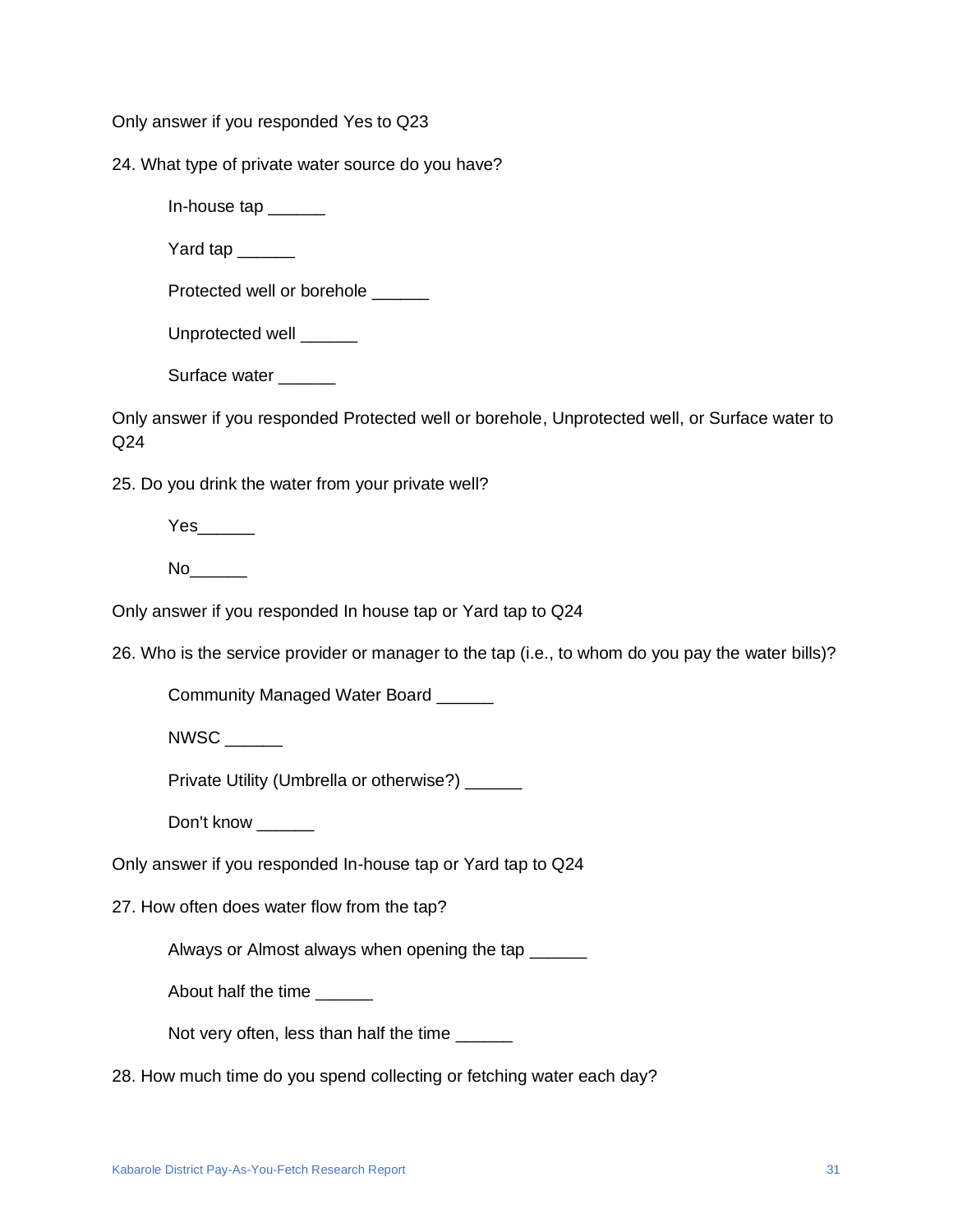Less than 30 minutes

More than 30 minutes \_\_\_\_\_\_

29. How satisfied are you with the water service in your area in terms of distance to water source?

Satisfied \_\_\_\_\_\_

Dissatisfied **Lation** 

30. How satisfied are you with the water service in your area in terms of quality of the water?

Satisfied \_\_\_\_\_\_

Dissatisfied **Latings** 

31. How satisfied are you with the water service in your area in terms of management of the water source?

Satisfied \_\_\_\_\_

Dissatisfied

PAYF

Only answer if you responded PAYF-Protected water source to Q13

32. Do you pay for water fetched by household members at the PAYF water point?

Yes \_\_\_\_\_\_\_

No \_\_\_\_\_\_

Only answer if you responded PAYF-Protected water source to Q13

33. Do you pay for water fetched by household members at other hand pumps?

Yes \_\_\_\_\_\_

No \_\_\_\_\_\_

Only answer if you responded Yes to Q33

34. Did you pay for water today or yesterday (the last time you fetched from this point)?

Yes \_\_\_\_\_\_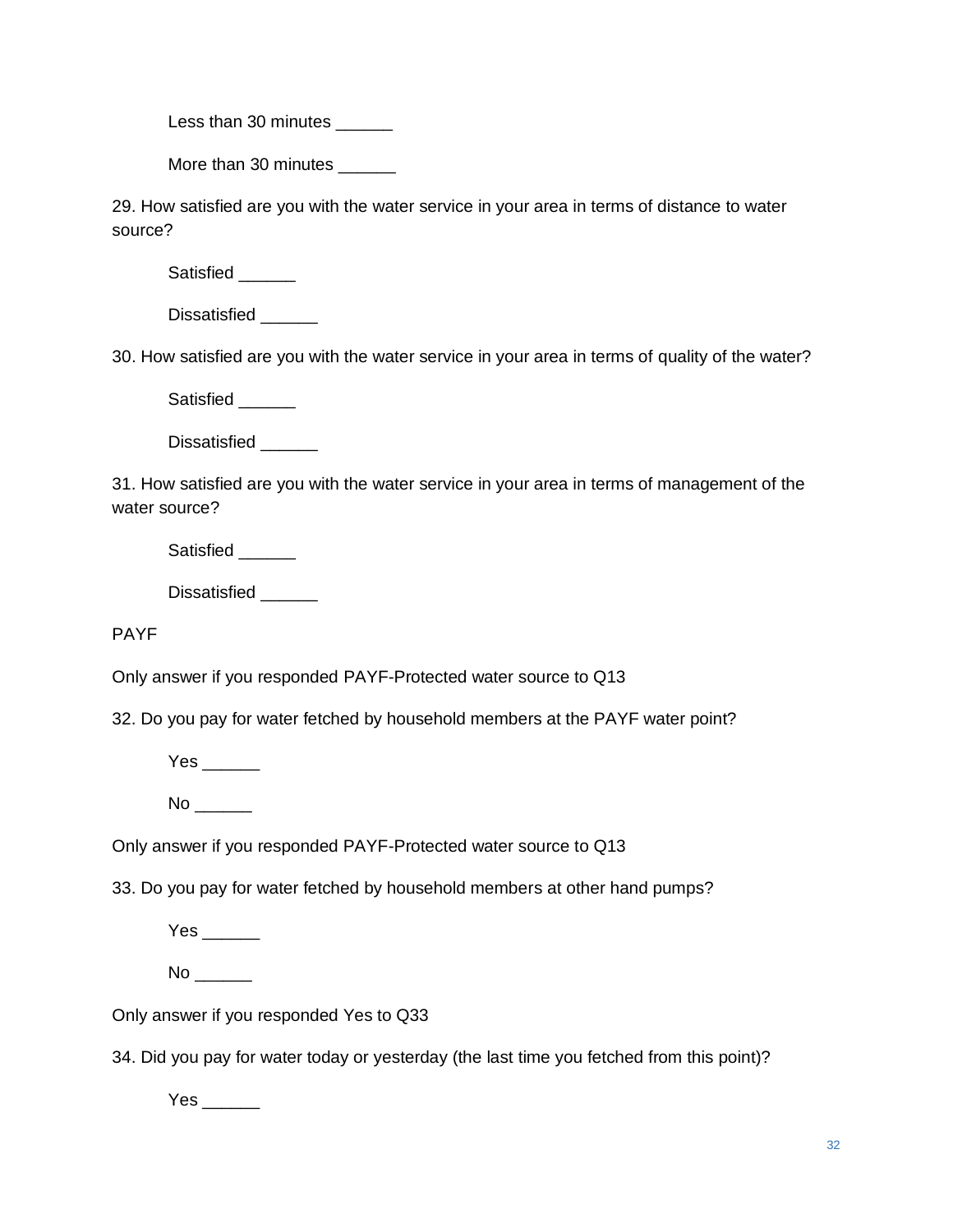No \_\_\_\_\_\_

Only answer if you responded No to Q34

35. When was the last time you paid for water?

Less than a week ago \_\_\_\_\_\_

More than a week ago, but within the last month \_\_\_\_\_

More than a month ago \_\_\_\_\_\_

Only answer if you responded Yes to Q32

36. At the PAYF point, how much do you pay for a 20-liter jerry can of water?

50 shillings \_\_\_\_\_\_

100 shillings \_\_\_\_\_\_

More than 100 shillings \_\_\_\_\_\_

Only answer if you responded Yes to Q33

37. At the alternative water point, how much do you pay for a 20-liter jerry can of water?

50 shillings \_\_\_\_\_\_

100 shillings \_\_\_\_\_\_

More than 100 shillings \_\_\_\_\_\_

Only answer if you responded Yes to Q32

38. Approximately how much does water cost you per month?

Less than 10,000 shillings \_\_\_\_\_

More than 10,000 shillings \_\_\_\_\_\_

Only answer if you responded PAYF-Protected water source to Q13

39. If you collect water from the PAYF water point and don't pay for it, please explain the reason

Water is too expensive \_\_\_\_\_

I should not have to pay for water \_\_\_\_\_\_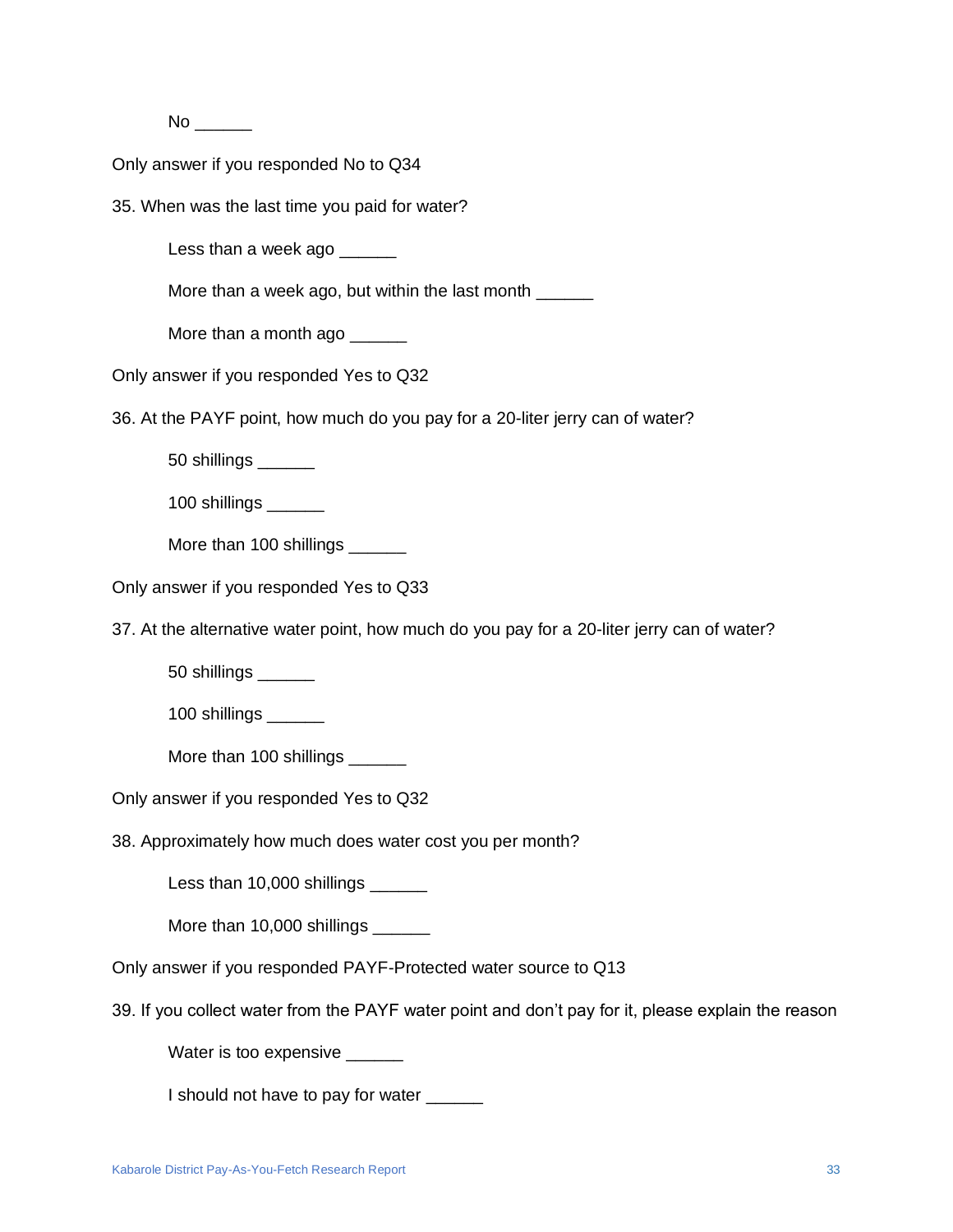I don't trust those who collect the money (caretaker or WSC)

I was told by a politician/leader not to pay \_\_\_\_\_\_

Only answer if you responded PAYF-Protected water source to Q13

40. Do your children ever fetch water for the family?

Yes, often

Yes, sometimes \_\_\_\_\_\_

Never \_\_\_\_\_\_\_

Only answer if you responded Yes, often or Yes, sometimes to Q40

41. Do you send your children with money when they fetch?

Yes, always \_\_\_\_\_\_

Yes, sometimes \_\_\_\_\_\_

Never \_\_\_\_\_\_\_

Only answer if you responded PAYF-Protected water source to Q13

42. Do you normally queue for water at any water point?

Yes \_\_\_\_\_\_\_

 $No$   $\_\_$ 

Only answer if you responded Yes to Q42

43. At which water sources do you normally have to queue?

PAYF water point \_\_\_\_\_

Alternative sources

Only answer if you responded Yes to Q42

44. In the last one week what was the longest time you queued for water?

Less than 30 minutes \_\_\_\_\_

Between 30 minutes to 1 hour \_\_\_\_\_\_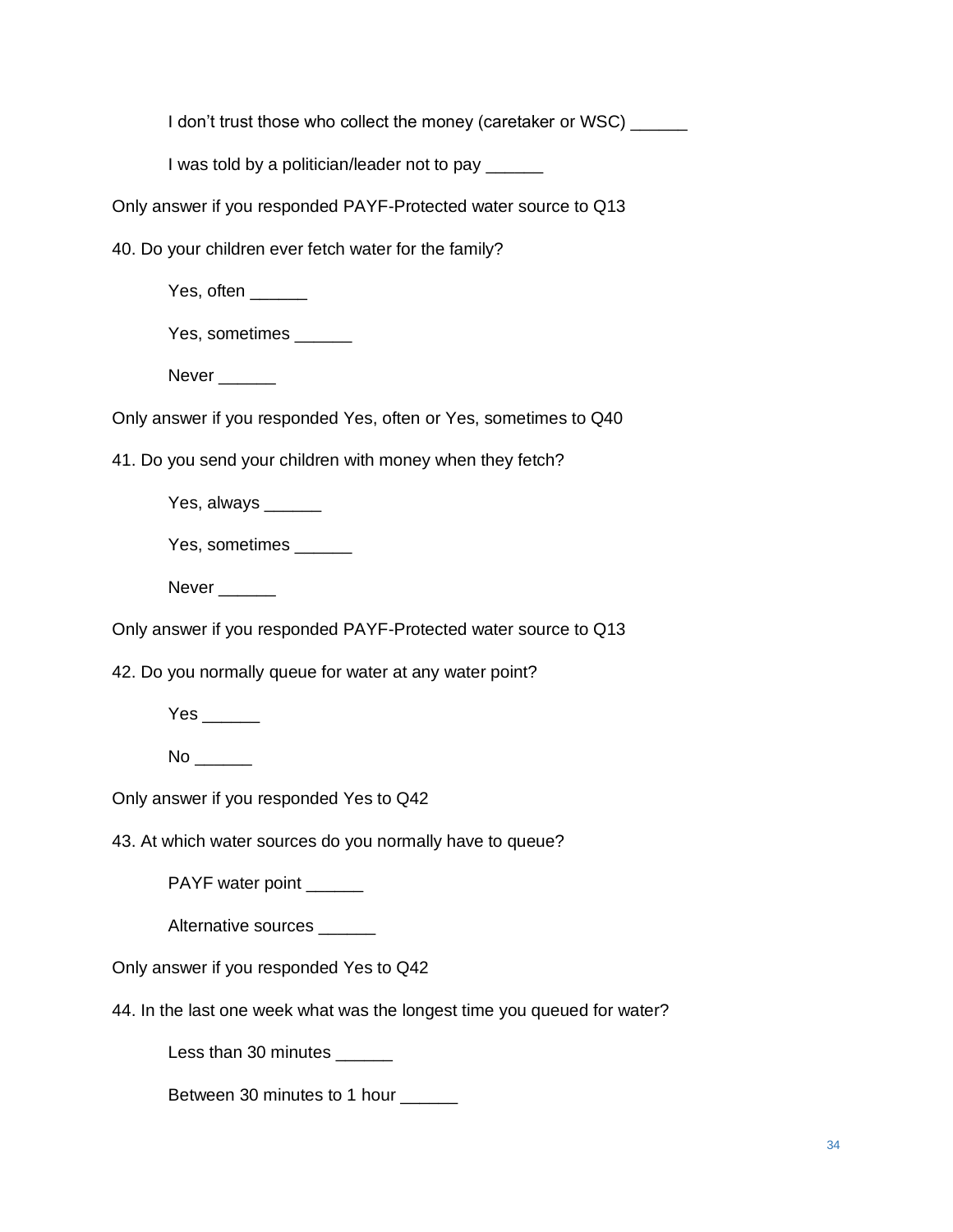More than 1 hour \_\_\_\_\_\_

Only answer if you responded Less than 30 minutes, Between 30 minutes to 1 hour, or More than 1 hour to Q44

45. At which water point did this take place?

PAYF water point \_\_\_\_\_

Alternative sources \_\_\_\_\_\_

Only answer if you responded PAYF-Protected water source to Q13

46. When did you last experience an interruption in your water supply from the PAYF water point?

Within the last week \_\_\_\_\_

2–4 weeks ago \_\_\_\_\_\_

 $1-2$  months ago<br> $\frac{1}{2}$ 

3 months or more\_\_\_\_\_\_

Affordability

Only answer if you responded PAYF-Protected water source to Q13

47. At the PAYF water point, do you find the water affordable?

Yes \_\_\_\_\_\_\_

No \_\_\_\_\_\_

Only answer if you responded Yes or No to Q47

48. Please select how much you are willing to pay per 20-liter jerry can of water

Not willing to pay \_\_\_\_\_

50 shillings \_\_\_\_\_\_

100 shillings \_\_\_\_\_\_

More than 100 shillings \_\_\_\_\_\_

Only answer if you responded Yes or No to Q47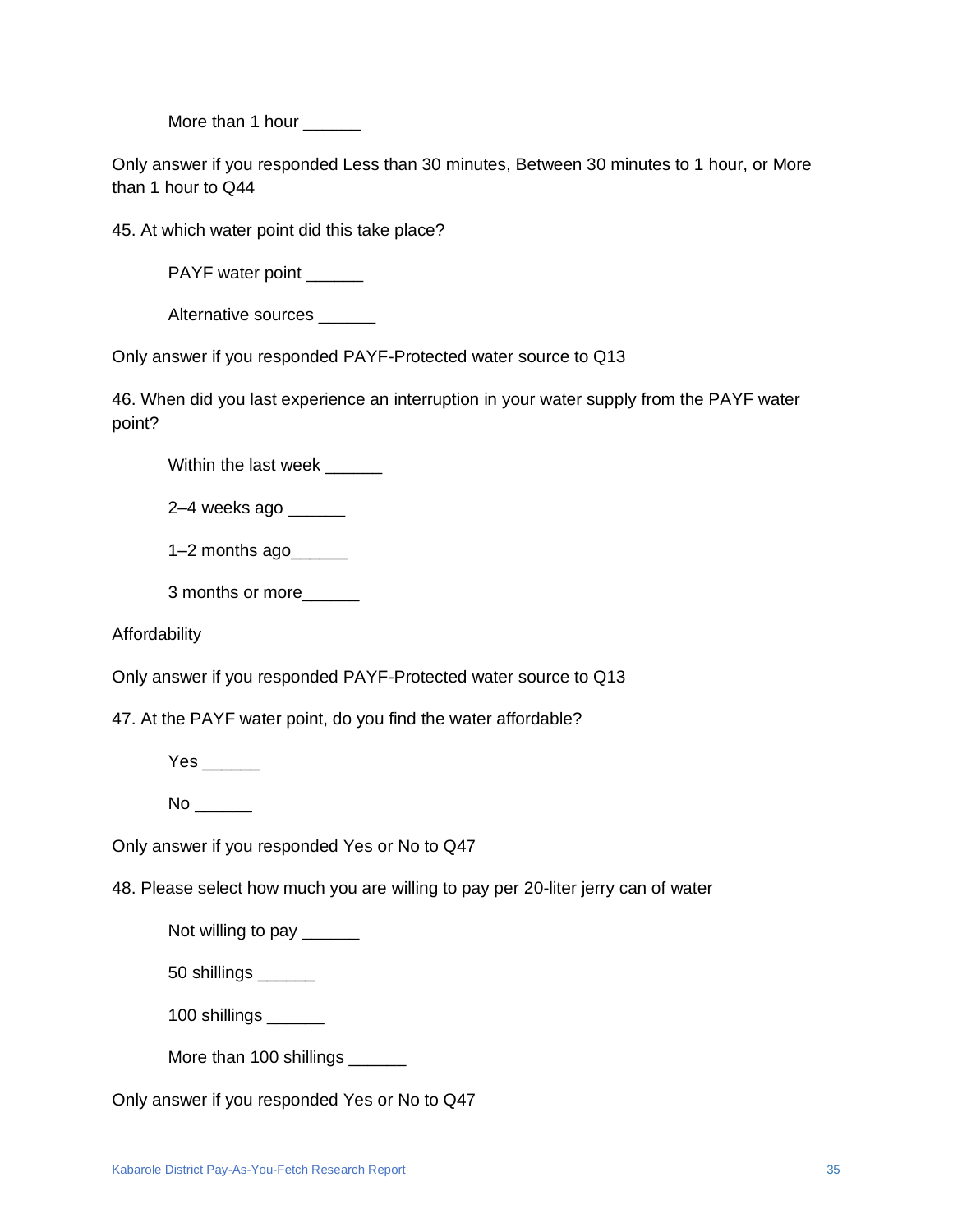49. Do you have a mobile phone?

Yes \_\_\_\_\_\_\_

No \_\_\_\_\_\_

Only answer if you responded Yes to Q49

50. How much do you spend on the mobile phone (airtime and charging) every month?

Less than 10,000 shillings \_\_\_\_\_

More than 10,000 shillings \_\_\_\_\_\_

Willingness to pay for borehole banking

51. Are you, or any member of your household, currently a member of a VSLA/savings group?

Yes \_\_\_\_\_\_\_

No \_\_\_\_\_\_

Don't know \_\_\_\_\_\_\_

Only answer if you responded Yes to Q51

\_\_\_\_\_\_\_\_\_\_\_\_\_\_\_\_\_\_\_\_\_\_\_\_\_

52. How much do you, or does that person, usually give per month or week?

Only answer if you responded Yes, No, or Don't know to Q51

53. Suppose that this system existed in your community. Would your household be willing to contribute 1,000 UGX per month to the hand pump fund of the VSLA?

Yes \_\_\_\_\_\_\_

 $No$   $\_\_$ 

Don't know

Only answer if you responded Yes to Q53

54. Would your household be willing to contribute 2,000 UGX per month to the hand pump fund of the VSLA?

Higher amount - 2,000 and more \_\_\_\_\_\_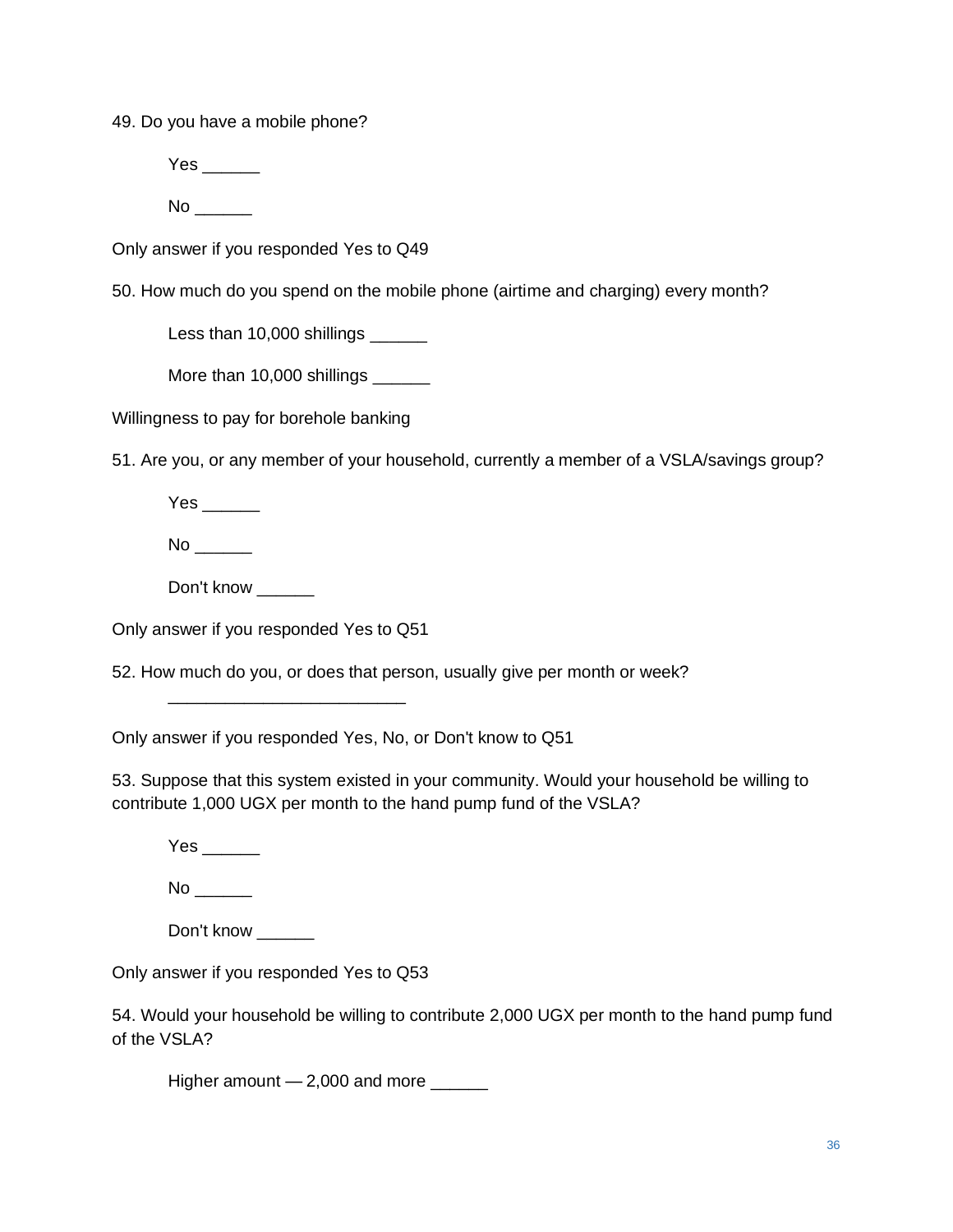$No$   $\qquad$ 

Don't know \_\_\_\_\_\_

Only answer if you responded No to Q53

55. Would your household be willing to contribute 500 UGX per month to the hand pump fund of the VSLA?

Yes \_\_\_\_\_\_

No \_\_\_\_\_\_

Don't know \_\_\_\_\_\_

Only answer if you responded Yes or No to Q51

56. What is the maximum amount that your household would be willing to contribute to the hand pump fund of the VSLA per month?

Willingness to pay for pay as you fetch

Only answer if you responded PAYF-Protected water source to Q13

57. Do you feel that this reflects the way that the PAYF process works right now in your community?

Yes \_\_\_\_\_\_\_

 $No$   $\qquad$ 

Only answer if you responded No to Q57

\_\_\_\_\_\_\_\_\_\_\_\_\_\_\_\_\_\_\_\_\_\_\_\_\_

58. What is different in the existing system compared to PAYF I just described?

Only answer if you responded PAYF-Protected water source to Q13

59. Suppose that this system operated to a good standard in your community. Would your household be willing to contribute 100 UGX per jerry can each time you fetch water?

Yes \_\_\_\_\_\_\_

No \_\_\_\_\_\_

Don't know \_\_\_\_\_\_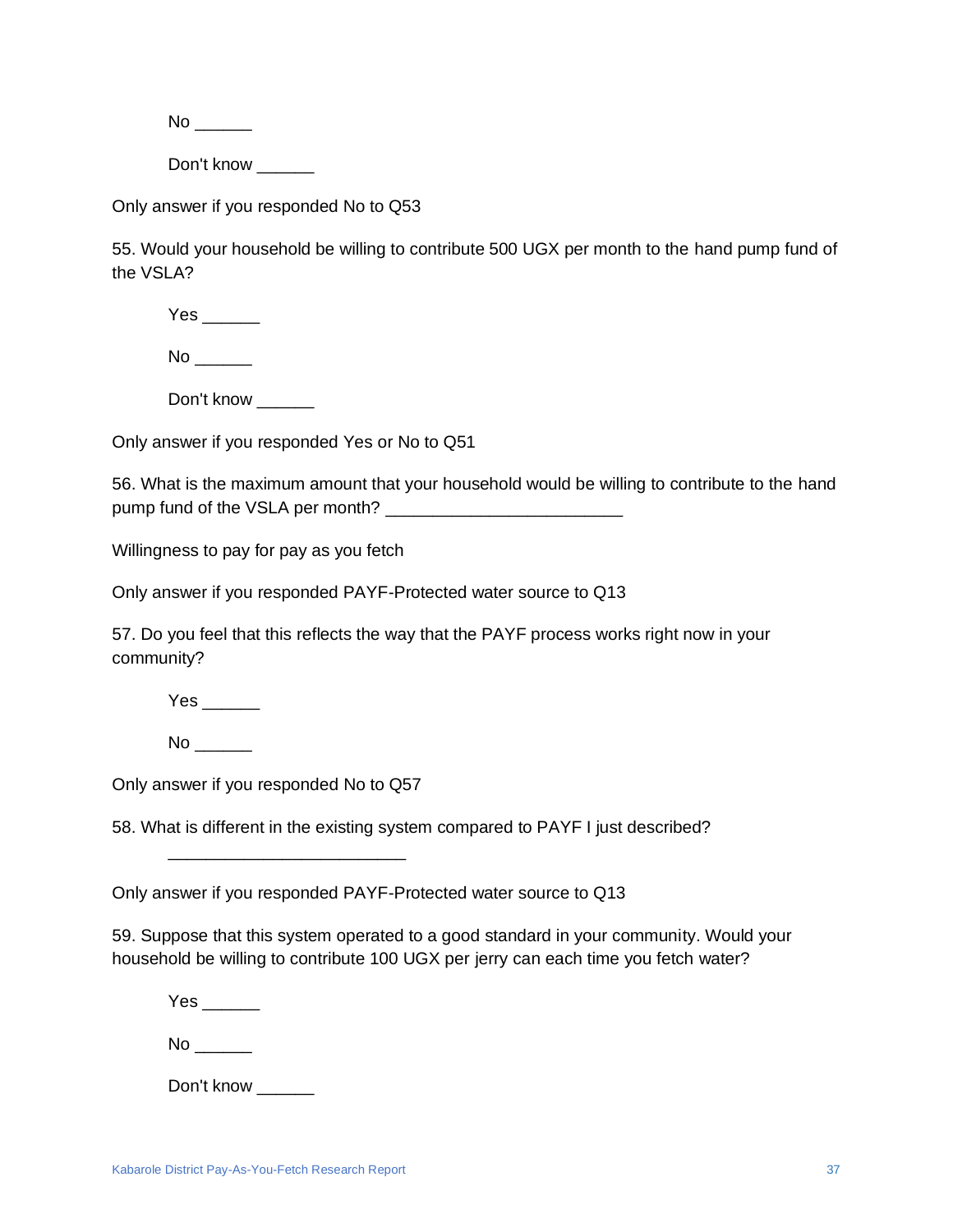Only answer if you responded Yes to Q59

60. Would your household be willing to contribute 200 UGX per jerry can each time you fetch water?

Yes \_\_\_\_\_\_\_  $No$   $\qquad$ 

Only answer if you responded No to Q59

61. Would your household be willing to contribute 50 UGX per jerry can each time you fetch water?

Yes \_\_\_\_\_\_\_

 $No$   $\qquad$ 

Don't know

Only answer if you responded Yes|No to Q57

62. What is the maximum amount that your household would be willing to pay each time you fetch water (UGX/jerry can)? \_\_\_\_\_\_\_\_\_\_\_\_\_\_\_\_\_\_\_\_\_\_\_\_\_

Water quantity

63. How many 20-liter jerry cans of water does your household use per day?

Less than 3 jerry cans \_\_\_\_\_\_

Between 3–6 jerry cans \_\_\_\_\_\_

More than 6 jerry cans \_\_\_\_\_\_\_

64. Is there a time in the last month when you were not able to collect all the water you needed for your household?

Yes \_\_\_\_\_\_\_

No \_\_\_\_\_\_

Only answer if you responded Yes to Q64

65. Why not?

"a. Too long of distance to water point"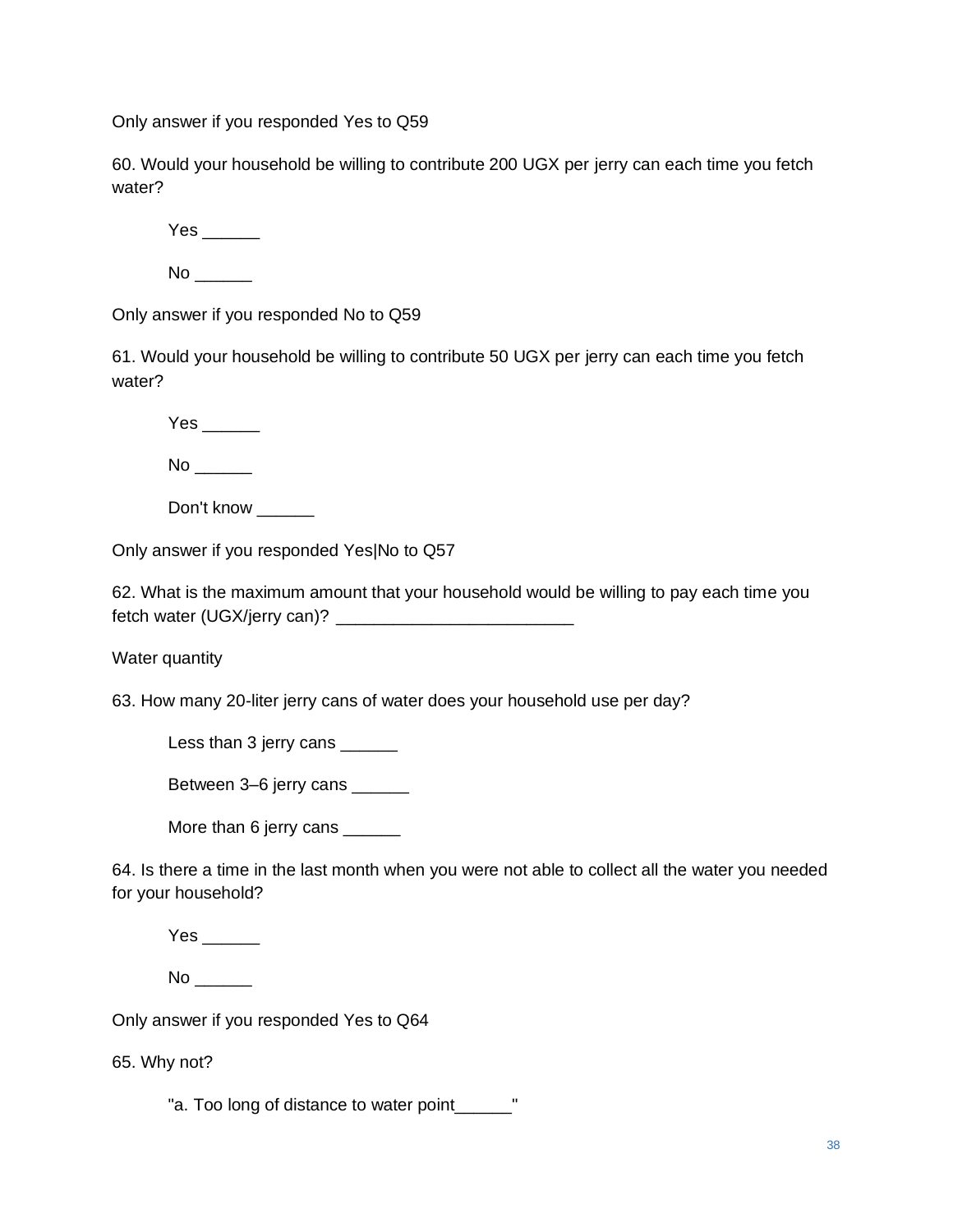"b. Not able to afford the required amount of water\_\_\_\_\_\_"

"c. Children were away / in school

"d. Seasonal reasons / dry season / water sources were dry\_\_\_\_\_\_"

Only answer if you responded PAYF-Protected water source to Q13

66. Are the opening hours of the PAYF water point satisfactory for you and your household?

Yes \_\_\_\_\_\_\_

 $No$   $\qquad$ 

67. Is there a time in the past when you felt isolated from accessing water or other public services?

Yes \_\_\_\_\_\_\_

No \_\_\_\_\_\_

Only answer if you responded Yes to Q67

68. If yes why?

Irregular or expensive services \_\_\_\_\_\_

Due to disability \_\_\_\_\_\_

Sense of discrimination \_\_\_\_\_\_

Water quality

Only answer if you responded PAYF-Protected water source to Q13

69. How do you feel about the quality of the water you drink from the PAYF water point?

Good quality \_\_\_\_\_\_

Poor quality \_\_\_\_\_\_

Only answer if you responded Poor quality to Q69

70. What components of the water quality are poor?

Bacteria / causes sickness \_\_\_\_\_\_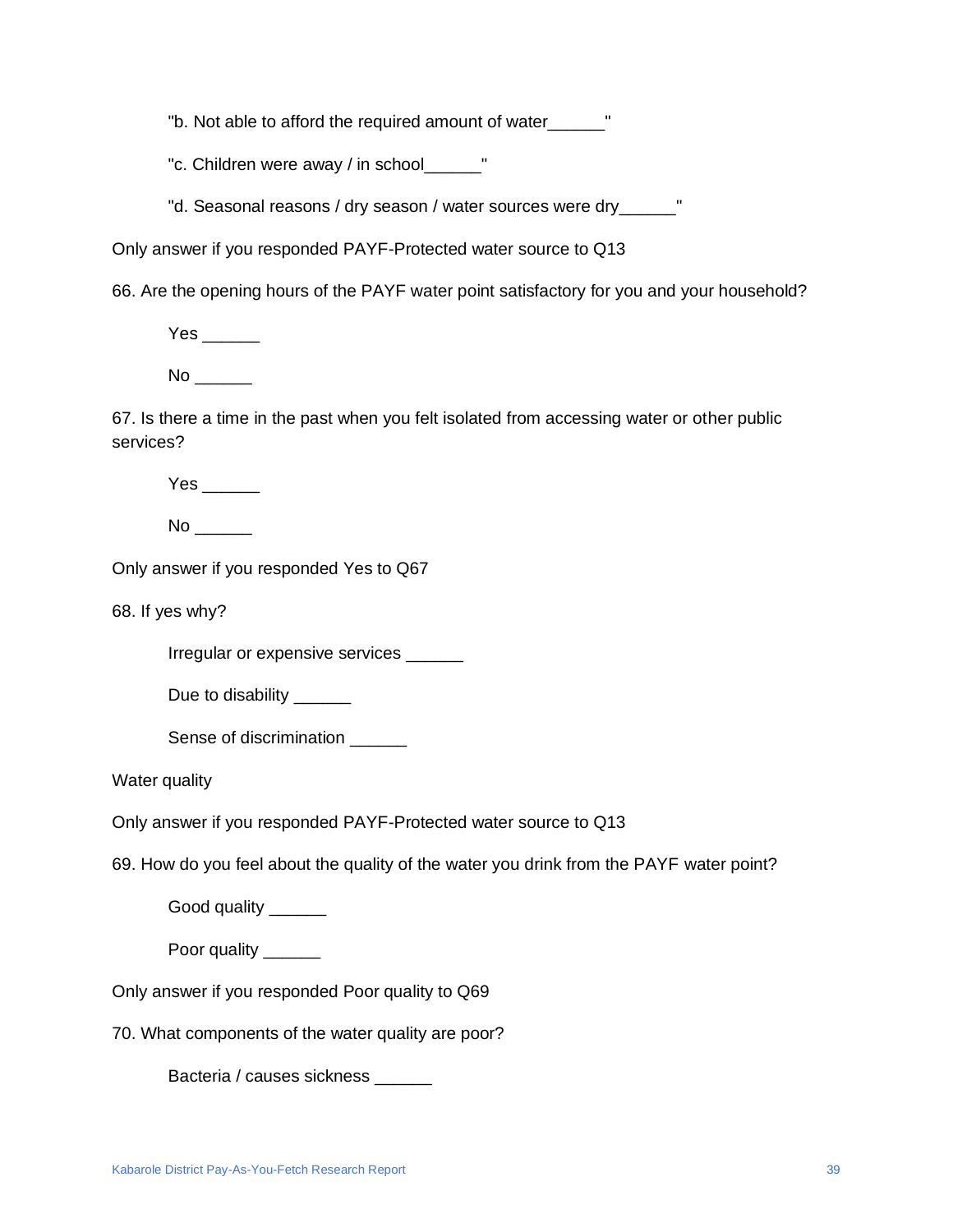| Color        |  |
|--------------|--|
| Taste $\_\_$ |  |
| Odor         |  |

Only answer if you responded PAYF-Protected water source to Q13

71. Do you feel that the Water and Sanitation Committee and caretaker managing your PAYF water point is aware of your needs and concerns, as well as the needs and concerns of the community?

Yes \_\_\_\_\_\_\_ No \_\_\_\_\_\_

\_\_\_\_\_\_\_\_\_\_\_\_\_\_\_\_\_\_\_\_\_\_\_\_\_

Only answer if you responded PAYF-Protected water source to Q13

72. What recommendations do you have to make it more effective to maintain your water point(s)? \_\_\_\_\_\_\_\_\_\_\_\_\_\_\_\_\_\_\_\_\_\_\_\_\_

73. Do you have any questions or further comments you would like to share?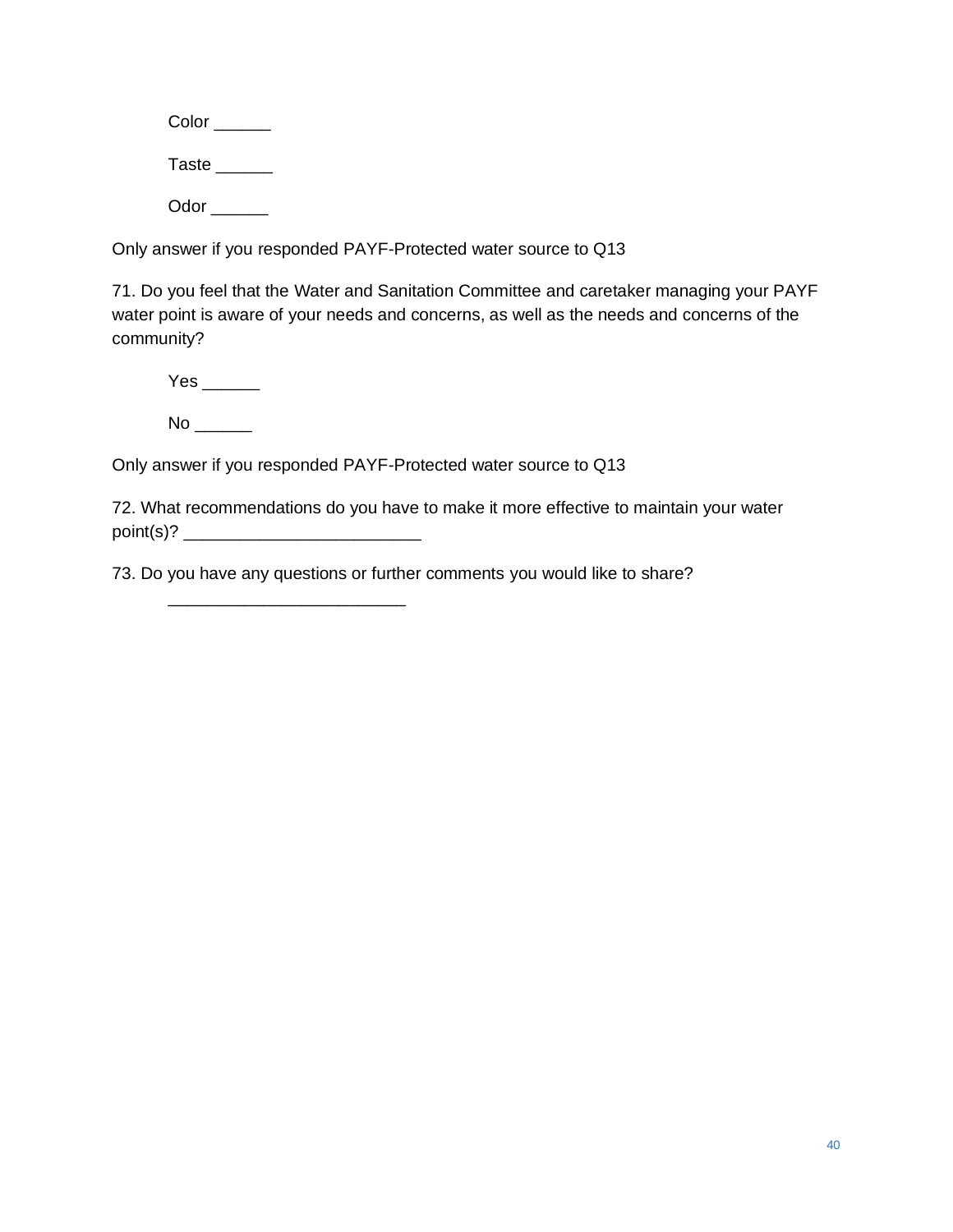### Annex 3: Caretaker Survey

#### **Introduction**

1. Name of caretaker \_\_\_\_\_\_\_\_\_\_\_\_\_\_\_\_\_\_\_\_\_\_\_\_\_

2. Name of water source \_\_\_\_\_\_\_\_\_\_\_\_\_\_\_\_\_\_\_\_\_\_\_\_\_

3. Parish \_\_\_\_\_\_\_\_\_\_\_\_\_\_\_\_\_\_\_\_\_\_\_\_\_

4. Sub-county \_\_\_\_\_\_\_\_\_\_\_\_\_\_\_\_\_\_\_\_\_\_\_\_\_

#### **Costs and Affordability**

5. Note for enumerator: When there are multiple option answers to a question, do not read the options to the respondent. Allow them to first make their own responses, and only read the responses afterwards or if they are struggling to understand the question and need examples for clarification.

Understood \_\_\_\_\_\_

6. Do users pay for water at this water point?

Yes \_\_\_\_\_\_

No \_\_\_\_\_\_

7. What is the cost of a 20-liter jerry can of water at this water point?

8. Are you a member of this community?

\_\_\_\_\_\_\_\_\_\_\_\_\_\_\_\_\_\_\_\_\_\_\_\_\_

\_\_\_\_\_\_\_\_\_\_\_\_\_\_\_\_\_\_\_\_\_\_\_\_\_

Yes  $\overline{\phantom{a}}$ 

No \_\_\_\_\_\_

9. How were you appointed to be the caretaker here? Who made the decision?

10. Is the cost reduced for certain groups of people in this community?

Yes \_\_\_\_\_\_\_

No \_\_\_\_\_\_

Only answer if you responded Yes to Q10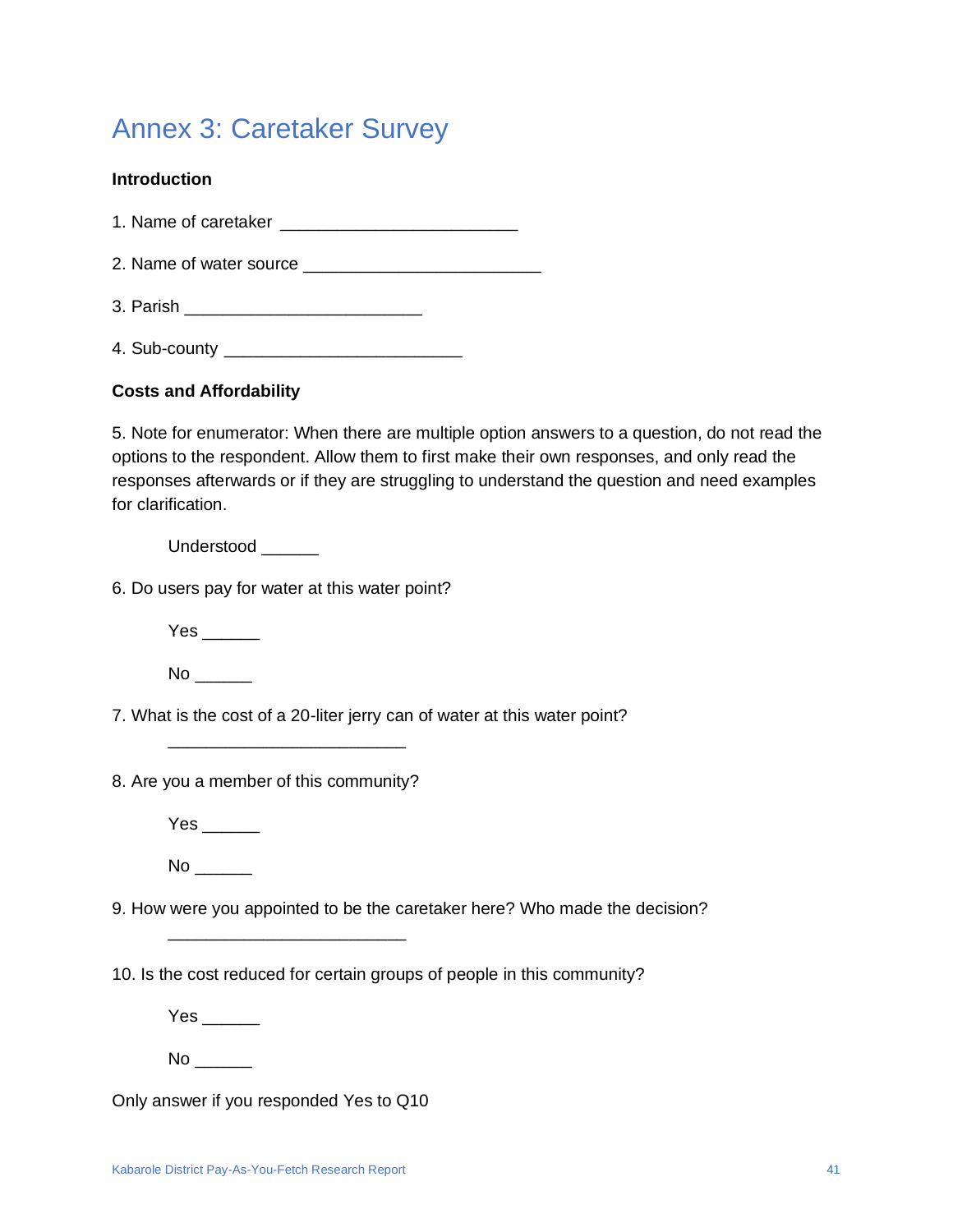|  |  |  |  |  | 11. Which groups is it reduced for? |  |
|--|--|--|--|--|-------------------------------------|--|
|--|--|--|--|--|-------------------------------------|--|

All children

Only school children \_\_\_\_

Elderly \_\_\_\_\_\_

12. Is water given for free to any groups of people in this community?

Yes \_\_\_\_\_\_\_

No \_\_\_\_\_\_

Only answer if you responded Yes to Q12

13. Which groups is it given for free to?

All children \_\_\_\_\_\_

Only school children \_\_\_\_

Elderly \_\_\_\_\_\_

14. Is the cost increased for certain groups of people in this community?

Yes \_\_\_\_\_\_

No \_\_\_\_\_\_

Only answer if you responded Yes to Q14

15. Which groups is it increased for? (commercial farmers, businesses, etc.)

Commercial farmers \_\_\_\_\_\_

Local businesses

16. Is payment for water consistent throughout the year?

Yes, always consistent

Yes, sometimes consistent \_\_\_\_\_\_

Not consistent \_\_\_\_\_\_

Only answer if you responded Not consistent to Q16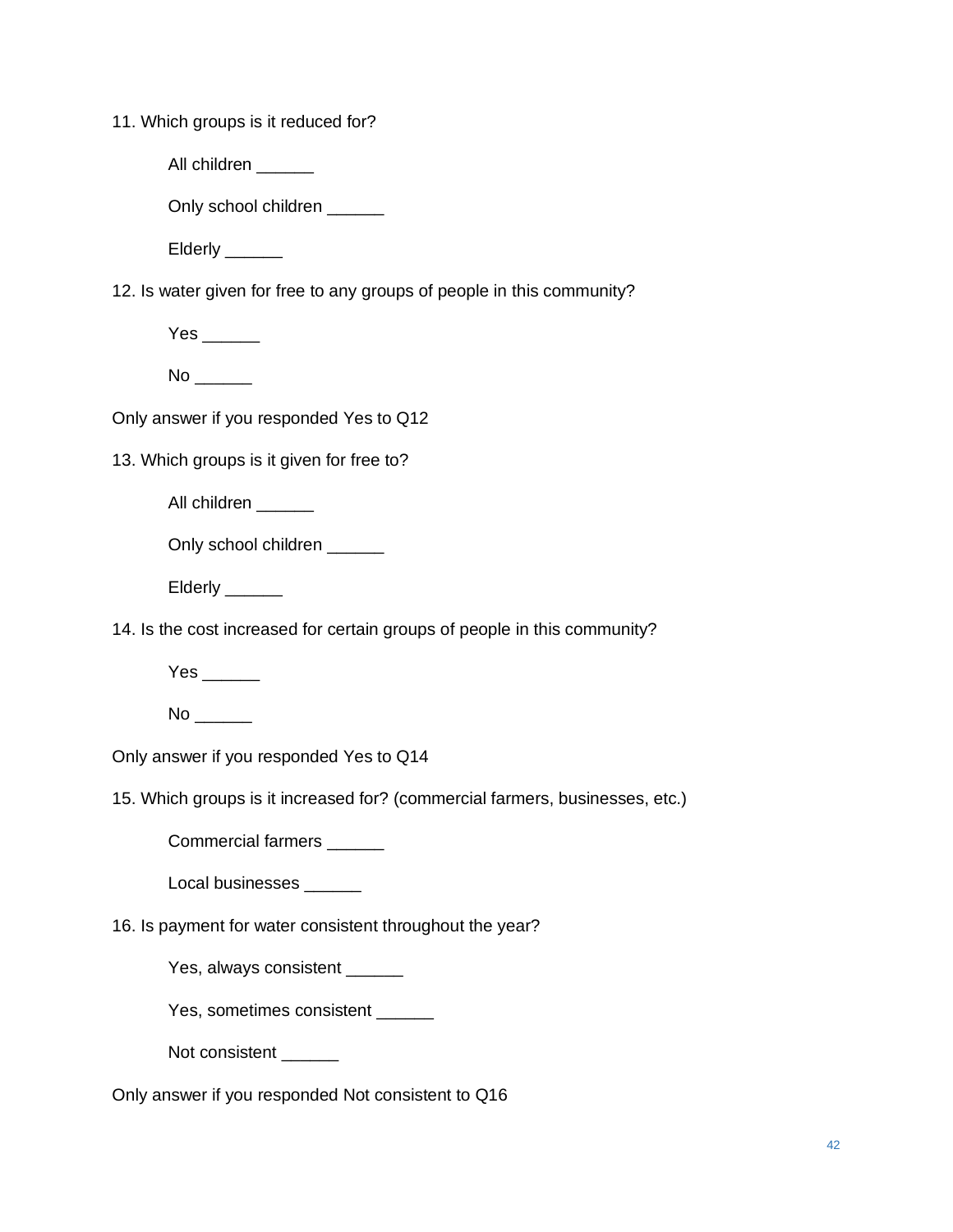17. During which periods of time is payment for water inconsistent?

Only answer if you responded Not consistent to Q16

\_\_\_\_\_\_\_\_\_\_\_\_\_\_\_\_\_\_\_\_\_\_\_\_\_

18. If payment is not consistent, why is it not consistent?

Payment is voluntary \_\_\_\_\_\_

Our councilors influence provision of clean water in the location \_\_\_\_\_\_

Users cannot afford to pay for water during certain periods of time \_\_\_\_\_

19. Are there households in this community that are not able to access water because they are not able to pay?

Yes \_\_\_\_\_\_\_

 $No$   $\longrightarrow$ 

20. Are you aware of any people in your community that are excluded from fetching water at this water point?

Yes \_\_\_\_\_\_\_

No \_\_\_\_\_\_

Only answer if you responded Yes to Q20

21. Why are these people excluded from accessing this waterpoint?

Not enough money to pay for the water \_\_\_\_\_\_

Elderly with no help to access \_\_\_\_\_\_

Child headed household \_\_\_\_\_\_

Only answer if you responded Yes to Q19

22. If some are given free water, do you record how many jerry cans are given out for free each day?

Yes \_\_\_\_\_\_\_

 $No$   $\longrightarrow$ 

Enabling support: WSC, HPMA, local government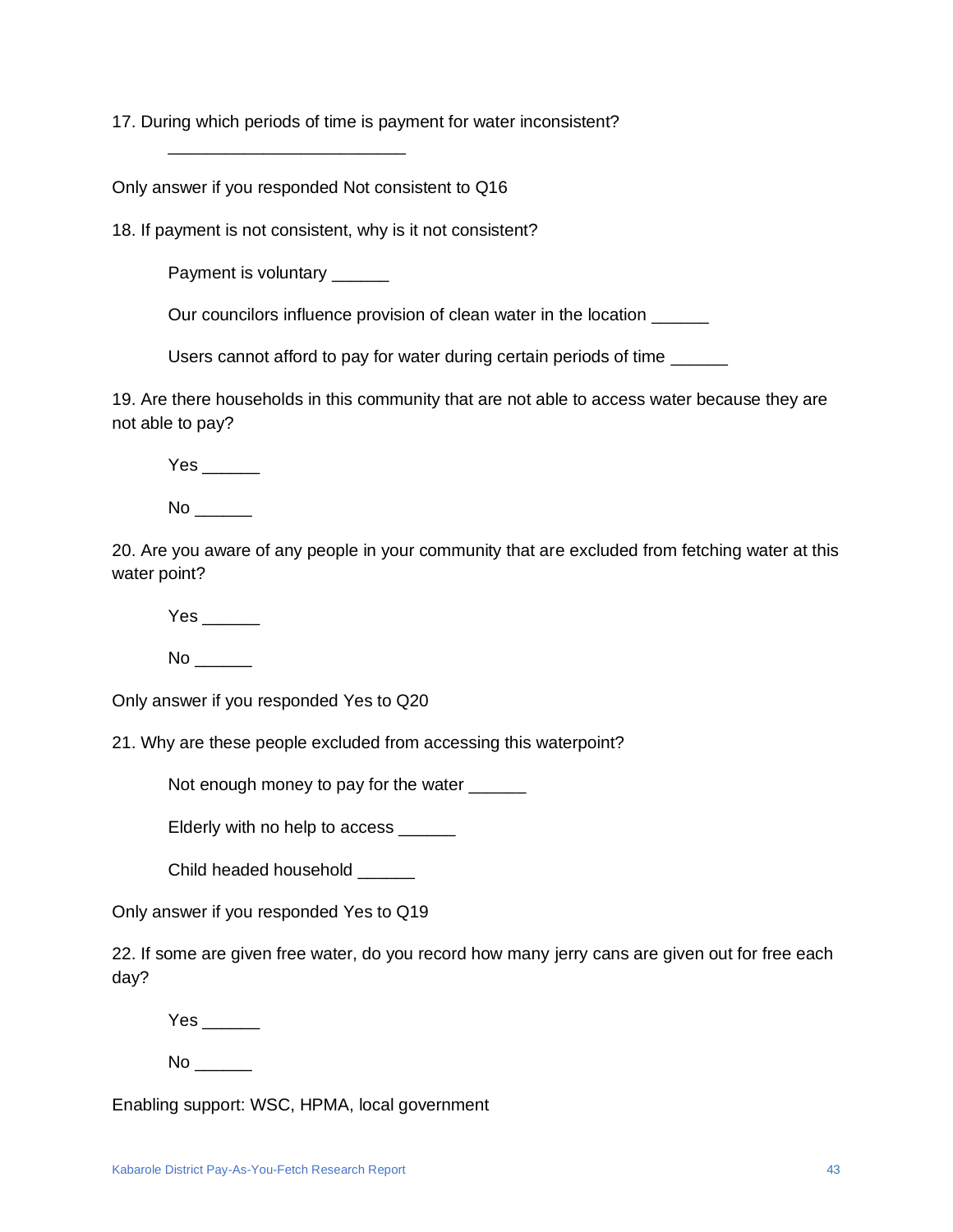23. What are the main challenges you experience as a caretaker at this water point?

24. Are you paid to be the caretaker of this water source?

Yes \_\_\_\_\_\_

 $No$   $\qquad$ 

Only answer if you responded Yes to Q24

\_\_\_\_\_\_\_\_\_\_\_\_\_\_\_\_\_\_\_\_\_\_\_\_\_

25. How do you feel about your wages? Are they consistent?

Yes \_\_\_\_\_\_

No \_\_\_\_\_\_

26. Do you feel you are paid enough for this position?

Yes \_\_\_\_\_\_\_

No \_\_\_\_\_\_

27. Did you receive any training prior to becoming a water point caretaker?

Yes \_\_\_\_\_\_

 $No$   $\longrightarrow$ 

Only answer if you responded Yes to Q27

28. In which areas would you like to receive additional training?

Recordkeeping and accounting \_\_\_\_\_\_

Community sensitization \_\_\_\_\_

29. Please describe the current state of the WSC at this hand pump.

Fully active \_\_\_\_\_\_

Somewhat active \_\_\_\_\_\_

Not active \_\_\_\_\_\_

30. How is your relationship with the WSC?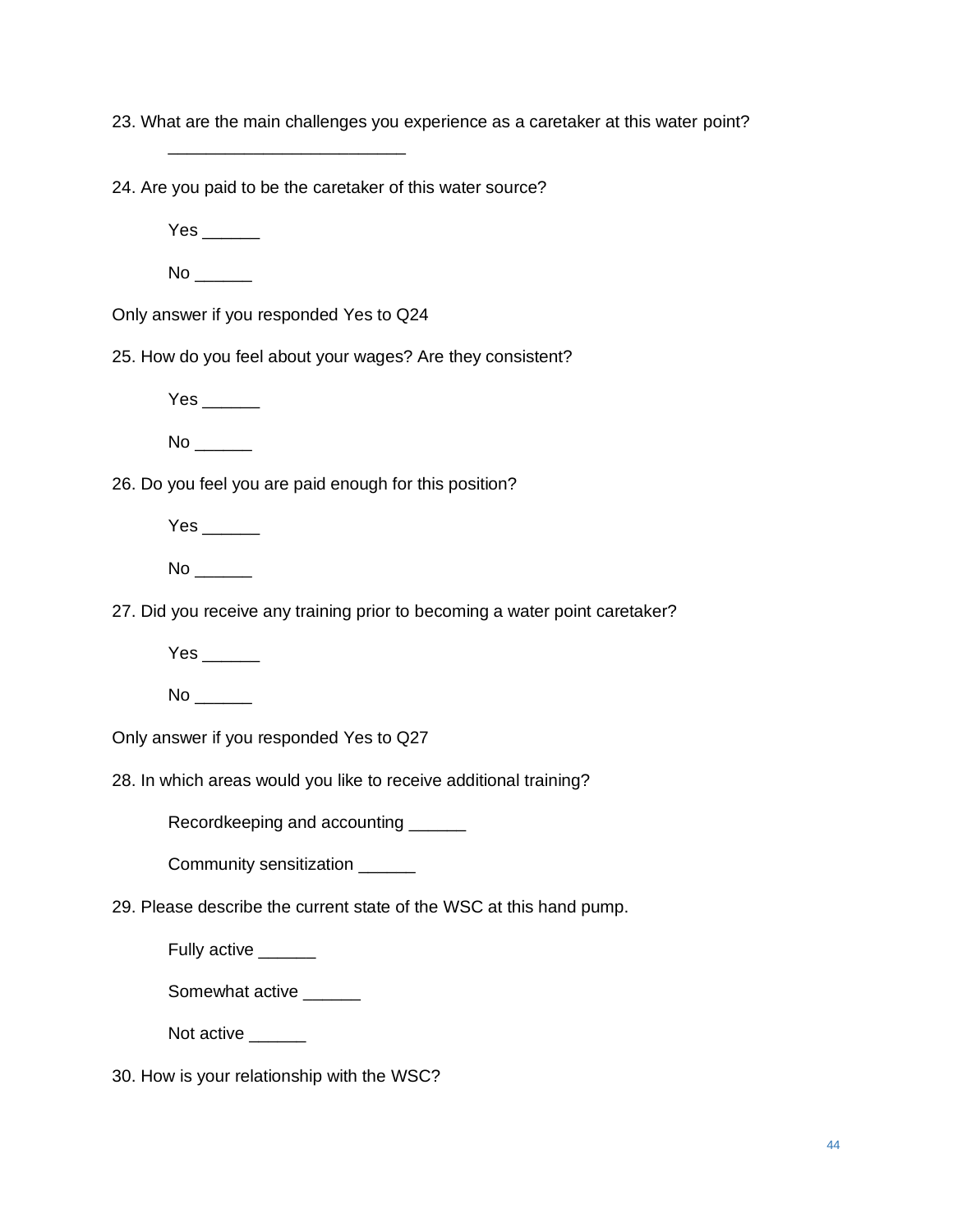No relationship \_\_\_\_\_

Fair, but could be better \_\_\_\_\_\_

Great, I have no complaints \_\_\_\_\_

31. Does the WSC monitor and advise on management of the source?

Yes \_\_\_\_\_\_

Sometimes \_\_\_\_\_\_

 $No$   $\qquad$ 

32. How often do you interact with the WSC?

Once per week \_\_\_\_\_\_

Once per month \_\_\_\_\_

Less than once per week \_\_\_\_\_

33. Do you feel that the WSC is properly supported?

Yes \_\_\_\_\_\_\_

No \_\_\_\_\_\_

34. How is your relationship with the Kabarole HPMA?

Check routinely for preventive maintenance \_\_\_\_\_\_

Only check when called by the WSC \_\_\_\_\_\_

35. When is the last time a mechanic visited the water point?

Less than a month ago \_\_\_\_\_\_

Over a month to 2 months ago \_\_\_\_\_\_

More than 3 months ago \_\_\_\_\_

36. How is your relationship with the district local government?

No relationship \_\_\_\_\_\_

Fair, but could be better \_\_\_\_\_\_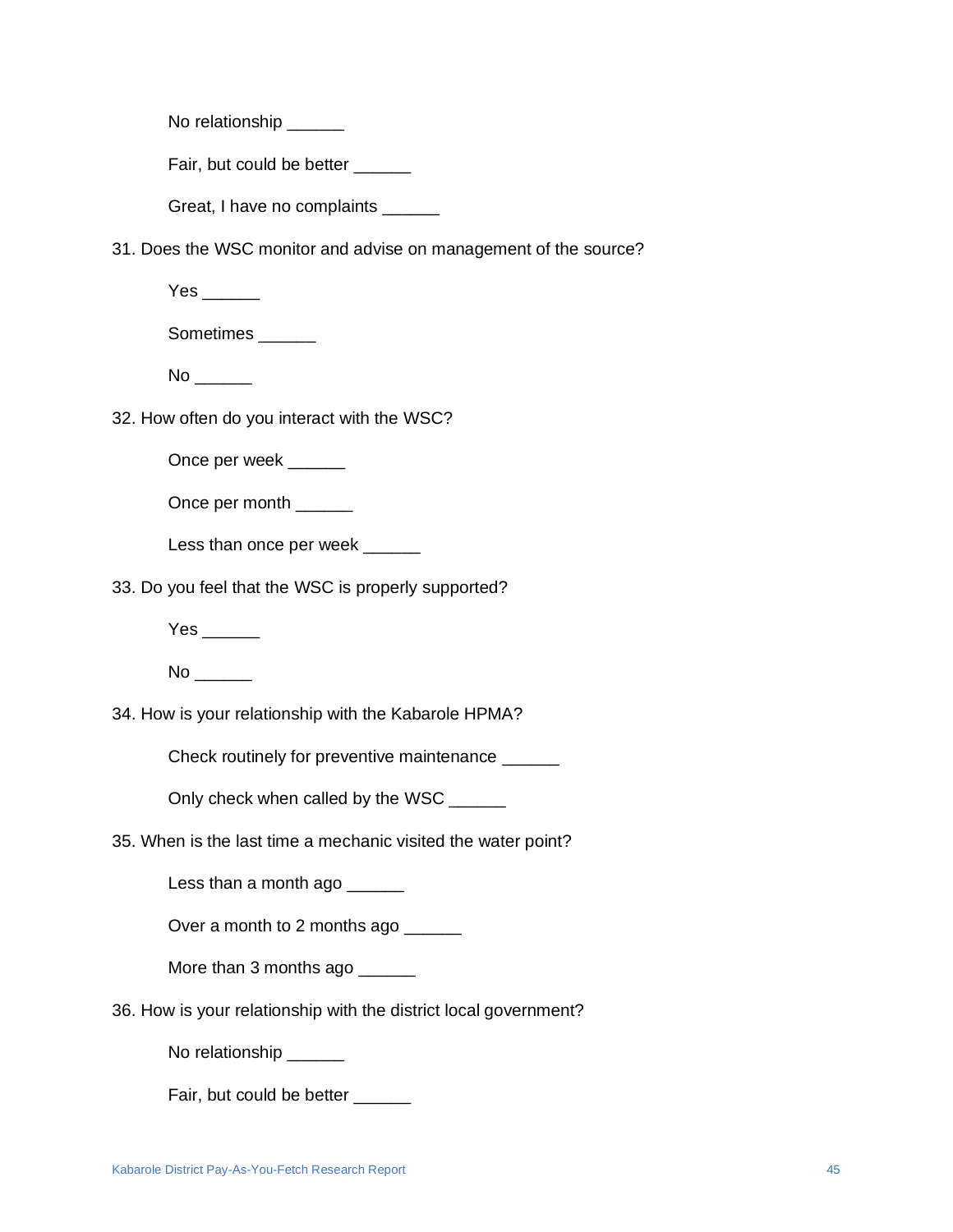Great, I have no complaints \_\_\_\_\_\_

Only answer if you responded Fair, but could be better or Great, I have no complaints to Q36

37. When is the last time a district local government official visited the water point?

Within the last week \_\_\_\_\_\_

Within the last month

Within the last year \_\_\_\_\_\_

More than 1 year ago \_\_\_\_\_

38. How is your relationship with the subcounty government?

No relationship \_\_\_\_\_

Fair, but could be better \_\_\_\_\_\_

Great, I have no complaints \_\_\_\_\_

Only answer if you responded Fair, but could be better or Great, I have no complaints to Q38

39. When is the last time a subcounty government official visited the water point?

Within the last week \_\_\_\_\_

Within the last month \_\_\_\_\_\_

Within the last year \_\_\_\_\_\_

More than 1 year ago \_\_\_\_\_

40. Has there been a change in caretakers at this water point since the last rehabilitation, or has the caretaker always been you?

Yes \_\_\_\_\_\_

No \_\_\_\_\_\_

Water availability and breakdowns

41. In the last 6 months, have there been any days when the water is not flowing?

Yes \_\_\_\_\_\_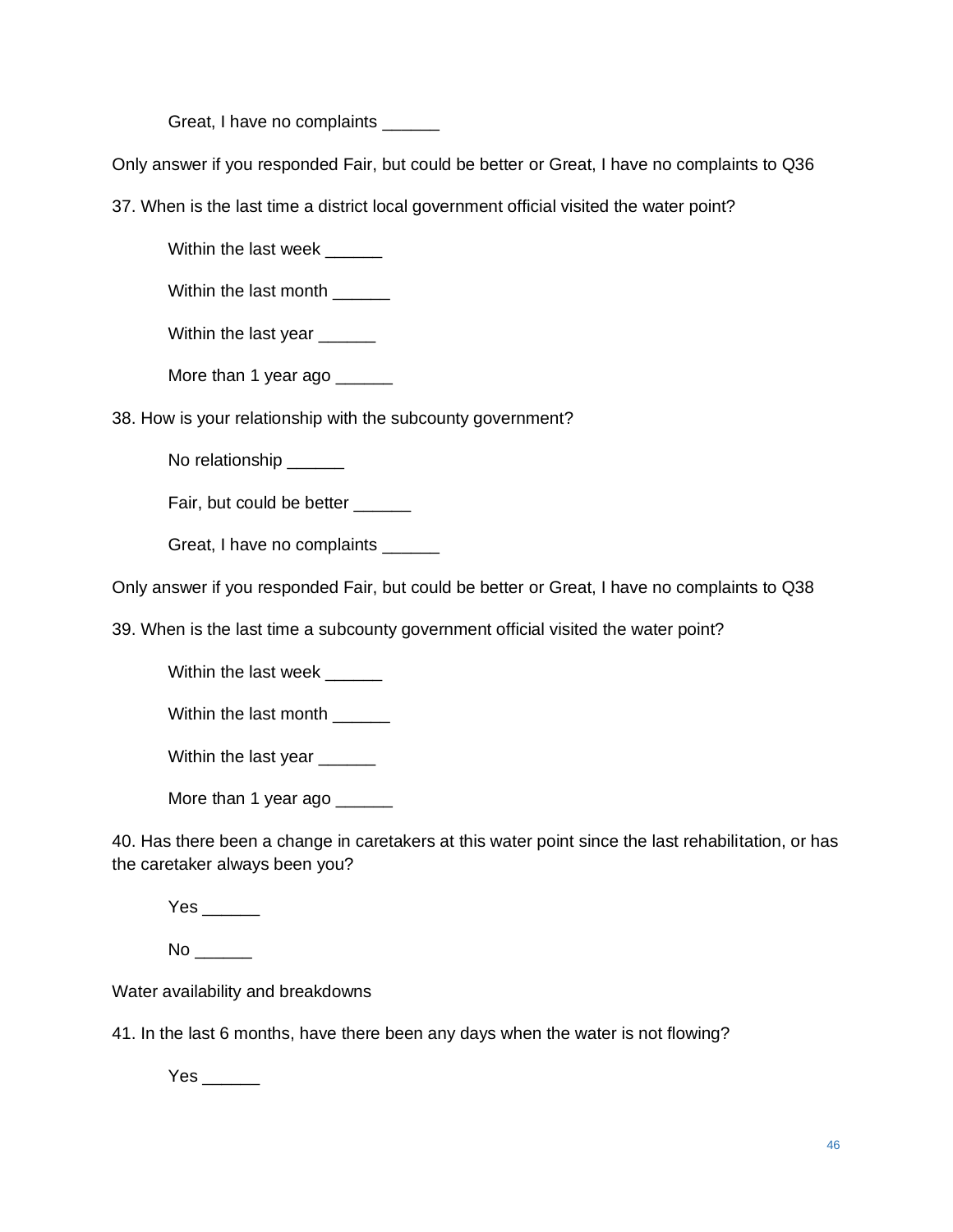$No$   $\longrightarrow$ 

Only answer if you responded Yes to Q41

42. What caused the water point down time(s)?

The dry season \_\_\_\_\_\_\_

Water point breakdown

Only answer if you responded Water point breakdown to Q42

43. How long did it take to fix the problem?

Less than 1 day  $\frac{1}{2}$ 

Between 2–4 days \_\_\_\_\_\_

Between 5–7 days \_\_\_\_\_\_

Over a week

Only answer if you responded Between 2–4 days, Between 5–7 days, or Over a week to Q43

44. When a system was down for longer than a day at any point during the collection period, what was the reason for the long down time?

Not enough money to make timely repairs \_\_\_\_\_\_

Slow response from the HPMA \_\_\_\_\_\_

Limited availability of spare parts \_\_\_\_\_\_

Community perceptions and feedback

45. Do community members complain about the services offered at this water point (such as the price for the water, frequency of breakdown, opening hours, etc.)?

Yes \_\_\_\_\_\_

No \_\_\_\_\_\_

Only answer if you responded Yes to Q45

46. What are the complains presented?

Complaints about the cost of the water being too high \_\_\_\_\_\_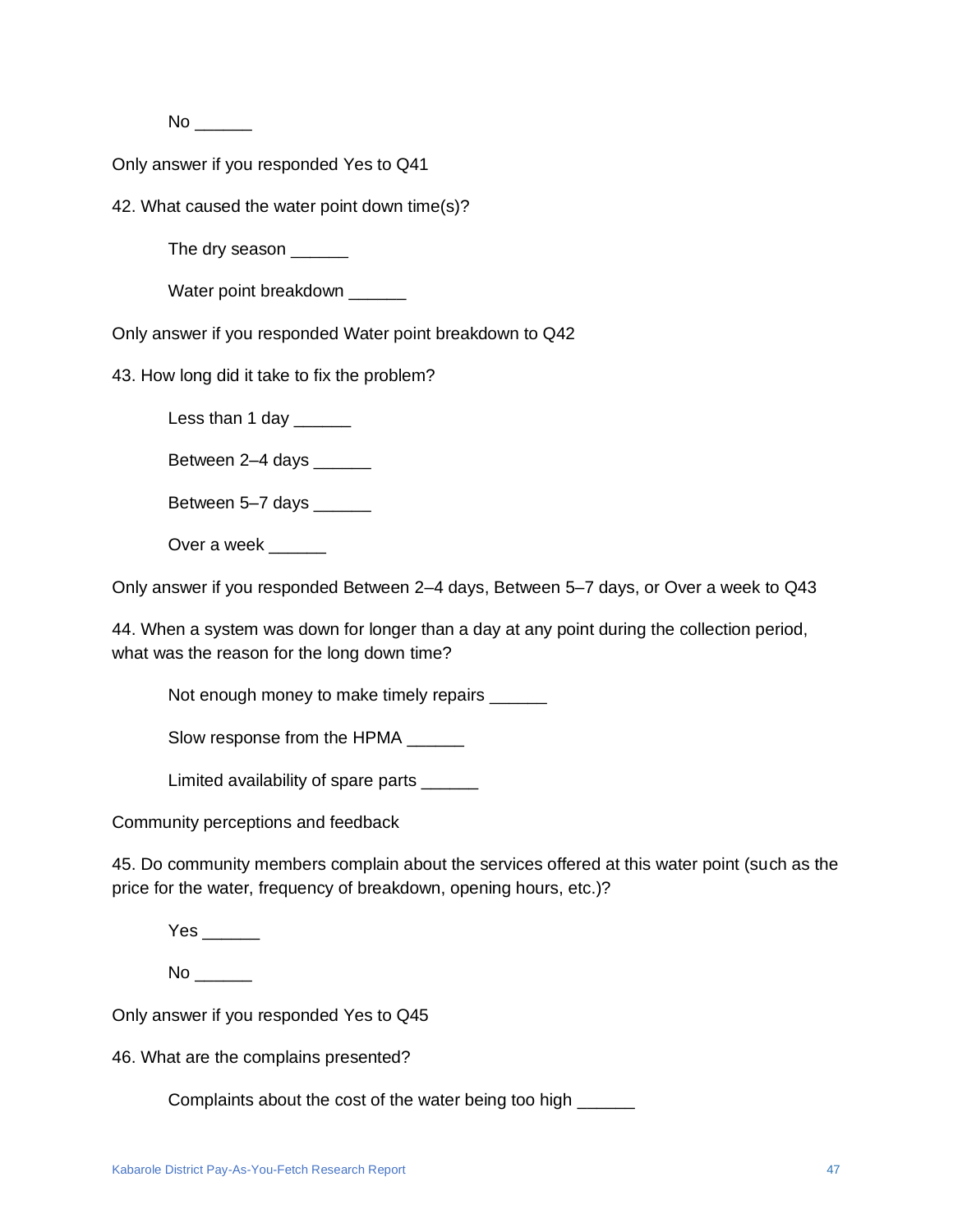Complaints that water should be free

Complaints about the hand pump itself \_\_\_\_\_\_

Complaints about availability of water \_\_\_\_\_\_

Complaints about opening hours or services offered

47. What do you use the money for that is collected from water tariffs?

Payment to KAHASA for O&M \_\_\_\_

Payment to other maintenance service provider \_\_\_\_\_\_

Payments to Water and Sanitation Committee \_\_\_\_\_\_

Payment to the caretaker \_\_\_\_\_\_

48. Have you experienced vandalism at this water point in the last 6 months?

Yes \_\_\_\_\_\_

 $No$   $\_\_$ 

Financial records and accounts

49. Do you keep records of how many people have visited the water point each day, or how many jerry cans have been paid for each day?

Yes \_\_\_\_\_\_\_

No \_\_\_\_\_\_

50. Do you keep records of the meter readings at the end of each day?

No \_\_\_\_\_\_

51. Is there an official bank account for the funds (such as a Post Bank account)?

Yes, there is a bank account and I deposit tariffs collected regularly \_\_\_\_\_

Yes, there is a bank account but I only deposit tariffs collection occasionally \_\_\_\_\_

No, there is no bank account \_\_\_\_\_\_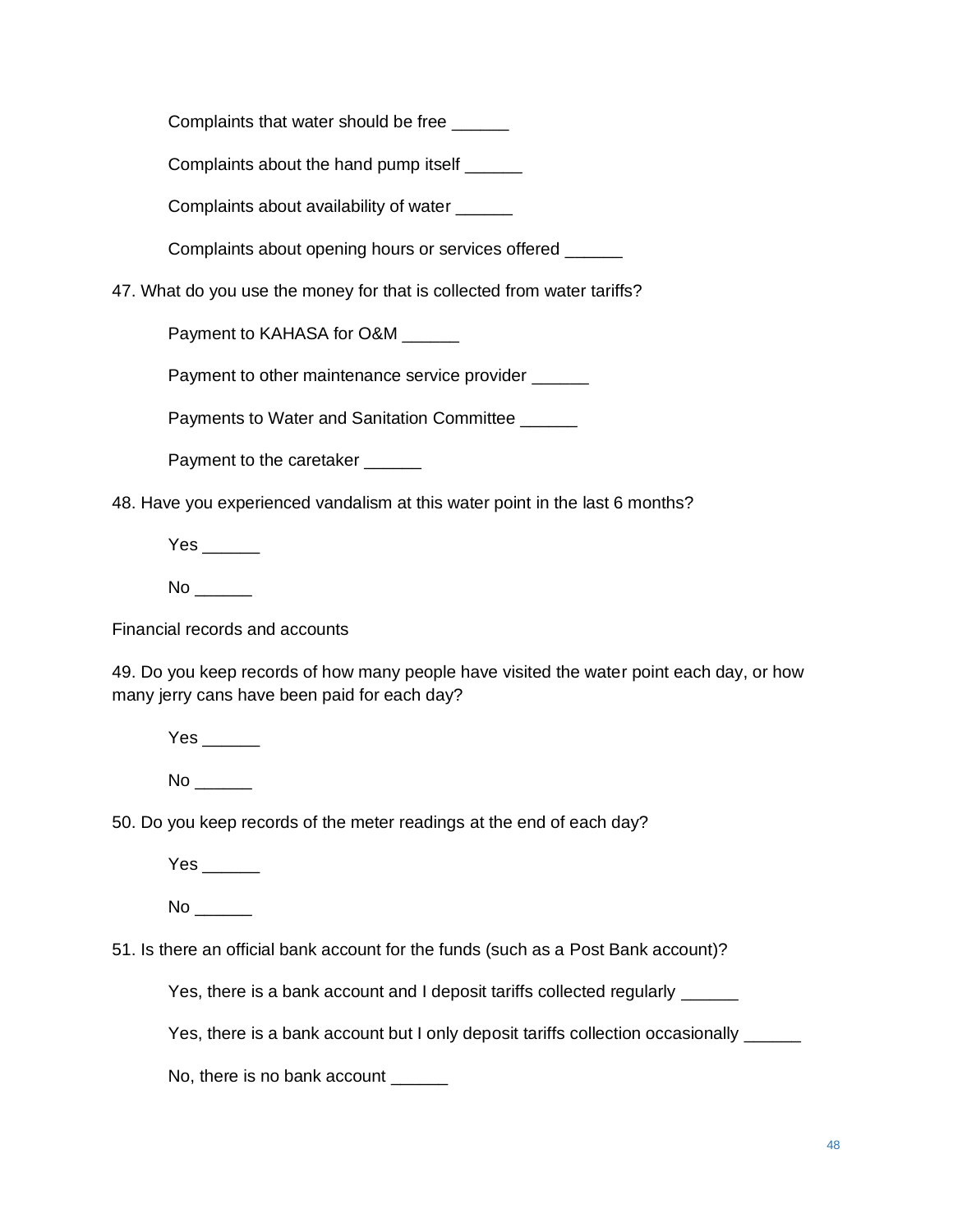Only answer if you responded No, there is no bank account to Q51

52. Where is the money kept when not in the bank account?

With the treasurer

Rotated among the WSC members\_\_\_\_\_\_

With the caretaker

53. Who makes decisions on how the money collected from water users should be spent?

The chairperson WSC \_\_\_\_\_\_

The caretaker \_\_\_\_\_

The HPMA \_\_\_\_\_\_

All WSC members \_\_\_\_\_\_

54. Do any commercial or industrial users use this water point, such as local businesses or successful entrepreneurs?

Yes \_\_\_\_\_\_

No \_\_\_\_\_\_

Only answer if you responded Yes to Q54

55. On a daily basis how much water do they collect each time?

Less than 100 liters (five 20-liter jerry cans)

Between 100-400 liters (20 20-liter jerry cans) \_\_\_\_\_\_

Above 400 liters (Over 20 jerry cans) \_\_\_\_\_

56. Do you enjoy being a water point caretaker?

Yes \_\_\_\_\_\_\_

Sometimes \_\_\_\_\_\_

 $No$   $\longrightarrow$ 

Only answer if you responded Yes or Sometimes to Q56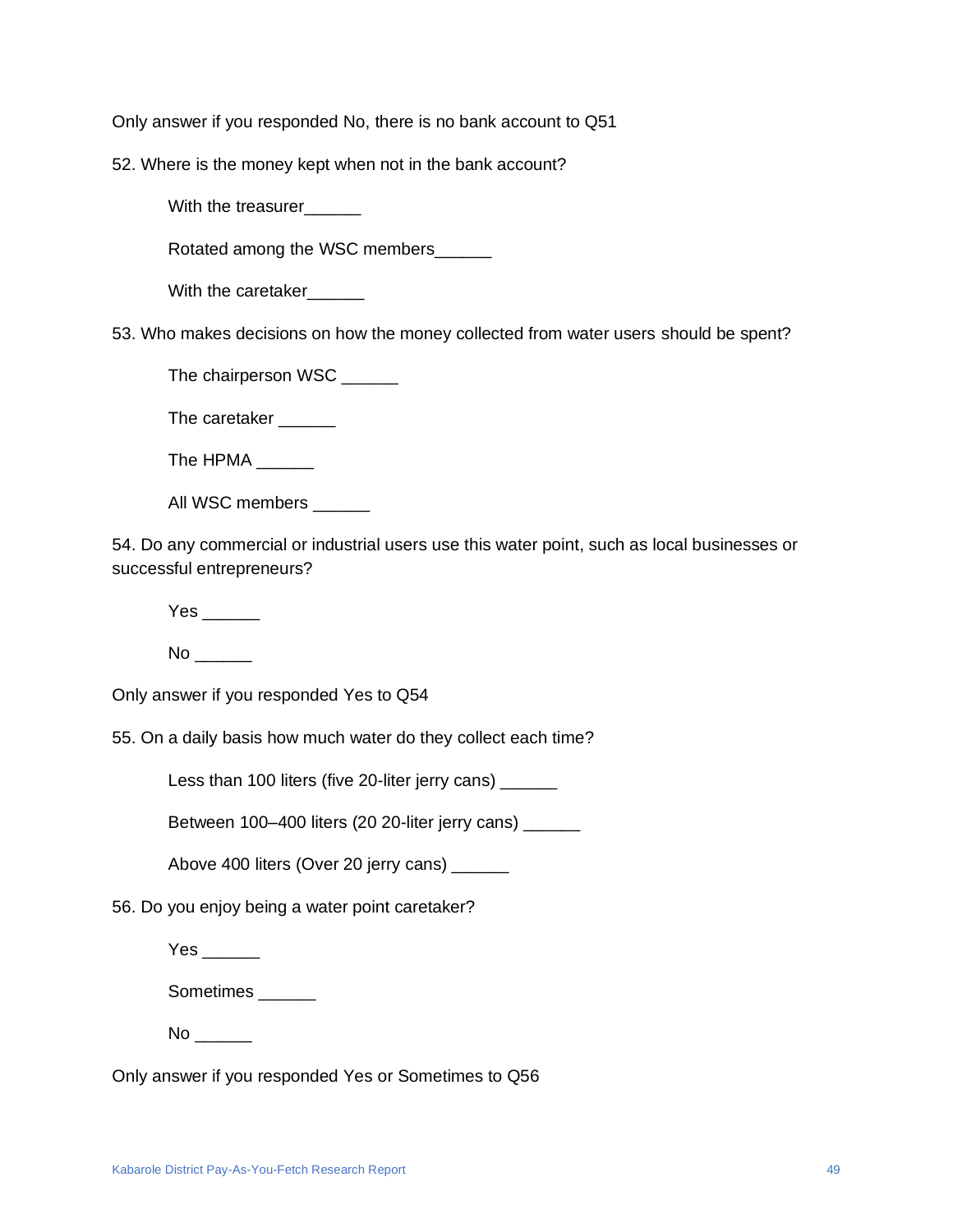57. What has changed in your life as a result of obtaining this position?

\_\_\_\_\_\_\_\_\_\_\_\_\_\_\_\_\_\_\_\_\_\_\_\_\_

\_\_\_\_\_\_\_\_\_\_\_\_\_\_\_\_\_\_\_\_\_\_\_\_\_

58. Do you have any other questions or concerns about the PAYF process?

We are part of the research team of IRC that is working with the district water office to investigate the how the Pay as You Fetch Model for collection and management of water user fees in working in ensuring reliability of water supply. We would like to learn from you what has worked and what should be improved. We would like you ask you a few questions to inform the study. Is that Ok? Do you give us permission to record this interview?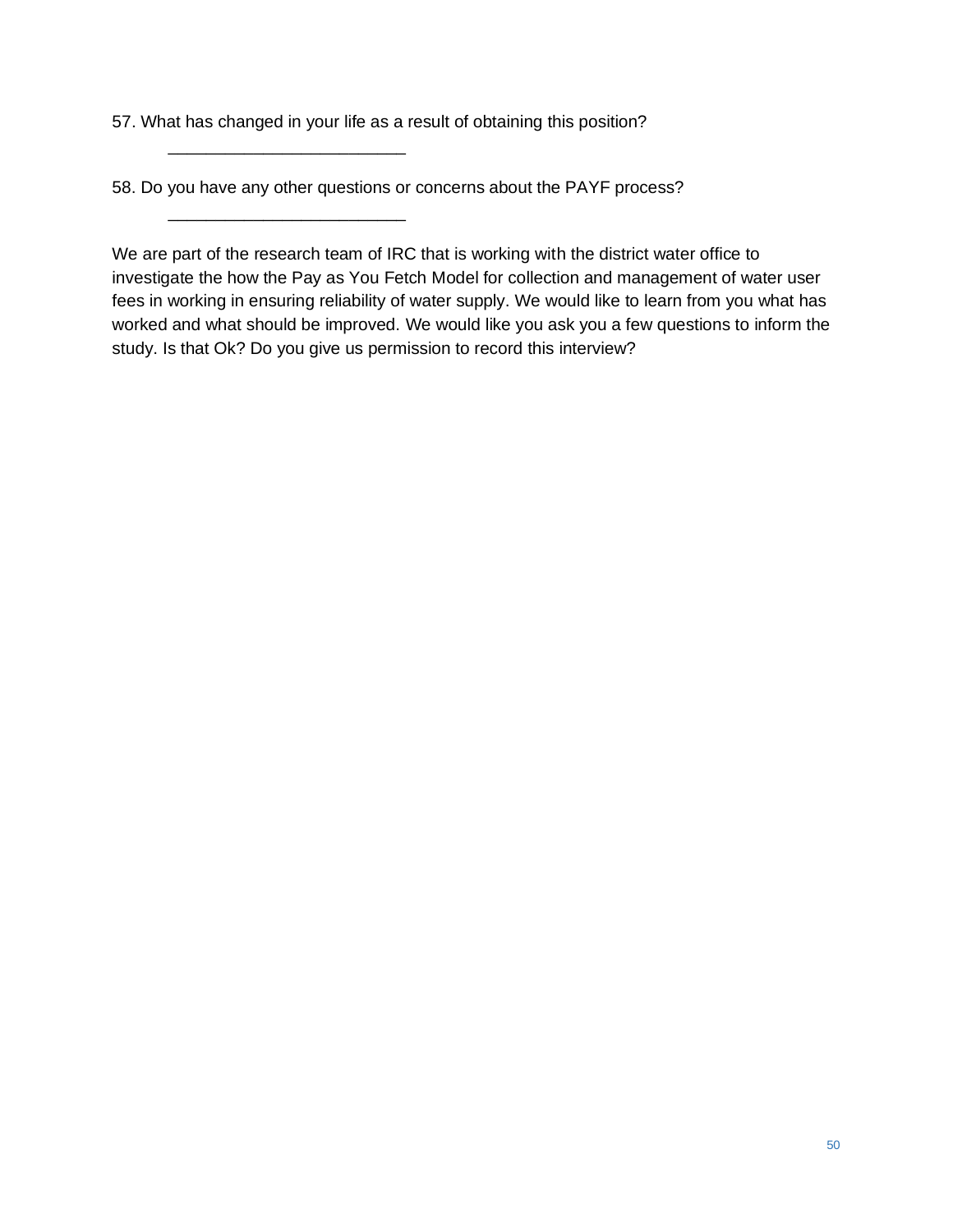# Annex 4: Focus Group Discussion Guide: Water and Sanitation Committees

Name of Village:…………………………………………… Parish:…………………………………………………………

Sub-county: ………………………………………………………. Enumerator…………………………………………

Introduction: The Pay-As-You-Fetch (PAYF) model was introduced at your water point a year ago to make it easy to mobilize water user fees to guarantee your water supply and ensure that you never have to go for more than a day without water.

- 1. Tell us about the two things that have excited you about your water supply over the last year? What has worked well?
- 2. If anyone collects water from alternative sources (other than PAYF), please tell us a few things you like about the services at this source.

(Example of discussion questions) Source 1 (i.e., National Water)

- a. When did you begin collecting water from this source?
- b. Why did you begin collecting water from this source?
- c. Do you pay to collect water from this source? If yes, how much?
- d. What do you like about fetching water from this source?
- e. What do you NOT like about fetching water from this source?
- 3. What can you say about the attitude of the water users in this community about PAYF?
- 4. How has the money collected in water user fees been used?
- 5. What is the fate of the water users in the community that are not able to pay per jerry of water they fetch? Tell us about any mechanisms in place to ensure they access safe water?
- 6. It is common to find both domestic and (semi) commercial users of water in communities? How is it like in this community? Can you share examples of commercial users if any? How is the tariff structured for the different kinds of users?
- 7. Tell us about what frustrates you with PAYF.
- 8. What can you say about support from your political leadership? What additional support do you need to improve your experience with the model?
- 9. What should be done differently to improve the model?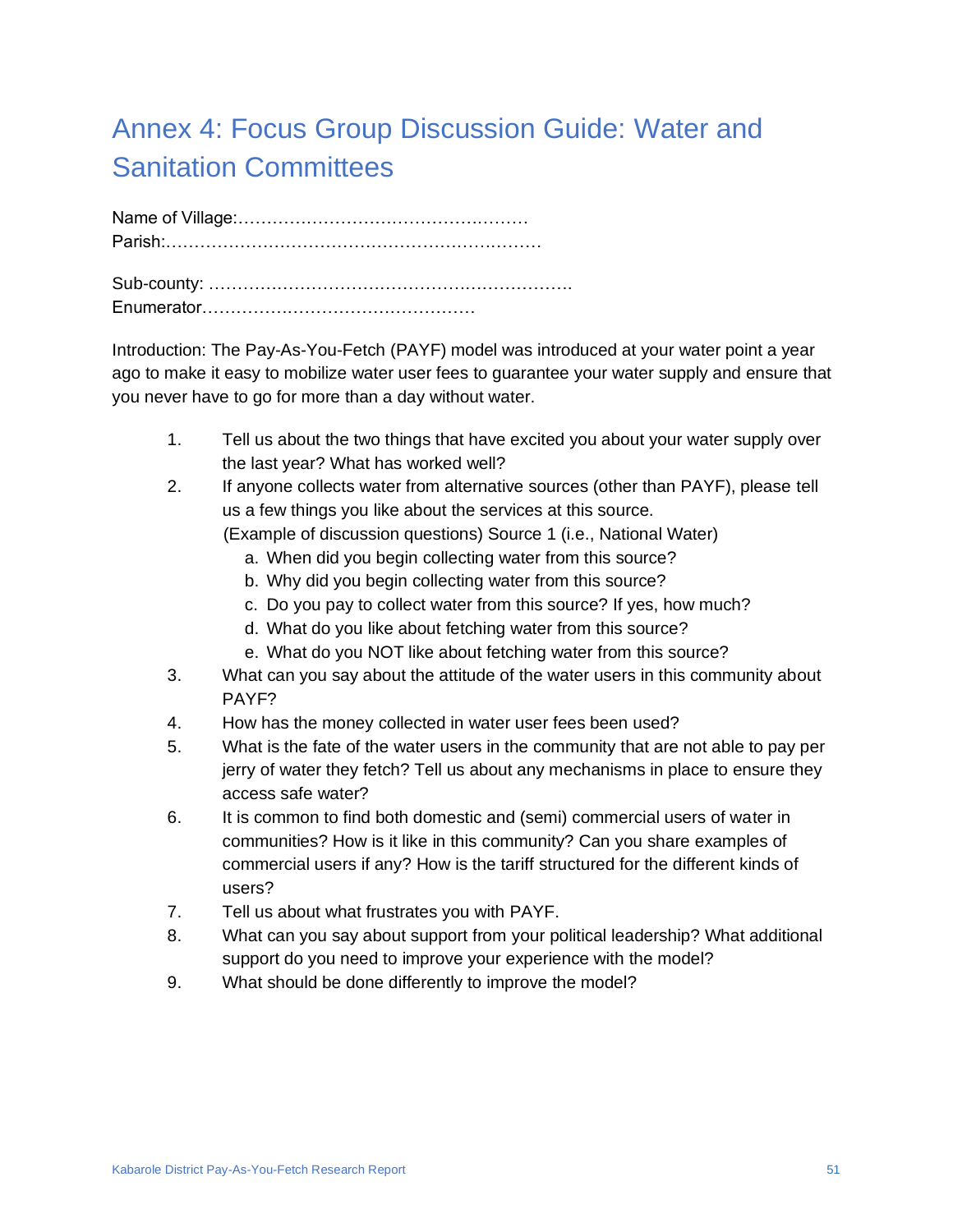### Annex 5: Key Informant Interview Guide

Introduction: The Pay-As-You-Fetch (PAYF) model was introduced at your water point a year ago to make it easy to mobilize water user fees to guarantee your water supply and ensure that you never have to go for more than a day without water.

- 1. Looking back at the past year, what do you feel has worked well in implementation of the PAYF model?
- 2. What have been the main drivers for the success of the model in places where it has worked?
- 3. Please tell us about your work with and support for the Water and Sanitation Committees.
- 4. Tell us about a moment when you felt that the model either solved or accelerated a problem you normally deal with in your technical support and extension work?
- 5. In your opinion, what are the main bottles necks that hindered implementation of the model?
- 6. What have you learnt about similar models for incentivizing preventive maintenance of rural water systems from actors both within and outside Kabarole?
- 7. How can the oversight function of the district local government and accountability of the operators be improved?
- 8. How can the District WASH Task Team help in overcoming the bottles necks and embracing lessons from actors outside Kabarole?
- 9. What other suggestions would you give on how to improve implementation of the model?
- 10. What is your typical involvement in decision-making for water, and what factors influence these decisions?
- 11. Do you believe that communities should pay to sustain their water sources? Why do you feel this way?
- 12. How do you feel you can best be involved in supporting improved quality of water access in communities, even beyond what you are doing now?